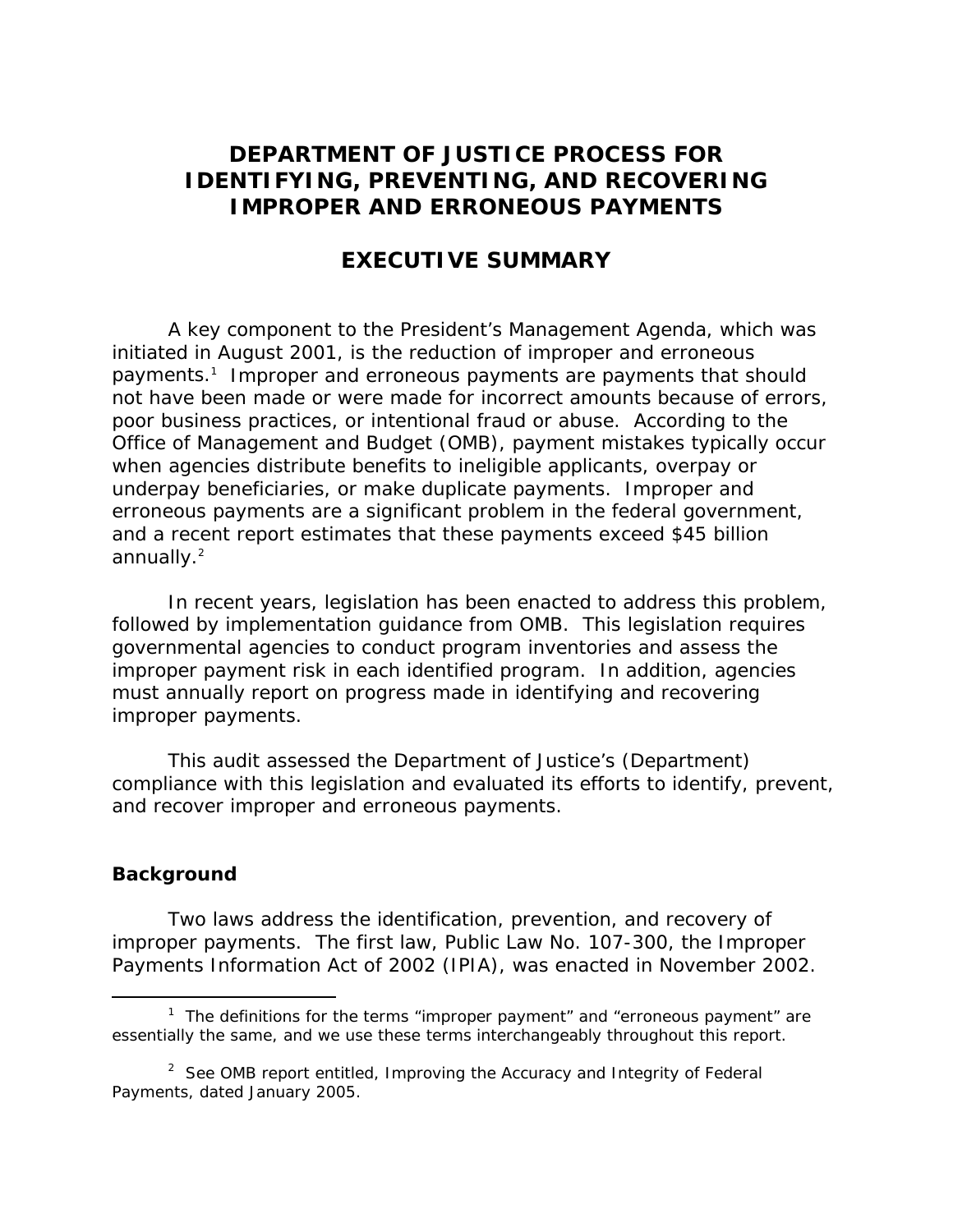The IPIA requires the heads of federal agencies to annually: 1) identify programs and activities susceptible to improper payments, 2) estimate the amount of improper payments, and 3) report that estimate to Congress. In addition, for improper payments estimated to exceed \$10 million, the agency must report the actions it is taking to reduce its improper payments, including a discussion of the causes.

In May 2003, OMB issued memorandum M-03-13 as guidance for agencies to comply with the IPIA. This memorandum requires all federal agencies to annually review and identify programs susceptible to significant improper payments, which OMB defined as programs with annual improper payments exceeding both 2.5 percent of program payments and \$10 million. Information on programs susceptible to significant improper payments must be reported in each agency's annual Performance and Accountability Report (PAR). The PAR is an annual report that provides information on an agency's actual performance and progress in achieving the goals in its strategic plan and performance budget.

The second piece of legislation is Public Law No. 107-107, the *National Defense Authorization Act for FY 2002* (NDAA)*,* Subchapter VI - Recovery Audits, enacted in December 2001. This law requires all agencies that enter into contracts totaling more than \$500 million in a fiscal year to carry out a cost effective program to identify errors in payments and recover amounts erroneously paid. These actions are also known as "recovery audits."

In January 2003, OMB issued memorandum M-03-07 as guidance for agencies implementing recovery audit activities. This memorandum essentially mirrors the NDAA, requiring agencies with total contracts in excess of \$500 million in a fiscal year to carry out a cost-effective program for identifying and recovering improper payments. This memorandum also provides guidance on the disposition of recovered amounts and directs affected agencies to submit annual reports detailing recovery audit activities. This guidance states that "agency Inspectors General and other external agency auditors are encouraged to assess the effectiveness of agencies' recovery audit programs."

In July 2004, OMB issued further IPIA and recovery audit reporting guidance in memorandum M-04-20. In addition to requiring information relating to agency IPIA activities, this guidance requires recovery audit activities to be included in the PAR for FY 2004 and annually thereafter.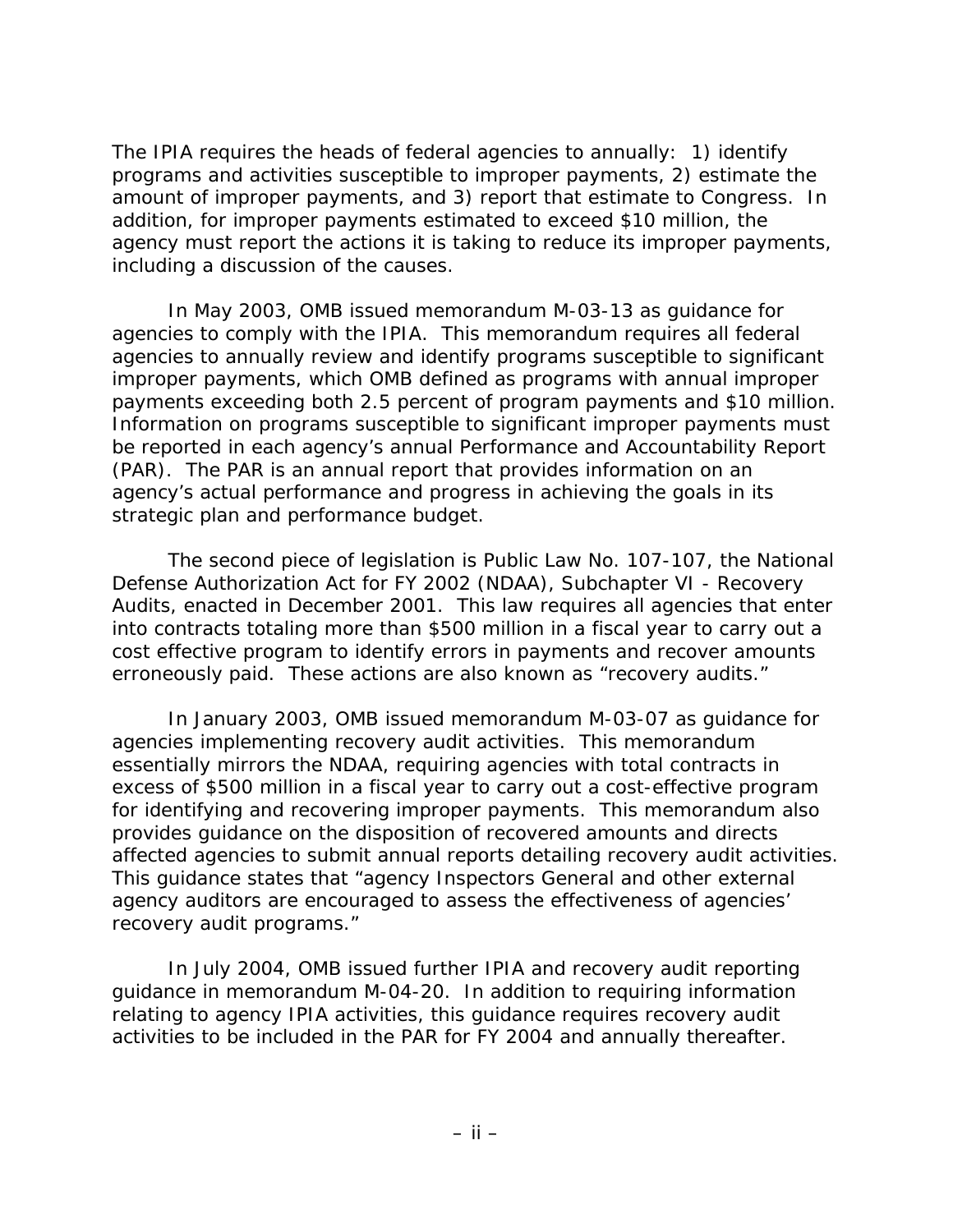The Justice Management Division (JMD) is responsible for ensuring the Department's compliance with the laws, regulations, and guidance relating to improper payments. JMD provides assistance to senior Department officials relating to basic Department policy; provides direct administrative support services; and develops and reviews the implementation of Departmentwide policies, standards, and procedures. JMD provided IPIA and recovery audit reporting instructions to Department components in a memorandum dated August 2004.

During August and September 2004, Department components responded to JMD's instructions by providing IPIA reports containing information on improper and erroneous payments and the status of recovery audit efforts. JMD compiled and combined all component responses, prepared one consolidated response, and reported the results in the Department's PAR for FY 2004.

As detailed in the following section, the components we reviewed were in various stages of implementing a recovery audit effort.

#### **Current Recovery Audit Efforts**

-

The BOP initiated a recovery audit program in September 2003, using aprivate contractor, to identify its potential improper payments.<sup>3</sup> Initially, the contractor is reviewing BOP payments made from 1999 through 2004. The contractor had not completed its review at the time our fieldwork ended in November 2004. As of September 2004, a total of \$216,656 in improper payments had been identified and confirmed. The BOP had recovered \$211,251 of this amount, or nearly 98 percent.

In October 2004, OJP signed an agreement with a private contractor to initiate a recovery audit effort. In addition to the audits and reviews conducted by its External Oversight Division, OJP officials plan to utilize this recovery audit program to identify its improper payments. The contractor will initially review payments from FY 2003 and FY 2004, but may expand into earlier years, depending on the results of the initial review. Because OJP is in the initial phases of this program, no improper payments had been

<span id="page-2-0"></span><sup>&</sup>lt;sup>3</sup> The Department piloted a recovery audit program in FY 2003 and FY 2004, using a private contractor. This pilot included the Department's Offices, Boards, and Divisions (OBDs) and the BOP.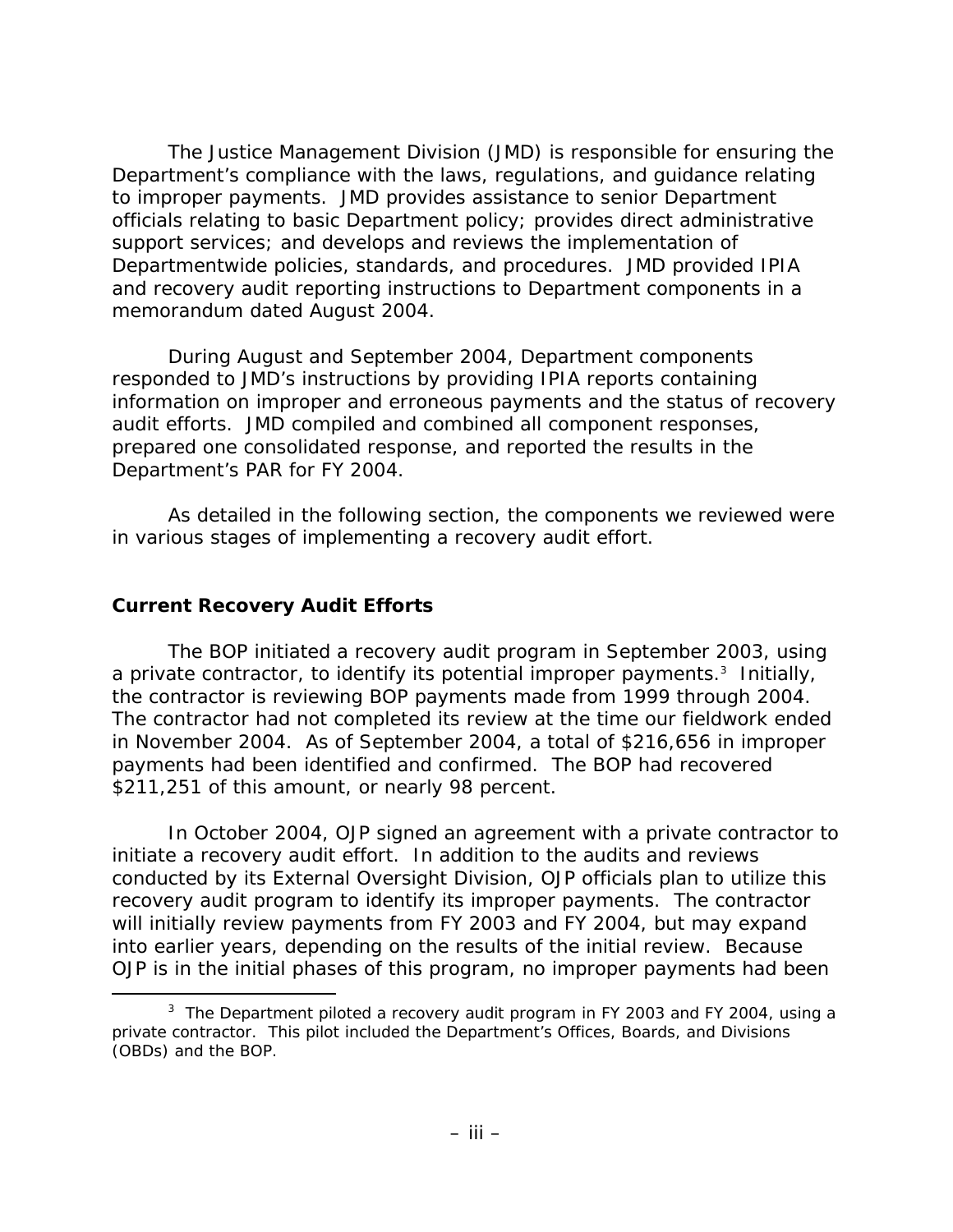identified at the time of our fieldwork. However, OJP estimates that approximately \$1.3 million in improper payments will be identified and recovered utilizing this program.

The FBI does not yet have a formalized recovery audit program in place. It does have an informal system to identify improper payments from many sources, including voucher examiners, refund checks received, and inquiries from vendors. In addition, it utilizes the results of internal reviews at each field office and reviews conducted by its Inspections Division to track improper payments. In FY 2004, the FBI identified \$292,137 in improper payments made in 2004, and had recovered \$237,160, or 81 percent of those payments, at the time of our fieldwork.

We determined that the USMS does not have a mechanism in place to identify improper payments, and did not have a recovery audit program in place to quantify and collect improper payments. USMS officials asserted that the USMS had a low risk of making improper payments because of sufficient internal controls. As a result of the absence of a USMS recovery audit program, no improper payments had been identified or recovered at the time of our fieldwork.

#### **Audit Approach**

-

This audit was requested by JMD. The objectives of our audit were to determine whether the Department has: 1) established policies and procedures for identifying and preventing improper and erroneous payments, 2) determined the extent of improper and erroneous payments, and 3) established methods to recover improper and erroneous payments.

To achieve these objectives, we reviewed documentation and interviewed officials at JMD and conducted interviews and reviewed policies and procedures at four Department components.<sup>4</sup> The components included in this audit were selected based on several factors, including the number and amount of vendor payments made in FY 2003 and FY 2004, the completeness of associated IPIA reporting, whether a contractor was being used for recovery audit activities, and the results of each component's

<span id="page-3-0"></span><sup>&</sup>lt;sup>4</sup> Department components included in this audit were the Federal Bureau of Prisons (BOP), Office of Justice Programs (OJP), Federal Bureau of Investigation (FBI), and United States Marshals Service (USMS).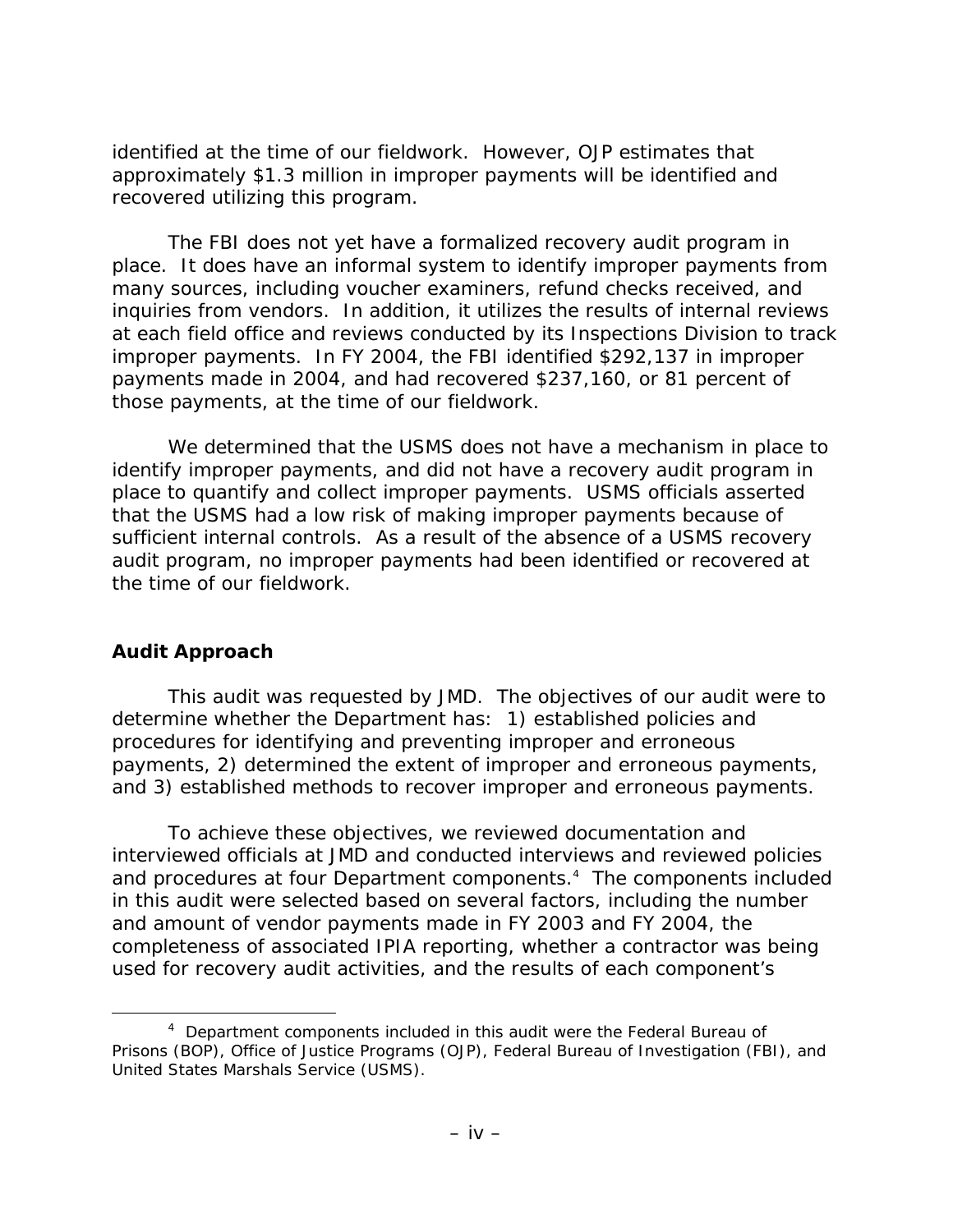financial statement audit for FY 2004. Appendix I contains the details of our component selection factors.

At JMD, we assessed current Departmentwide efforts to comply with provisions of the IPIA and the NDAA. At each of the four components, we reviewed the reports submitted in accordance with the IPIA and assessed each component's current efforts for preventing, identifying, and quantifying erroneous and improper payments. Further, we reviewed current recovery audit efforts at each of the selected components.

 The results of the various aspects of our auditing work are described in the following section.

#### **Summary of Findings and Recommendations**

#### *Identifying and Preventing Improper and Erroneous Payments*

In assessing the Department's progress toward identifying and preventing improper and erroneous payments, we reviewed laws and regulations applicable to the IPIA. We also analyzed the reports each component submitted in accordance with the IPIA, which included each component's risk assessment. We compared these reports to the IPIA reporting requirements, and assessed each component's compliance with relevant requirements. In addition, we interviewed component officials and reviewed policies and procedures used by the BOP, OJP, FBI, and USMS to identify and prevent improper payments.

We determined that the risk assessments conducted by the USMS and OJP were not adequate to completely measure the risk of improper payments in all programs the components administer. Further, we noted that the IPIA reports prepared by the BOP, OJP, and USMS did not contain a complete description of the risk assessments performed. We also found weaknesses in certain policies and procedures used to prevent improper payments at the FBI and USMS.

We noted that none of the risk assessments included an analysis or consideration of any material weaknesses, reportable conditions, or noncompliance matters resulting from the component's annual financial statement audit. Based on the results of the Department's consolidated financial statement audit for FY 2004, we believe that a thorough risk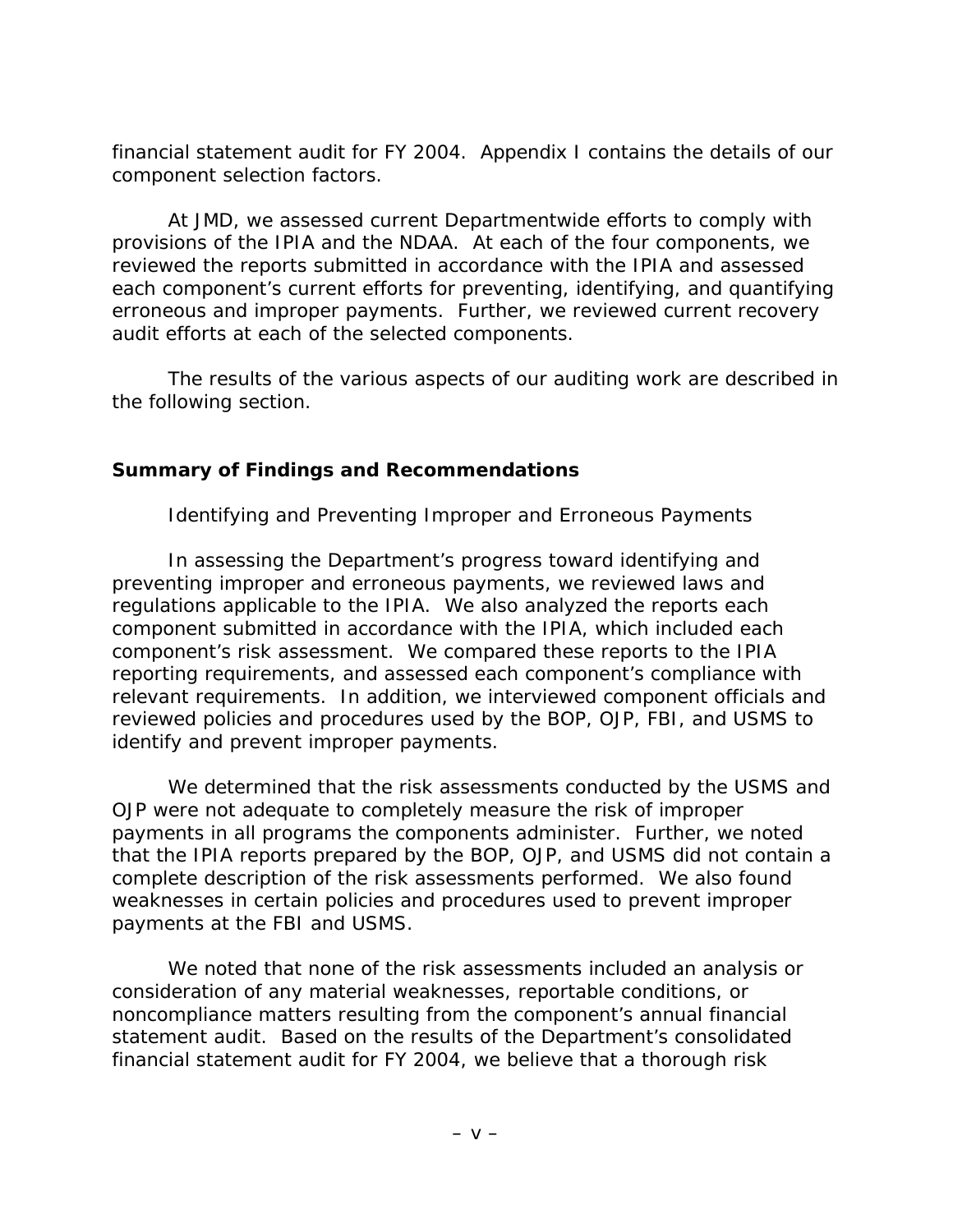assessment should include a review of any reportable conditions, material weaknesses, or matters of noncompliance noted by the independent auditors, and an analysis of whether those weaknesses or conditions could potentially impact the risk of making improper payments.

To address these issues, we recommended changes in each component's risk assessment processes, improvements in the reporting of those risk assessments, and enhancements to the FBI's and USMS's policies and procedures used to prevent improper payments.

#### *Determining the Extent of Erroneous and Improper Payments, and Methods to Recover Them*

To assess whether the Department had adequately determined the extent of its improper payments and had established methods to recover them, we: 1) reviewed laws and regulations applicable to recovery audits, 2) interviewed component officials responsible for recovery audit activities, and 3) reviewed policies and procedures used by the components to determine the extent of their improper payments and to recover them. In addition, we reviewed policy guidance from JMD relating to recovery audits.

We determined that the FBI, OJP, and USMS did not have processes in place to determine the full extent of improper payments. As previously noted, each component reviewed was at different stages in their efforts to implement recovery audits. These audits are used to determine the amounts of improper payments made and then recover them.

Further, none of the four components audited had established a fully-documented program to recover improper payments. While the BOP and OJP had initiated a recovery audit program, they had not implemented written policies and procedures for those programs. Further, the FBI and USMS had not yet initiated any type of formalized recovery audit program.

 We also determined that Departmentwide recovery audit guidance provided by JMD could be improved because there was a lack of consistency among the components as it related to each component's progress in implementing and maintaining a recovery audit program. JMD did not have an official reporting mechanism in place that would allow it to monitor each component's recovery audit activities on a regular, ongoing basis.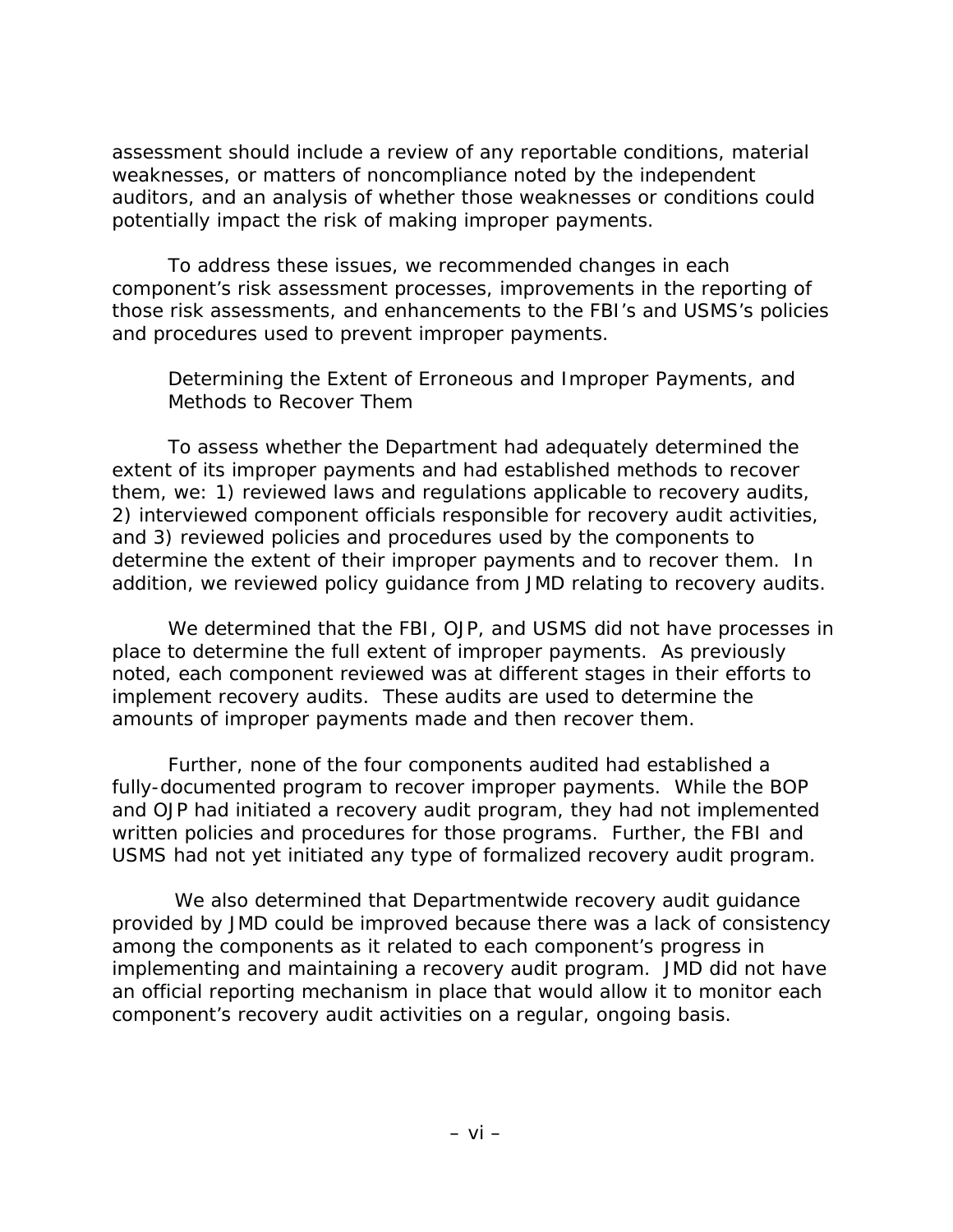To address these issues, we recommended that JMD implement Departmentwide policies for recovery audits and for quarterly reporting of recovery audit activities by each component. Further, we recommended that each component develop and implement a comprehensive recovery audit program, including written policies and procedures for each program. Finally, we recommended that each component report its recovery audit activities quarterly to JMD.

Our audit results are discussed in greater detail in the Findings and Recommendations section of this report. Our audit objectives, scope, and methodology, appear in Appendix I. The audit criteria applied during our work is described in Appendix II.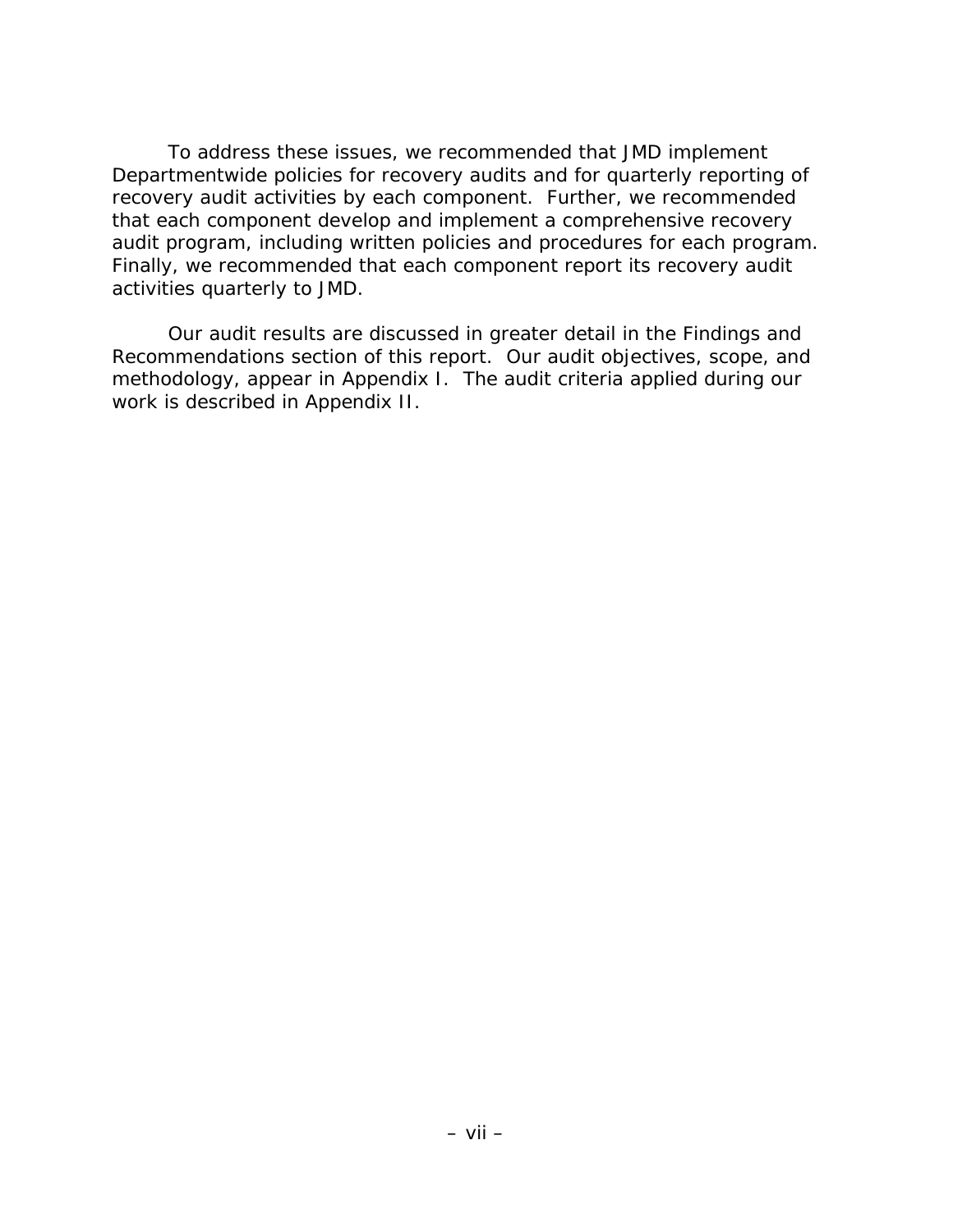# **DEPARTMENT OF JUSTICE PROCESS FOR IDENTIFYING, PREVENTING, AND RECOVERING IMPROPER AND ERRONEOUS PAYMENTS**

# **TABLE OF CONTENTS**

| $\mathbf{L}$ | Policies and Procedures for Identifying and Preventing Improper                                                    |
|--------------|--------------------------------------------------------------------------------------------------------------------|
|              |                                                                                                                    |
|              |                                                                                                                    |
|              |                                                                                                                    |
|              |                                                                                                                    |
|              |                                                                                                                    |
| $\Pi$ .      | Efforts to Determine the Extent of Improper and Erroneous<br>Payments, and to Establish Methods to Recover Them 15 |
|              |                                                                                                                    |
|              |                                                                                                                    |
|              |                                                                                                                    |
|              |                                                                                                                    |
|              |                                                                                                                    |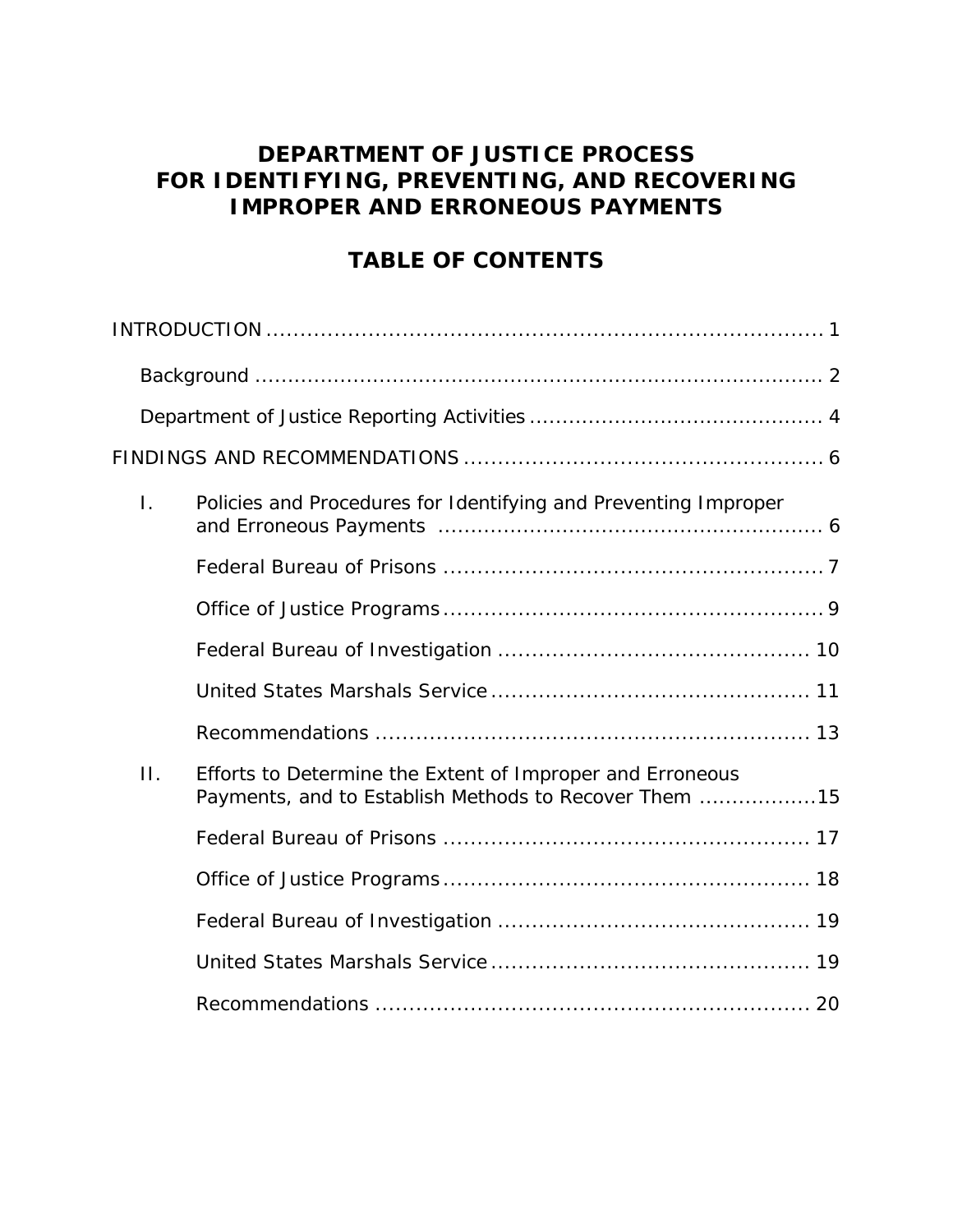| STATEMENT ON COMPLIANCE WITH LAWS AND REGULATIONS  22            |
|------------------------------------------------------------------|
| Improper Payments Information Act of 2002 (Public Law 107-300)22 |
| National Defense Authorization Act for FY 2002, Subchapter VI    |
| Office of Management and Budget Memorandum M-03-07 23            |
| Office of Management and Budget Memorandum M-03-1324             |
| Office of Management and Budget Memorandum M-04-2024             |
|                                                                  |
| APPENDIX I - OBJECTIVES, SCOPE, AND METHODOLOGY  27              |
|                                                                  |
|                                                                  |
| Office of Management and Budget Policy Memoranda29               |
| Justice Management Division Policies and Guidance 31             |
| APPENDIX III - THE PRESIDENT'S MANAGEMENT AGENDA  32             |
| APPENDIX IV - CONSOLIDATED RESPONSE TO DRAFT REPORT  33          |
| APPENDIX V - ANALYSIS AND SUMMARY OF ACTIONS NECESSARY           |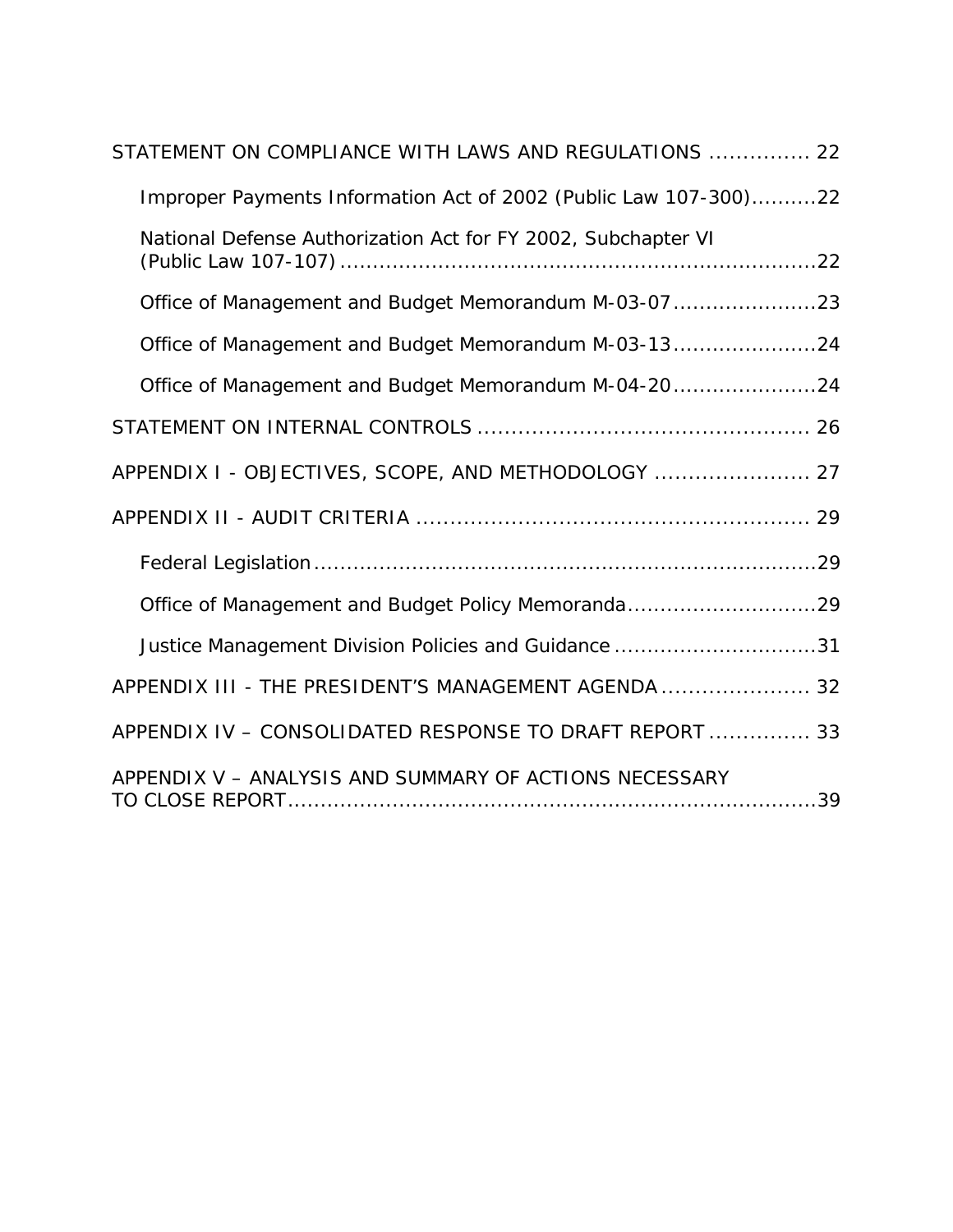### **INTRODUCTION**

<span id="page-9-0"></span>Federal agencies make more than \$2 trillion in payments to individuals and organizations each year. A recent report disclosed that federal agencies made a total of \$45.1 billion in improper and erroneous payments in fiscal year (FY) 2004<sup>[5](#page-9-1)</sup> Improper and erroneous payments are payments that should not have been made or were made for incorrect amounts because of errors, poor business practices, or intentional fraud or abuse. Improper and erroneous payments are a significant problem in the federal government.

The President's Management Agenda (PMA) was implemented in August 2001 as a strategy for improving the management and performance of the federal government. It focuses on areas where deficiencies were most apparent and where the government could begin to deliver concrete, measurable results. The PMA includes five government-wide initiatives, one of which is "Improved Financial Performance."<sup>6</sup> Included in that initiative are requirements for the identification and reduction of improper or erroneous payments within the federal government.

The purpose of this audit was to determine whether the Department of Justice (Department) has: 1) established policies and procedures to identify and prevent improper and erroneous payments, 2) determined the extent of improper and erroneous payments, and 3) established methods to recover improper and erroneous payments.

During this audit, we reviewed current laws, regulations, guidance, and instructions to obtain an understanding of the requirements with which federal agencies must comply. To assess Department efforts to identify, prevent, and recover improper and erroneous payments, we conducted a review of four Department components. The four components included in this audit were the Federal Bureau of Prisons (BOP), Office of Justice Programs (OJP), Federal Bureau of Investigation (FBI), and United States Marshals Service (USMS). The components were selected based on several factors, as detailed in Appendix I of this report. We conducted interviews of component management, reviewed policies and procedures related to

<span id="page-9-1"></span> $\frac{1}{5}$ <sup>5</sup> See OMB report entitled, *Improving the Accuracy and Integrity of Federal Payments*, dated January 2005.

<span id="page-9-2"></span><sup>&</sup>lt;sup>6</sup> These five initiatives are further detailed in Appendix III of this report.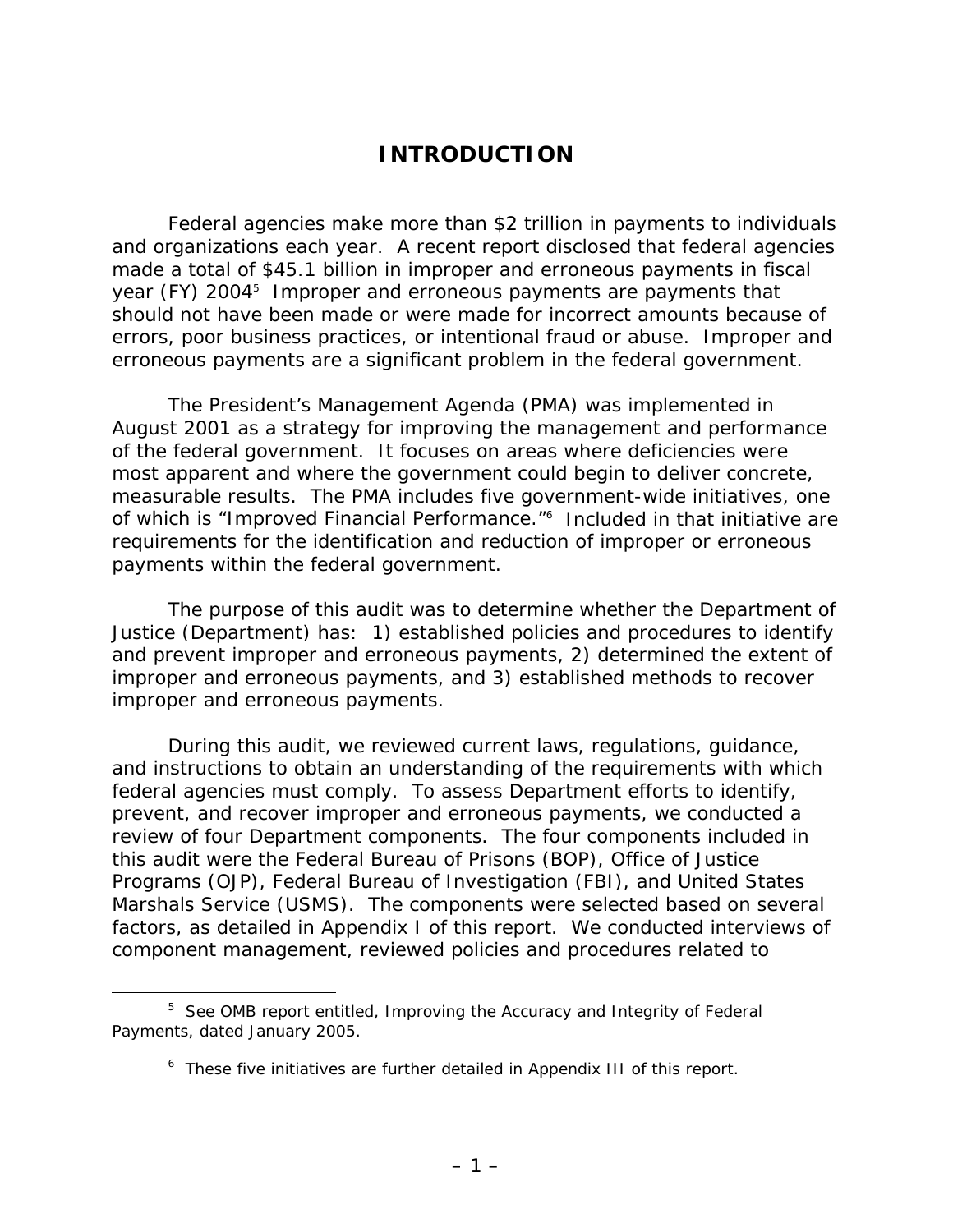<span id="page-10-0"></span>preventing and recovering improper payments, analyzed reports that were submitted to JMD to determine whether the components complied with applicable laws and regulations, and assessed the Department's overall compliance with relevant laws and regulations.

The terms "erroneous payment" and "improper payment" have been similarly defined by various sources. According to the Office of Management and Budget (OMB), an erroneous payment is:

*Any payment that should not have been made or that was made in an incorrect amount under statutory, contractual, administrative, or other legally applicable requirement. Incorrect amounts are overpayments and under payments, including inappropriate denials of payment. An erroneous payment includes any payment that was made to an ineligible recipient or for an ineligible service. Erroneous payments are also duplicate payments, payments for services not rendered, and payments that do not account for credit for applicable discounts.* 

The Government Accountability Office (GAO) defines improper payments as:

*Payments that should not have been made or were made for incorrect amounts. Specifically, they include inadvertent errors, such as duplicate payments and calculation errors; payments for unsupported or inadequately supported claims; payments for services not rendered or rendered to ineligible beneficiaries; and payments resulting from fraud and abuse.* 

Because these definitions are essentially the same, we use the terms "improper payments" and "erroneous payments" interchangeably throughout this report, and consider them synonymous.

#### **Background**

Two laws address the identification, prevention, and recovery of improper payments. The first, Public Law No. 107-300, the *Improper Payments Information Act of 2002* (IPIA), enacted in November 2002, requires the heads of federal agencies to annually: 1) identify programs and activities susceptible to improper payments; 2) estimate the annual amount of improper payments and submit that estimate to Congress; and 3) for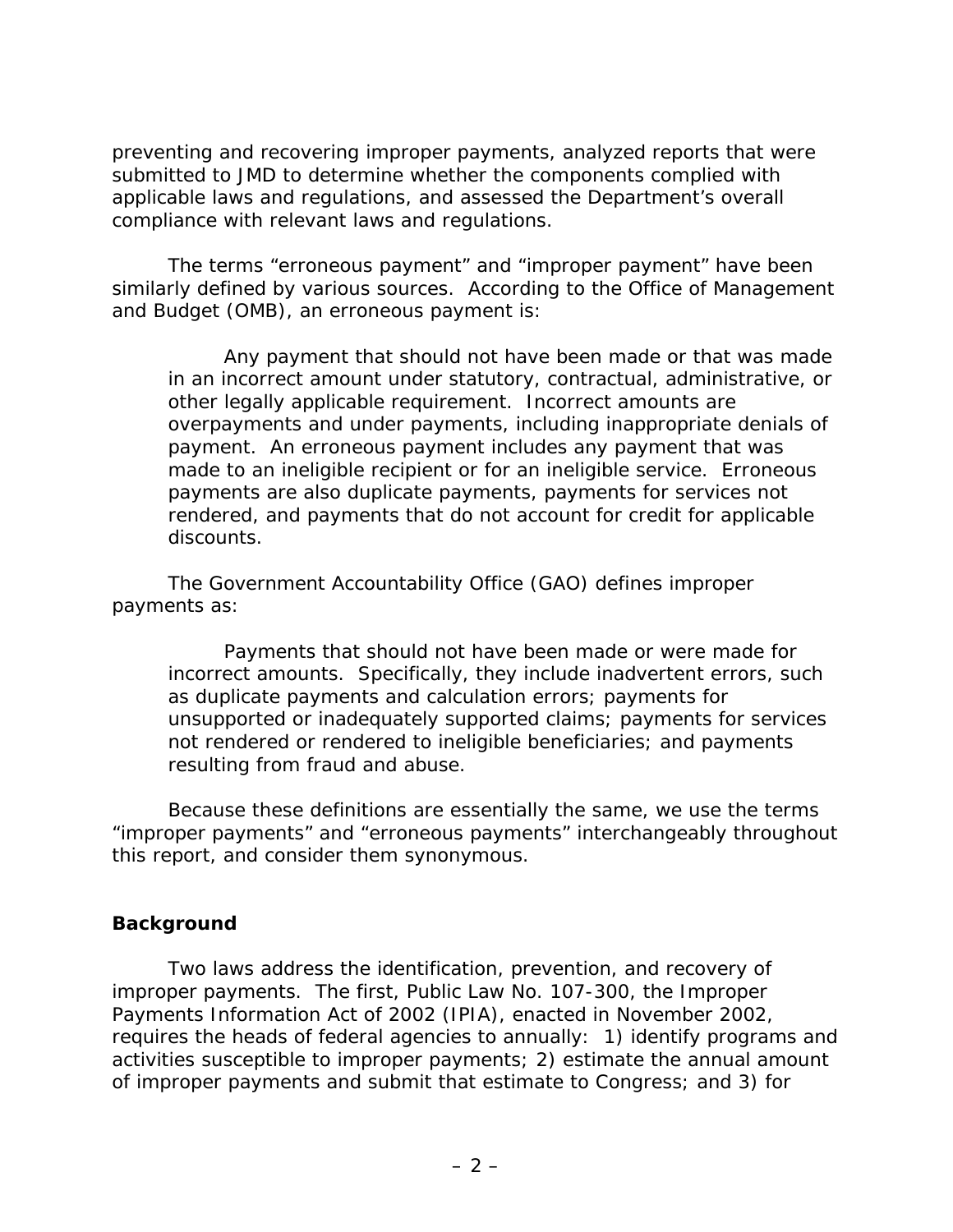improper payments that exceed \$10 million, the agency must report the actions it is taking to reduce improper payments, including a discussion of the causes.

The second, Public Law No. 107-107, the *National Defense Authorization Act for FY 2002* (NDAA), Subchapter VI - Recovery Audits, requires all agencies that enter into contracts with an annual total value in excess of \$500 million to carry out a cost-effective program to identify errors and recover amounts erroneously paid. These programs are also known as "recovery audits."

OMB has provided guidance for implementing these laws. Guidance on the implementation of IPIA was originally issued by OMB in Circular A-11, Section 57, in 2002. This circular required specifically identified agencies with programs considered to be at high risk for improper payments to investigate, identify, and report on improper payments. Examples of these agencies and programs included the Department of Agriculture's Food Stamps program, the Department of Health and Human Services' Medicare and Medicaid programs, and the Social Security Administration's Old Age and Survivors' Insurance program, among others. The Department of Justice and its programs were not specifically identified in this document.

In May 2003, OMB issued additional guidance in memorandum M-03-13. This guidance requires all federal agencies to annually review and identify programs susceptible to significant improper payments, defined as programs with annual improper payments exceeding both 2.5 percent of program payments and \$10 million. For programs meeting this criteria, agencies must: 1) provide a statistically valid estimate of the annual amount of erroneous payments in its programs and activities; 2) identify the precise reasons the identified programs are at risk; 3) implement a plan to reduce erroneous payments, including the establishment of targets and timelines; 4) report the estimates of the annual amount of erroneous payments and progress in reducing them; and 5) provide other information on management accountability, information systems and infrastructure, and legal barriers. This information must be reported in each agency's annual Performance and Accountability Report (PAR).<sup>[7](#page-11-0)</sup>

<span id="page-11-0"></span> <sup>7</sup>  $7$  The PAR is an annual report that provides information on an agency's actual performance and progress in achieving the goals in its strategic plan and performance budget.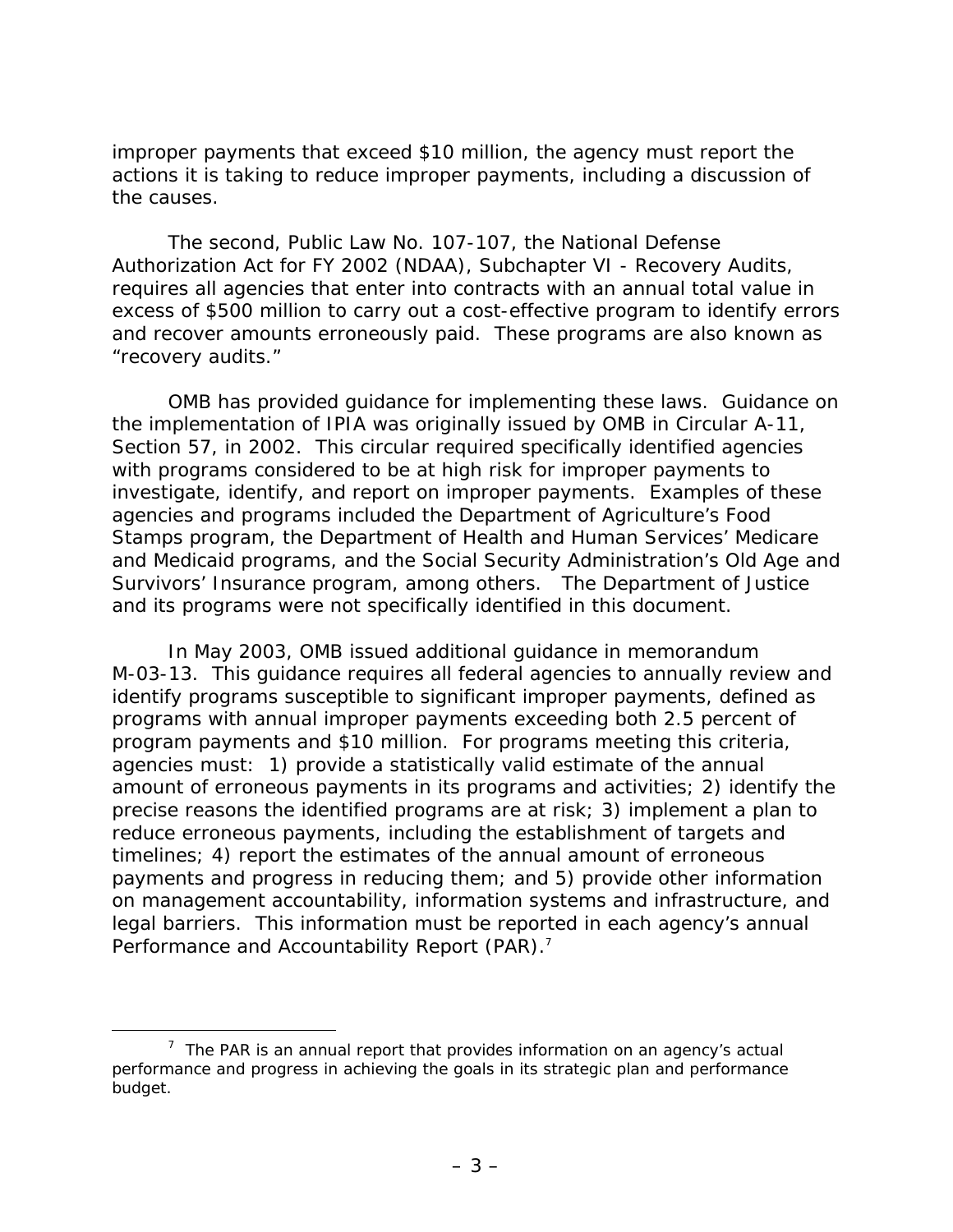<span id="page-12-0"></span>OMB issued additional guidance relating to programs for identifying and recovering improper payments in memorandum M-03-07, dated January 2003. This guidance requires agencies with total contracts in excess of \$500 million in a fiscal year to carry out a cost-effective program for identifying and recovering improper payments. This memorandum also provides guidance on the disposition of recovered amounts and requires affected agencies to submit annual reports detailing recovery audit activities. Further, this guidance states that "agency Inspectors General and other external agency auditors are encouraged to assess the effectiveness of agencies' recovery audit programs."

OMB issued further IPIA and recovery audit reporting guidance in memorandum M-04-20, dated July 2004. In addition to requiring information relating to agency IPIA activities, this guidance directs agencies to include the following recovery audit information in the FY 2004 PAR: 1) a discussion of each agency's recovery auditing effort, 2) the amount of recoveries expected, 3) the actions taken to recover them, and 4) the business process changes and internal controls instituted and/or strengthened to prevent future occurrences.

#### **Department of Justice Reporting Activities**

JMD is responsible for ensuring the Department's compliance with the laws, regulations, and guidance relating to improper payments. JMD provided IPIA and recovery audit reporting instructions to Department components in a memorandum dated August 2004. These instructions support those set forth in the guidance provided in the above-referenced OMB policy memoranda. The instructions required each component to provide the following details:

- a description of the risk assessment performed and a list of susceptible programs;
- the statistical sampling methodology used, if applicable;
- the component's plan to reduce improper payments;
- estimates of improper payments in future years;
- a description of the component's recovery audit effort;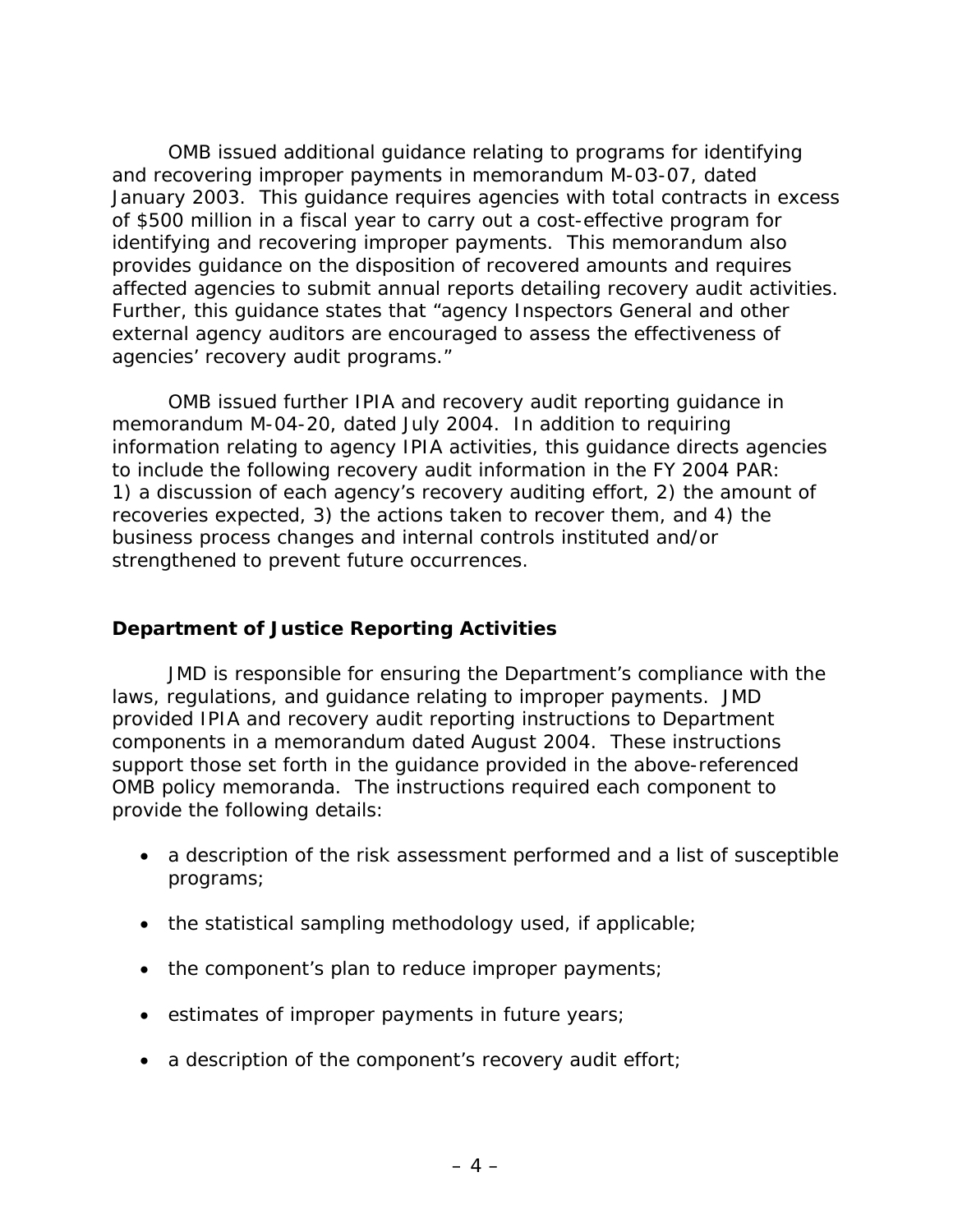- the steps the component is using to ensure that management is held accountable for reducing improper payments;
- whether the information systems and infrastructure are adequate to reduce improper payments; and if not, a description of the resources requested to improve its information systems and infrastructure;
- any statutory or regulatory barriers which may limit corrective actions in reducing improper payments; and
- additional comments on overall agency efforts, specific programs, best practices, or common challenges identified.

In August and September 2004, Department components responded to JMD's instructions by providing IPIA reports containing information on improper payments and the status of recovery audit efforts. JMD then compiled and consolidated all component responses and prepared one Departmentwide response, which was included in the PAR for FY 2004.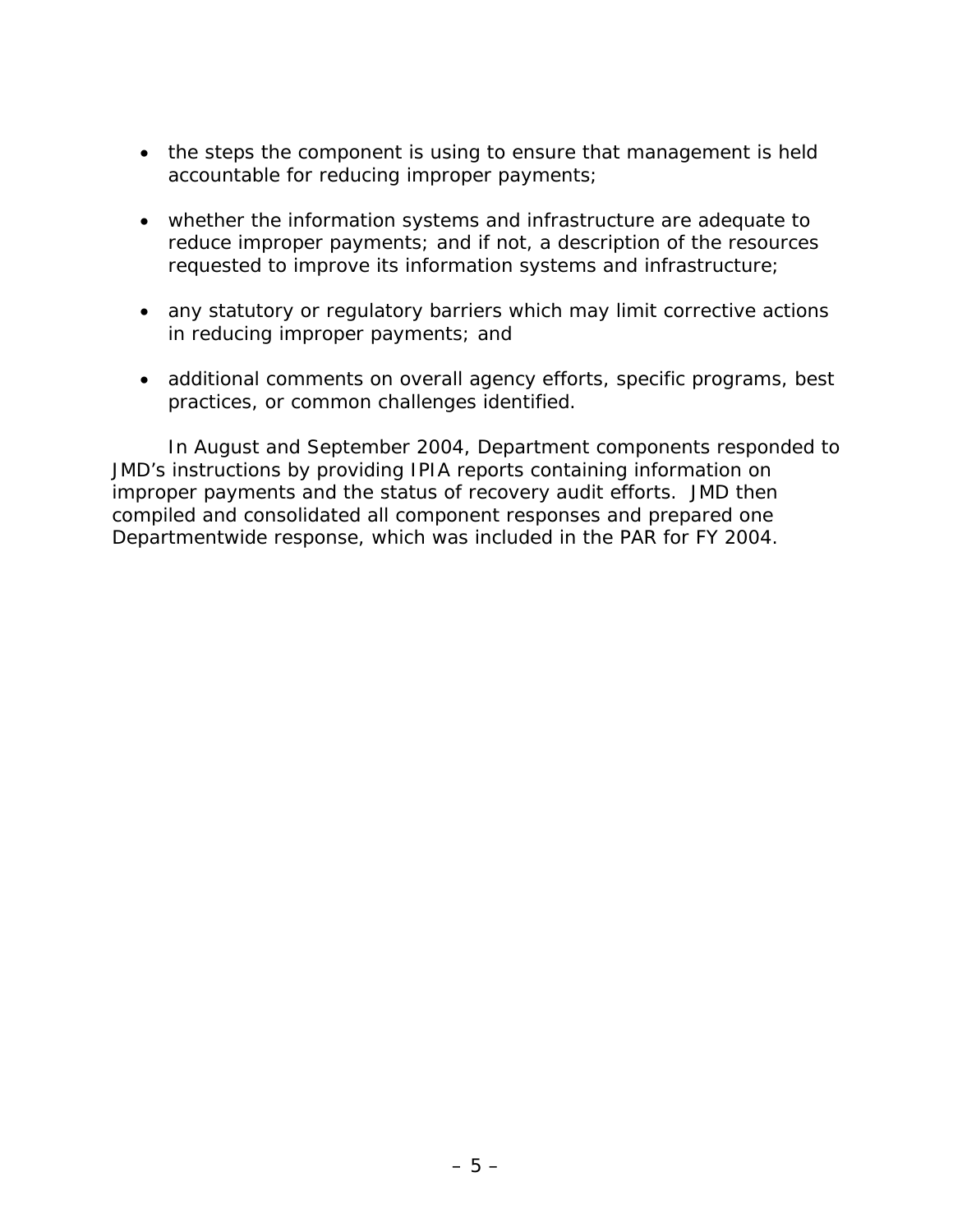# **OIG FINDINGS AND RECOMMENDATIONS**

#### <span id="page-14-0"></span>**I. Policies and Procedures for Identifying and Preventing Improper and Erroneous Payments**

Our audit determined that the risk assessments conducted by the USMS and OJP were not adequate to completely measure the risk of improper payments in all programs administered. In addition, we found weaknesses in certain policies and procedures used to prevent improper payments at the FBI and USMS. These conditions could cause improper payments to go undetected and therefore not be recovered.

Many of the causes of improper payments can be traced to the lack of or an inadequate system of internal control. According to information obtained from the Chief Financial Officers Council and the President's Council on Integrity and Efficiency, the causes for improper payments can be broken down into the following three broad categories:

- *A weak or incomplete program control environment:* this includes the systems, procedures, and practices, including rigorous oversight, that can help prevent or correct improper payments.
- *Risks inherent in the regulatory and policy structure:* these define and support each federal program, and may stem directly from policy choices and mandates.
- *A lack of governmentwide consistency, coordination, and standardization:* this includes a lack of alignment of program eligibility policies, sharing of data, consistency in measuring improper payments, and dissemination of best practices.

To accomplish the objectives of this audit, we interviewed component officials and reviewed policies and procedures used by the BOP, OJP, FBI, and USMS to identify and prevent improper payments. In addition, we reviewed each component's IPIA report, which included its program risk assessment, and compared each report to the IPIA reporting requirements.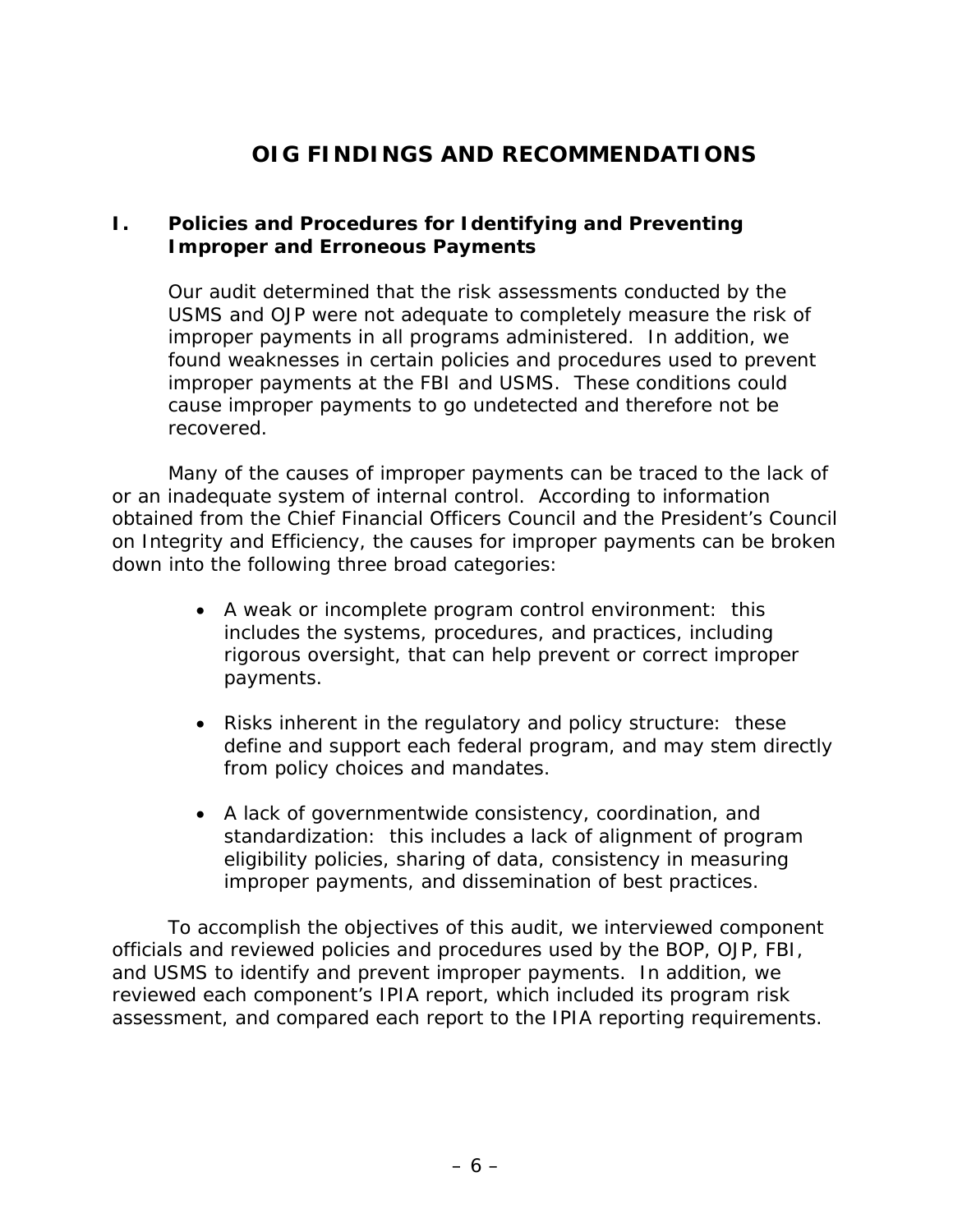<span id="page-15-0"></span>As detailed in the Introduction section of this report, the IPIA requires a risk assessment of all programs to identify those that are susceptible to significant improper payments. Guidance provided by OMB in accordance with the IPIA requires each agency to conduct a full program inventory and describe the risk assessment it performed on that inventory, including a listing of all risk-susceptible programs.

In reviewing the risk assessments conducted by the four components, we noted that none of the assessments included an analysis or consideration of the material weaknesses, reportable conditions, or noncompliance matters resulting from the component's annual financial statement audit.<sup>[8](#page-15-1)</sup> All of the components reviewed had either material weaknesses, reportable conditions, noncompliance matters, or some combination of the three reported in the FY 2004 financial statement audits. In addition, the Department received an overall disclaimer of opinion for its consolidated FY 2004 financial statement audit based on the significance of the findings within OJP.

In our opinion, certain internal control issues could increase the risk of making improper payments. Thus, a thorough risk assessment should include a review of any reportable conditions or material weaknesses noted by the independent auditors and an analysis of whether those weaknesses or conditions could potentially impact the risk of making improper payments. The management of the components we reviewed, as well as JMD, agreed that this would be useful information to include in future risk assessments.

In addition to the consideration of the annual financial statement audit results, we noted the following conditions during our review of policies and procedures used to identify and prevent improper payments, and in the risk assessments prepared by each component.

#### **Federal Bureau of Prisons**

The Department piloted a recovery audit program in FY 2003 and FY 2004, using a private contractor. This pilot included the Department's Offices, Boards and Divisions (OBDs) and the BOP. The BOP's portion of the recovery audit program was initiated in September 2003. This effort is

<span id="page-15-1"></span> $\begin{array}{c|c}\n\hline\n\text{1} & \text{2} & \text{3} \\
\hline\n\end{array}$  $8$  The Chief Financial Officer's Act of 1990 establishes a leadership structure, provides for long-range planning, requires audited financial statements, and strengthens accountability reporting.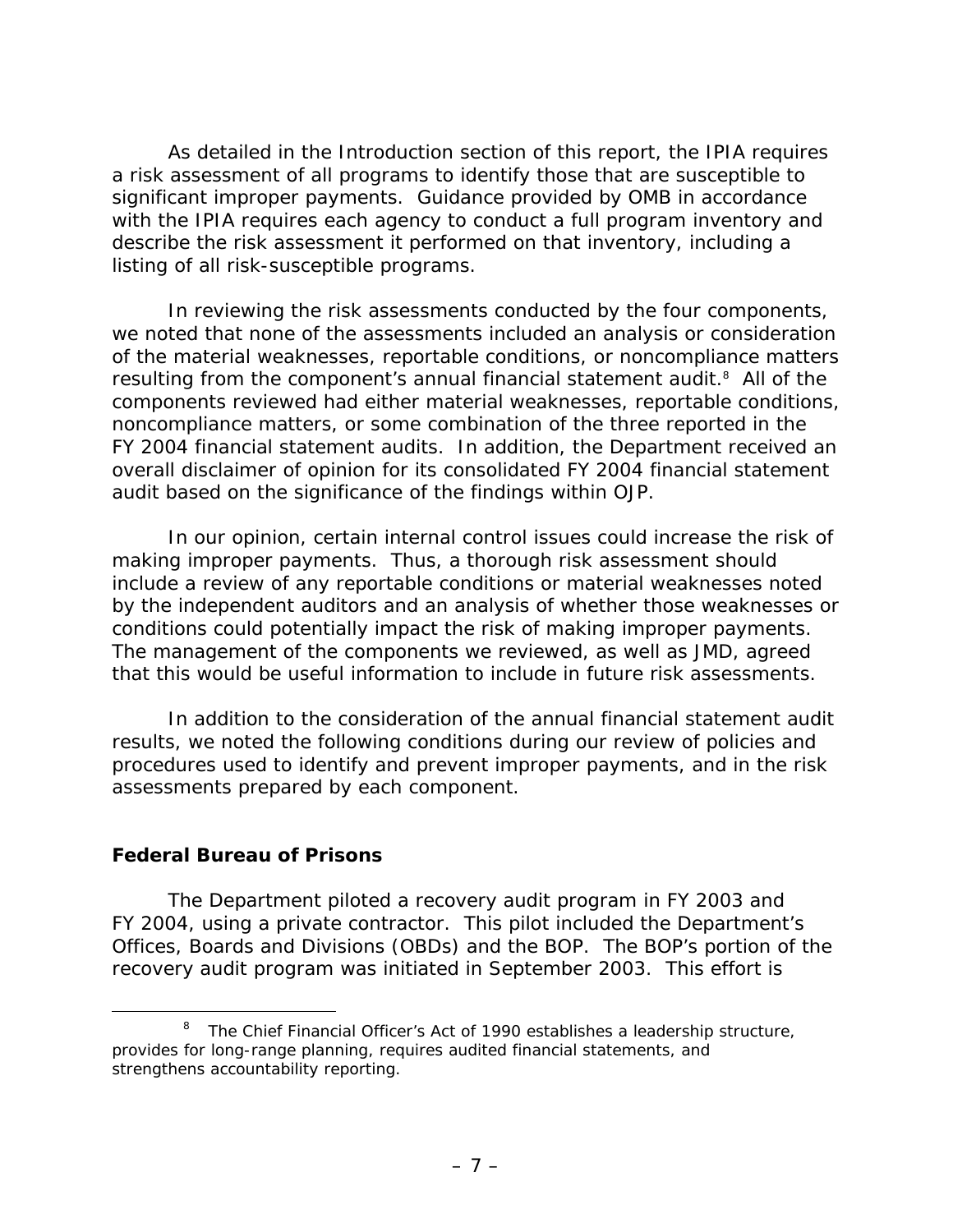designed to identify and recover improper payments. Initially, the contractor is reviewing BOP's payments made from 1999 through 2004 and had not completed its review at the time our fieldwork ended in November 2004. As of September 2004, a total of \$216,656 in improper payments had been identified and confirmed. The BOP had recovered \$211,251 of this amount, or nearly 98 percent. Further information regarding the BOP's recovery audit program is detailed under Finding II of this report.

According to BOP management, it has an internal control structure in place to prevent improper payments.<sup>[9](#page-16-0)</sup> That structure includes written policies and procedures, the use of customized forms for recording multiple payments on one invoice, and the use of a three-tiered payment approval process. In addition, controls are built into the BOP's financial management system, which generates a report of potential duplicate payments. The BOP also has a Program Review Division, which conducts internal audits at BOP institutions on a rotating basis, at least once every three years. These audits include transaction testing. Finally, BOP policies state that certifying officers are held accountable for each voucher they approve for payment.

In August 2004, the BOP submitted a report to JMD in accordance with the IPIA, which included a description of the BOP's risk assessment. However, according to BOP management, the assessment included in the report was not representative of the assessment actually conducted. The report indicated that the BOP's risk assessment consisted only of the overall opinion from of its annual financial statement audit and the results of its recovery audit efforts, and did not contain details for the BOP's program inventory, as required.

When we interviewed BOP managers, they stated they were unsure of what specifically to report, because it was the first year these reports were required. They also indicated that the risk of improper payments was actually assessed in two primary payment program areas: vendor payments and travel reimbursements. Further, they stated that the risk assessment also included a review of internal controls and of its internal program reviews.

When we discussed this issue with BOP managers, they concurred with our finding that the risk assessment detailed in the BOP's IPIA report was

<span id="page-16-0"></span> $\frac{1}{\sqrt{2}}$ <sup>9</sup> See the *Statement on Internal Controls*, at the back of this report, for details of our review of BOP's controls, policies, and procedures.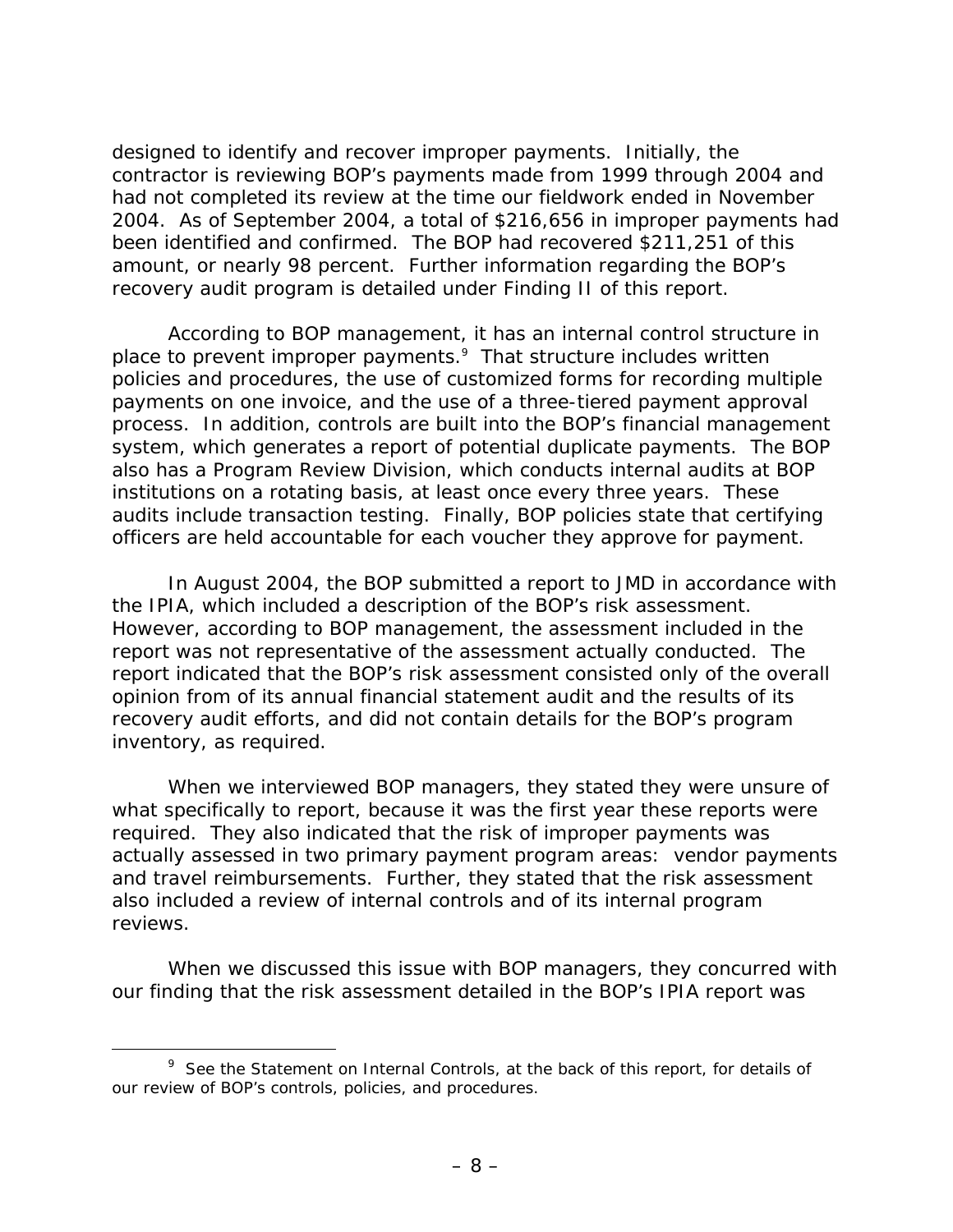<span id="page-17-0"></span>not reflective of the assessment actually conducted, and agreed to include a more complete risk assessment narrative in future IPIA reports.

#### **Office of Justice Programs**

In October 2004, OJP signed an agreement with a private contractor to initiate a recovery audit effort. In addition to the audits and reviews conducted by its External Oversight Division, OJP officials plan to utilize this recovery audit effort to identify its improper payments. Initially, the contractor will review payments from FY 2003 and FY 2004, but may expand into earlier years, depending on the results of the initial review. Because OJP is in the initial phases of this program, no improper payments had been identified at the time of our fieldwork. However, OJP estimates that approximately \$1.3 million in improper payments will be identified and recovered utilizing this program. Further information regarding OJP's recovery audit program is detailed under Finding II of this report.

According to OJP management, there is an internal control structure in place to prevent improper payments.<sup>10</sup> That structure includes written policies and procedures for processing invoices, internal audits, the use of reports to compare obligations to source documents, and controls built into OJP's financial management system, including an invoice tracking system. In addition, OJP policies state that certifying officers are held accountable for payments they approve. OJP's External Oversight Division conducts reviews of grantees using a risk-based model, and these reviews include transaction testing.

In August 2004, OJP submitted a report to JMD in accordance with the IPIA, which included a description of OJP's risk assessment. In its report, OJP stated that it "has encountered no instances of improper grant payments." When we asked OJP management about this statement, we were told that OJP's FY 2004 internal reviews revealed no instances of payments being made to incorrect grantees, and the statement did not refer to unallowable costs or funds not used in accordance with grant conditions. In FY 2004, OJP reported making over 82,000 grant payments totaling nearly \$5.7 billion. In our judgment, the magnitude of these payments poses a significant risk of improper payments to incorrect grantees.

<span id="page-17-1"></span><sup>&</sup>lt;sup>10</sup> See the *Statement on Internal Controls*, at the back of this report, for details of our review of OJP's controls, policies, and procedures.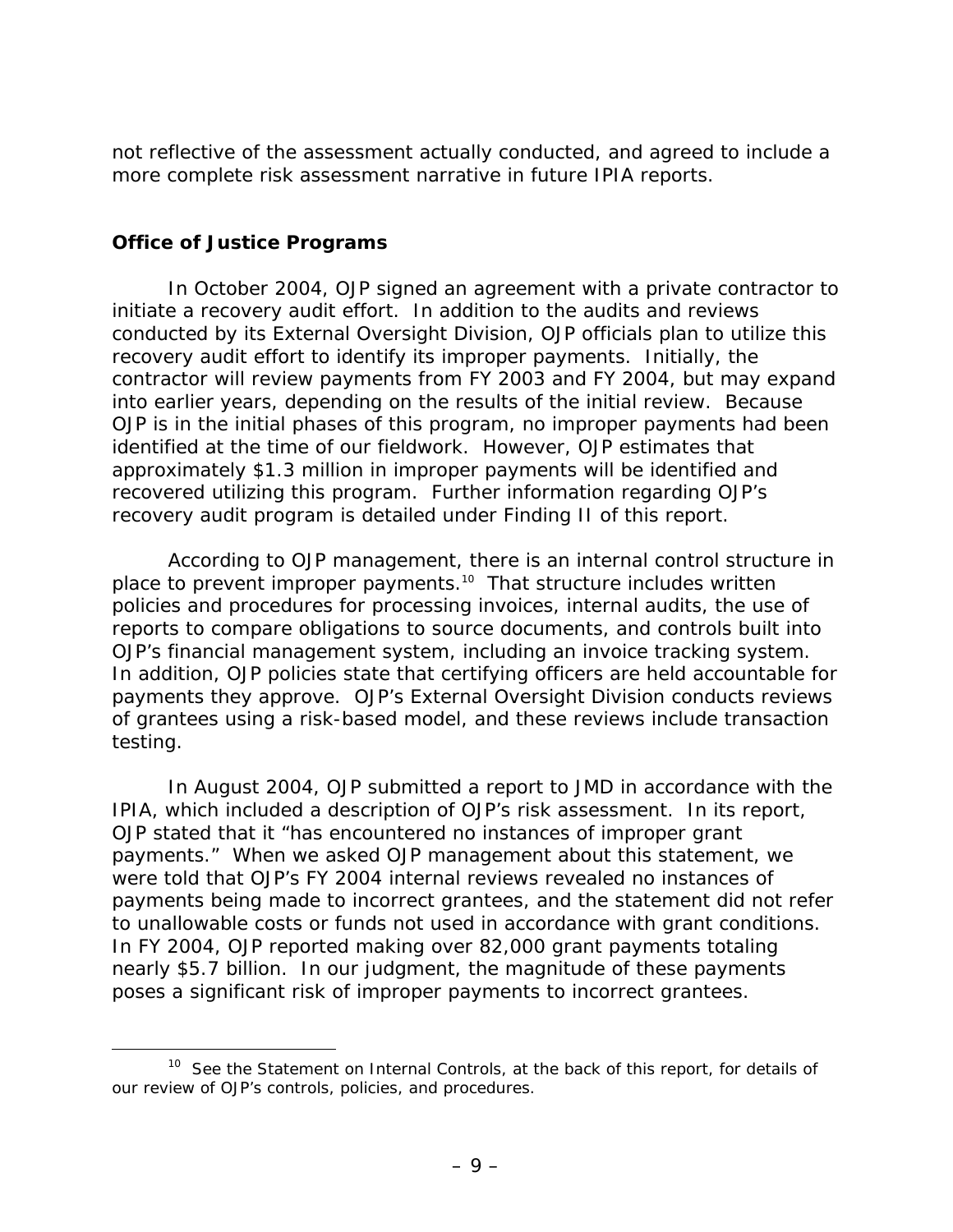<span id="page-18-0"></span>In addition, the program inventory and assessment included in OJP's IPIA report was inadequate and incomplete. This program inventory and assessment only included grant payments and not any other payments made by OJP, such as vendor payments, travel reimbursements, and payments made under various initiatives, such as the Southwest Border Prosecution Initiative, Bulletproof Vest Partnership, or the State Criminal Alien Assistance Program. The lack of a complete risk assessment of improper payments was also identified as a noncompliance issue during OJP's independent financial statement audit for FY 2004.<sup>11</sup>

When we discussed this issue with OJP managers, they concurred with our finding and agreed to conduct a complete program inventory and risk assessment, and include the results in future IPIA reports.

#### **Federal Bureau of Investigation**

The FBI does not yet have a formalized recovery audit program in place, but FBI managers stated that the FBI utilizes several methods to identify improper payments. The FBI has an informal system to identify improper payments from many sources, including voucher examiners, refund checks received, and inquiries from vendors. In addition, the FBI utilizes the results of internal reviews at each field office and reviews conducted by its Inspections Division to identify potential improper payments. Improper payments are tracked and monitored on a spreadsheet. In FY 2004, the FBI identified \$292,137 in improper payments made in 2004. It had recovered \$237,160 or 81 percent of those payments at the time of our fieldwork. Our recommendation to implement a recovery audit program, which is detailed in Finding II of this report, addresses the lack of a formalized system to identify improper payments.

According to the FBI's management, it has an internal control structure in place to prevent improper payments.<sup>12</sup> That structure includes written policies and procedures, the use of exception reports, the monthly closing process of its financial management system, and ongoing employee training. In addition, the FBI has two internal review functions – one at the

<span id="page-18-1"></span> <sup>11</sup> OJP's noncompliance with the IPIA was noted in the *Report of Independent Auditors on Compliance and Other Matters*, issued by PricewaterhouseCoopers LLP, dated October 27, 2004.

<span id="page-18-2"></span><sup>&</sup>lt;sup>12</sup> See the *Statement on Internal Controls*, at the back of this report, for details of our review of FBI's controls, policies, and procedures.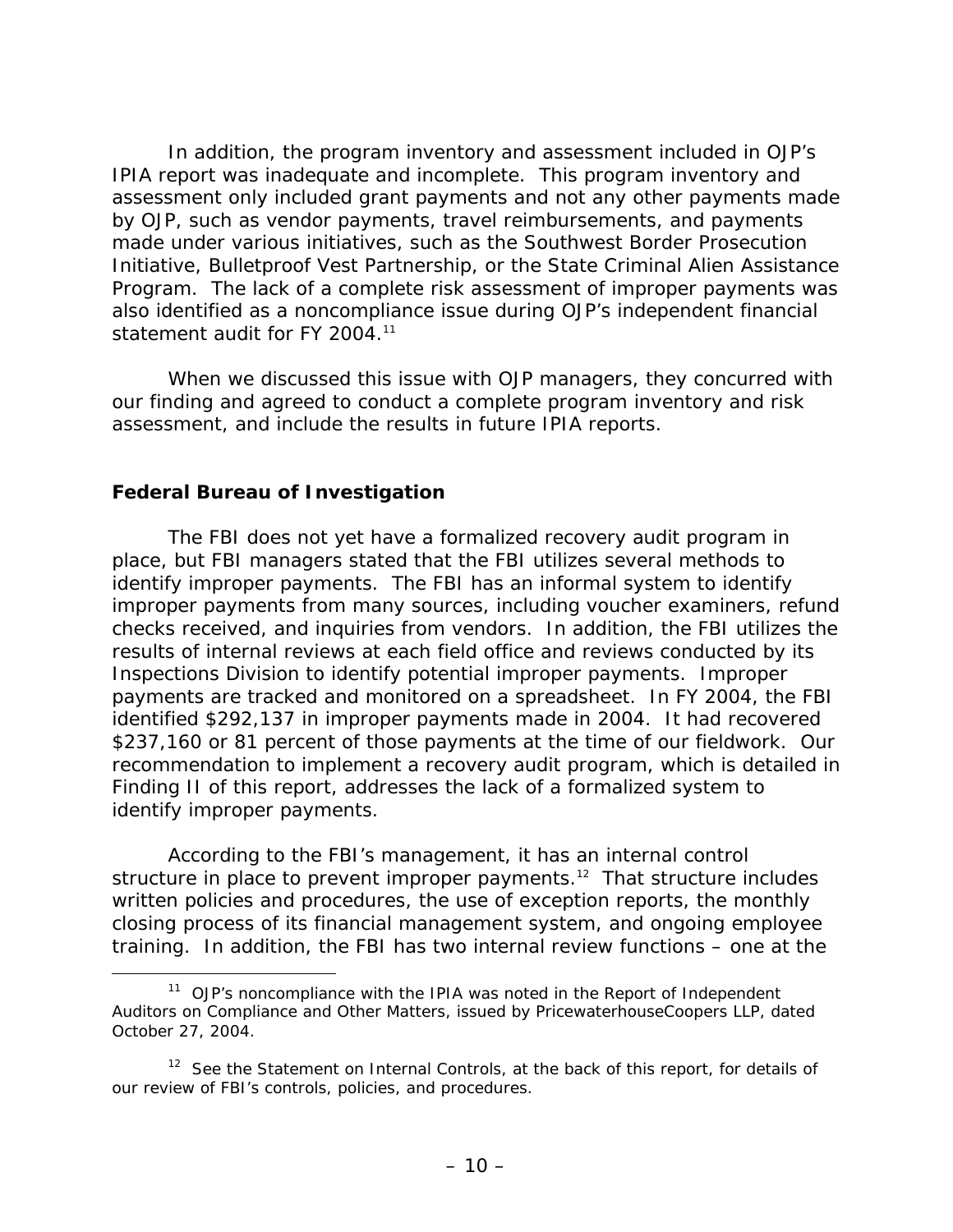<span id="page-19-0"></span>field office level and the other by its Inspections Division. These reviews are conducted on a rotating basis and include transaction testing. FBI officials also stated that all employees are responsible for reducing improper payments, and this element is included in the FBI management's Performance Work Plans.

During our fieldwork we determined that the FBI had a Desk Guide that contained invoice processing procedures. However, we could not verify that this guide had been provided to the appropriate personnel. For example, when we asked to review a copy of this guide, employees responsible for processing invoices could not produce one. When we brought this to the attention of FBI management, we were provided with a copy of the guide.

We believe that employees who process invoices should have direct access to written policies and procedures, which are a necessary control to help prevent improper payments. FBI management concurred with our observation and agreed to provide each employee responsible for processing invoices with a copy of this guide.

In September 2004, the FBI submitted a report to JMD in accordance with the IPIA, which included a thorough program inventory and a description of its risk assessment. The report contained all of the required elements, and we noted no deficiencies in the report.

#### **United States Marshals Service**

The USMS does not have a mechanism in place to identify improper payments. USMS officials asserted the USMS had a low risk of making improper payments because of sufficient internal controls. Thus, no improper payments had been identified or recovered. During this audit, we did not conduct a complete assessment or testing of the USMS' internal control structure, so we do not endorse this assertion. While we acknowledge that a solid internal control structure can be instrumental in reducing the risk of making improper payments, it does not necessarily eliminate the occurrence of improper payments, and therefore it is crucial for the USMS to have a mechanism in place to identify improper payments actually made. The results of a recovery audit program could be utilized to identify specific programs with improper payments. Thus, our recommendation to implement a recovery audit program, which is detailed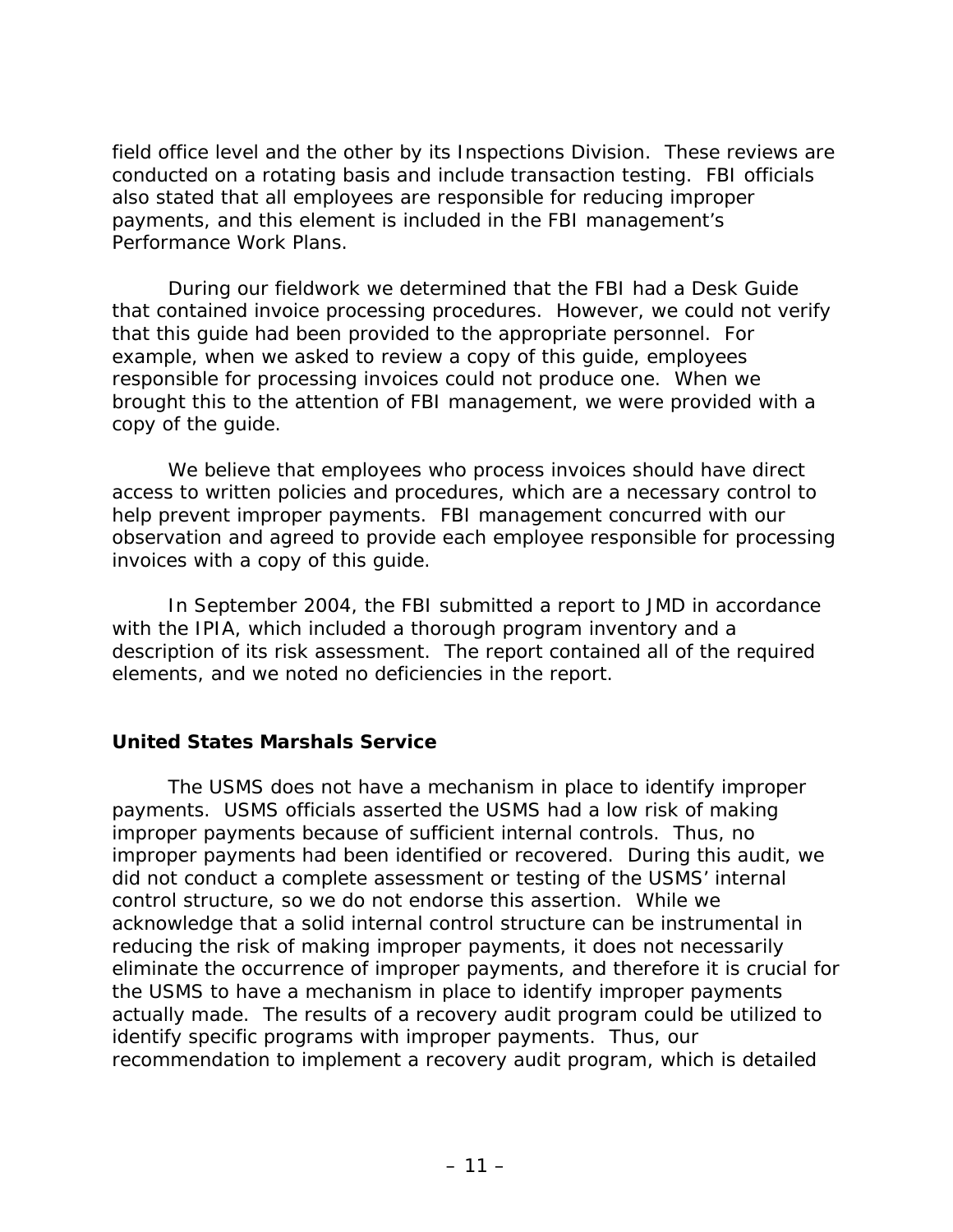under Finding II of this report, addresses the lack of a formalized system to identify improper payments.

According to USMS management, the USMS's internal control structure includes written policies and procedures, controls built into its financial management systems, and a multi-tiered invoice review and approval process[.13](#page-20-0) Further, USMS officials stated that they relied on their annual financial statement audit's opinion, past and ongoing audits by the Office of the Inspector General, and internal controls as a basis for asserting that it doesn't make improper payments.

Officials in the USMS's Prisoner Services Division also stated that reviews had not been conducted at the district office level in the past three to four years due to budget constraints and an ongoing reorganization of the division. A recent restructuring has led to the creation of two organizations, the Inspections Division and Internal Affairs, which the USMS states will begin routine reviews of district offices and detention agreements that will include transaction testing. Policies for this function were in the draft stages at the time of our fieldwork, and USMS personnel believed that these reviews would begin in early 2005. In our judgment, these reviews are an important internal control for identifying and preventing potential improper payments, and we agree they should include transaction testing of prior payments.

In September 2004, the USMS submitted a report to JMD in accordance with the IPIA, which included a very brief description of its risk assessment. However, we concluded that the assessment in the report was inadequate and incomplete. It contained only a limited summary of prior audit results. In addition, the report did not contain details of the USMS's program inventory, as required by OMB guidance. According to USMS officials, no program inventory was conducted. For the risk assessment, the USMS selected a judgmental sample of 15 invoices from all invoices paid in FY 2004 that exceeded \$400,000. Those payments were then traced back to supporting documentation, and no improper payments were found.

When we reviewed the sample of 15 invoices, we noted that the payments did not include those made from all USMS programs (e.g. travel and purchase cards, employee reimbursements, prisoner medical payments, detention agreement payments, and witness security payments). Further,

<span id="page-20-0"></span><sup>&</sup>lt;sup>13</sup> See the *Statement on Internal Controls*, at the back of this report, for details of our review of USMS's controls, policies, and procedures.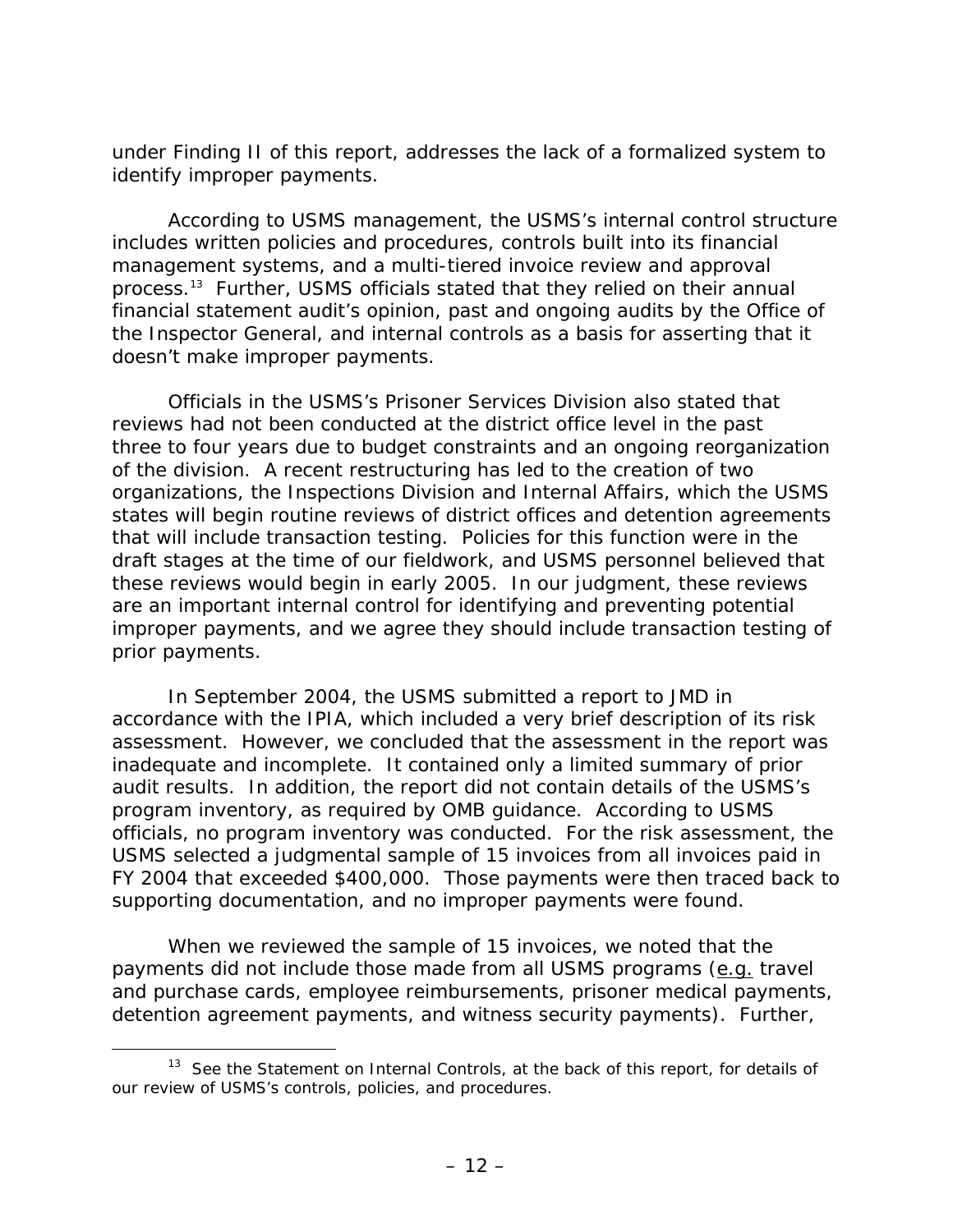<span id="page-21-0"></span>we believe that the \$400,000 threshold is too high, because improper payments can occur at levels far below \$400,000.

When we discussed these issues with USMS officials, they concurred with our findings. They agreed to conduct a complete program inventory, lower the threshold for future risk assessments so that payments from all programs are tested, and include a complete description of this program inventory and risk assessment in future IPIA reports.

#### **Recommendations:**

#### **We recommend that the BOP:**

- 1. Ensure that its future risk assessment, required to be in its IPIA report, contains: 1) the results from its most recent financial statement audit, including any material weaknesses or reportable conditions; 2) the effect of those weaknesses or conditions on its risk of making improper payments; and 3) a description of the corrective actions taken to address those weaknesses or conditions.
- 2. Ensure that future IPIA reports include a complete description of the risk assessment performed on each of the programs in its program inventory.

#### **We recommend that OJP:**

- 3. Ensure that its future risk assessment, required to be in its IPIA report, contains: 1) the results from its most recent financial statement audit, including any material weaknesses or reportable conditions; 2) the effect of those weaknesses or conditions on its risk of making improper payments; and 3) a description of the corrective actions taken to address those weaknesses or conditions.
- 4. Conduct a complete program inventory, perform a risk assessment for each identified program, and maintain the documentation of this program inventory and risk assessment.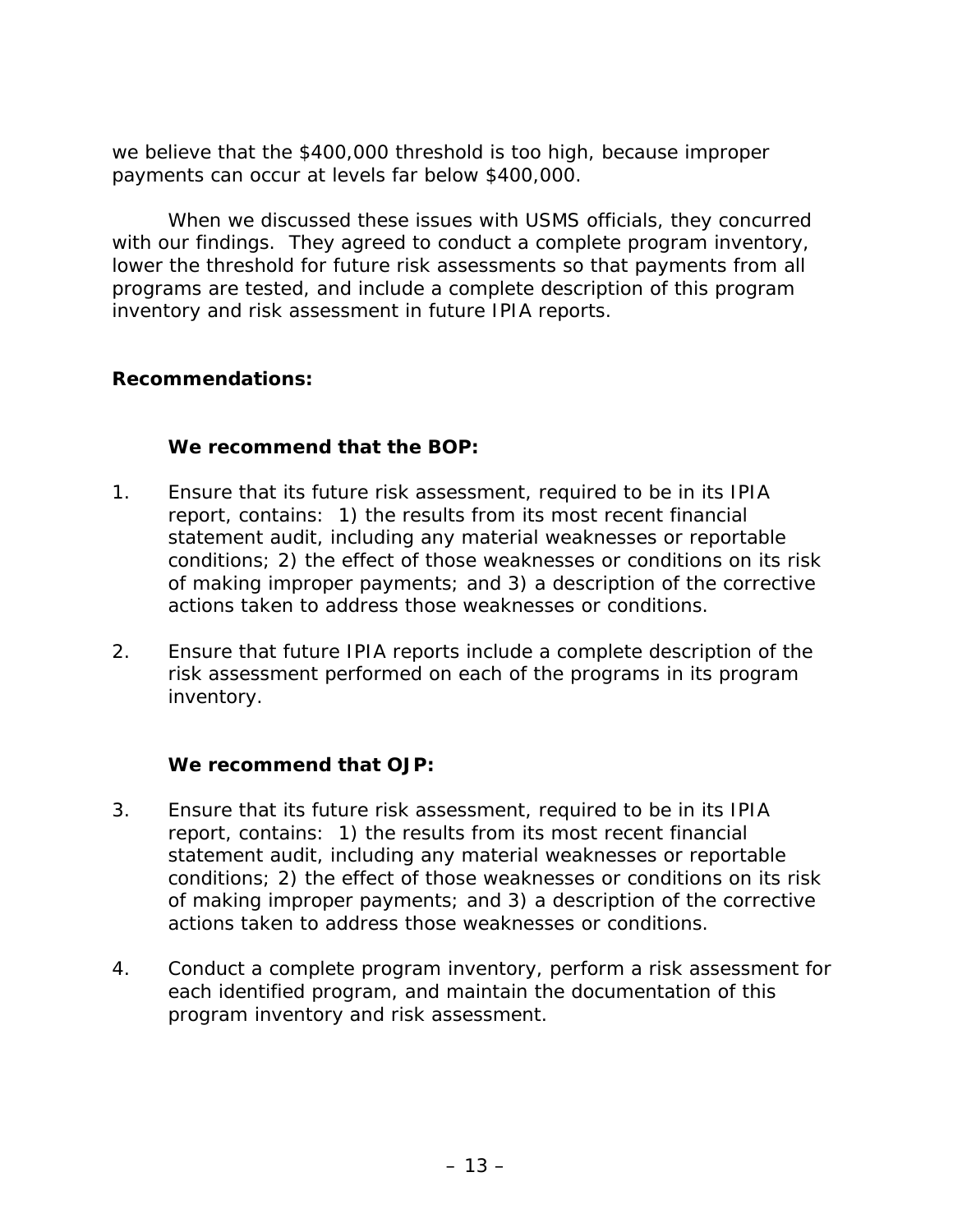5. Ensure that future IPIA reports include a complete description of the risk assessment performed for each of the programs in its program inventory.

#### **We recommend that the FBI:**

- 6. Ensure that its future risk assessment, required to be in its IPIA report, contains: 1) the results from its most recent financial statement audit, including any material weaknesses or reportable conditions; 2) the effect of those weaknesses or conditions on its risk of making improper payments; and 3) a description of the corrective actions taken to address those weaknesses or conditions.
- 7. Provide a copy of its *Desk Guide* for invoice processing procedures to all relevant employees, ensuring that all employees certify that they have received a copy.

#### **We recommend that the USMS:**

- 8. Ensure that its future risk assessment, required to be in its IPIA report, contains: 1) the results from its most recent financial statement audit, including any material weaknesses or reportable conditions; 2) the effect of those weaknesses or conditions on its risk of making improper payments; and 3) a description of the corrective actions taken to address those weaknesses or conditions.
- 9. Conduct a complete program inventory, perform a risk assessment for each identified program, and maintain the documentation of this program inventory and risk assessment.
- 10. Ensure that future IPIA reports include a complete description of the risk assessment performed for each of the programs in its program inventory.
- 11. Provide documentation, including formalized policies and procedures, for the implementation of an ongoing internal review program, which includes transaction testing.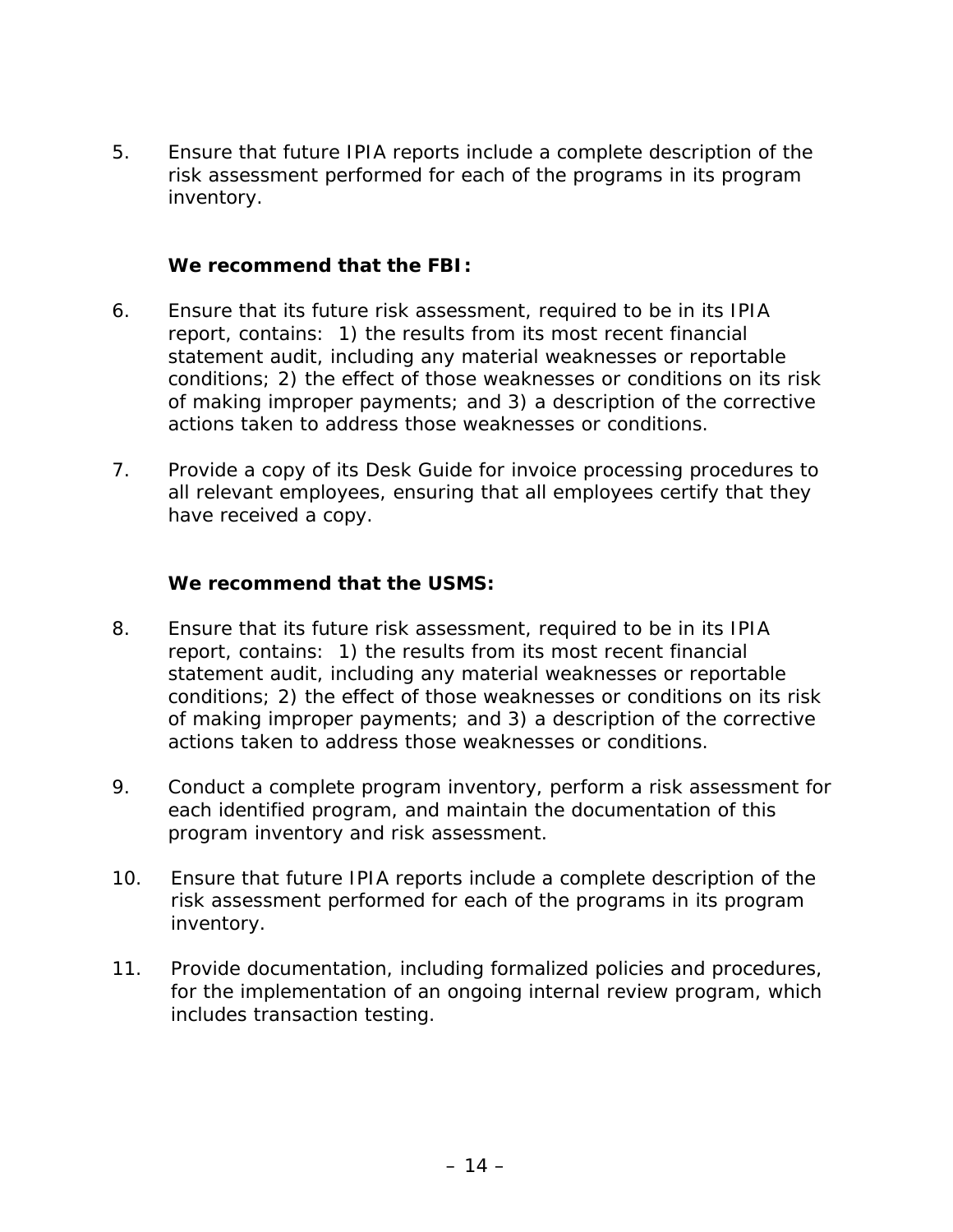#### <span id="page-23-0"></span>**II. Efforts to Determine the Extent of Improper and Erroneous Payments, and to Establish Methods to Recover Them**

Our audit determined that the FBI, OJP, and USMS did not have processes in place to determine the full extent of improper payments made. Further, none of the four components we audited had established a fully-documented program to recover improper payments. We also found that recovery audit guidance provided by JMD could be improved. These conditions result from component management not placing priority on implementing a recovery audit effort, and from the lack of a comprehensive Departmentwide recovery audit program policy. These conditions increase the risk of improper payments not being identified and recovered, and in the Department not being in full compliance with Public Law 107-107, which requires each agency to have a recovery audit program in place.

Measuring the extent of improper payments is an essential step in assessing the need for and types of corrective actions required to manage improper payments and help ensure efficient and effective program operations. According to the GAO, "nondisclosure of improper payment amounts may indicate the absence of a significant level of improper payments or that agencies are unable to or did not attempt to determine or estimate the amount of improper payments in their programs or activities.<sup>"14</sup>

It is difficult for a component to be able to accurately assess the extent of its improper payments if it does not have a recovery audit program in place. A recovery audit program includes a comprehensive review of prior payments to determine whether they were improper. A recovery audit program looks for several types of improper payments, including: 1) duplicate payments, 2) payments made that were not in accordance with an applicable contract, 3) payments made for incorrect amounts, 4) payments for which allowable discounts were not taken, and 5) payments made for goods or services not received. While recovery audits can serve as an important vehicle for recovering improper payments already made, the results of these audits can also be used to determine the extent of improper payments and to identify systemic control weaknesses.

<span id="page-23-1"></span> <sup>14</sup> GAO-02-131R, *Financial Management: Improper Payments Reported in Fiscal Year 2000 Financial Statements*, dated November 2, 2001.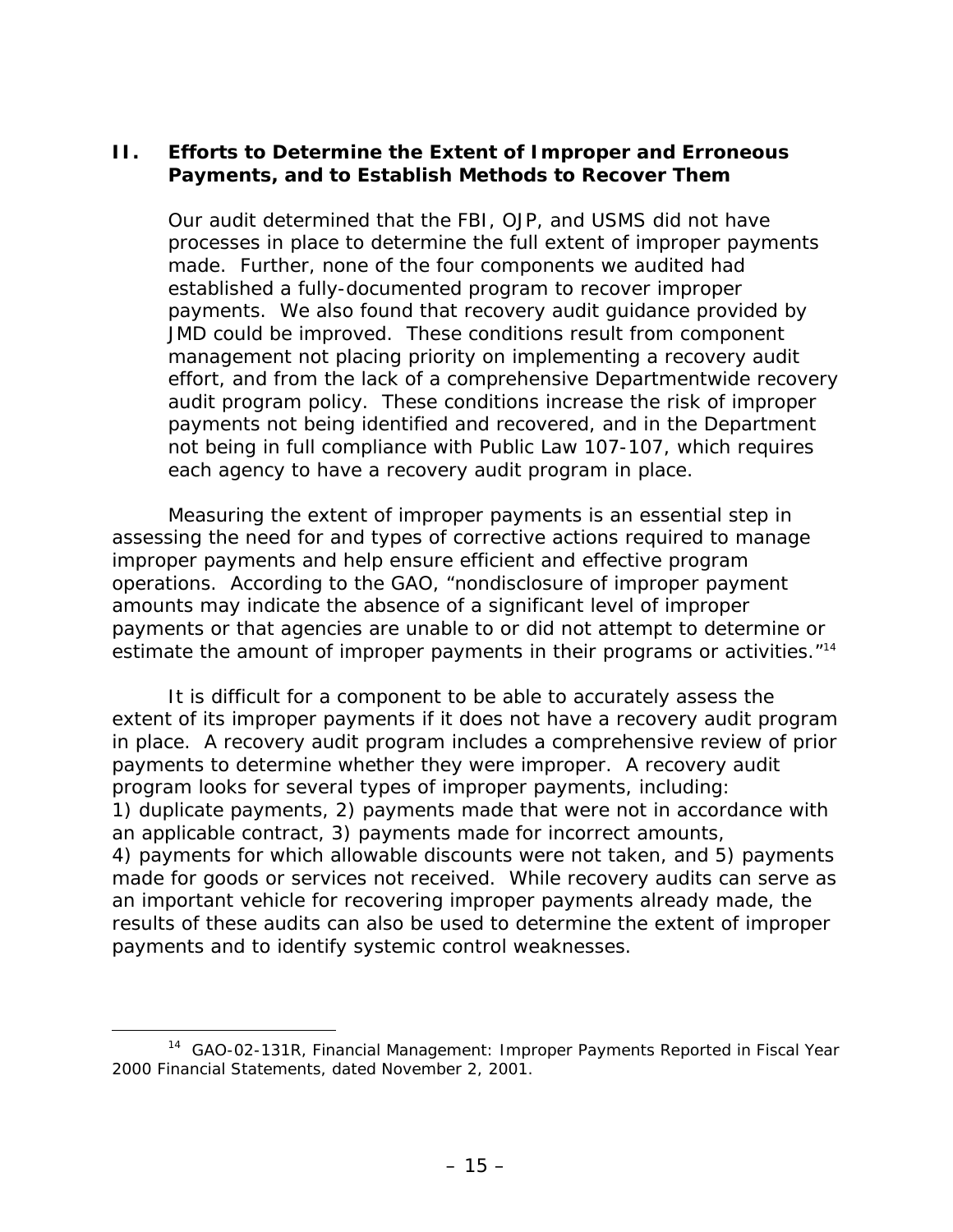During our audit, we reviewed the laws and regulations applicable to recovery audit activities. In addition, we reviewed the policies and procedures used by the BOP, FBI, OJP, and USMS to quantify and recover improper payments. We also interviewed officials at each of these components who were responsible for recovery audit activities, and we reviewed policies implemented by JMD relating to recovery audits.

When conducting audit work at JMD, we determined that a written policy for recovery audits for the Department's OBDs had been implemented, but no recovery audit policy for other Department components had been established. According to JMD management, the Department had mandated that all components establish and implement a recovery audit program, but JMD had not implemented an official policy because it wanted to allow each component time to develop a policy that would best fit its individual and unique circumstances. However, during our audit of the four components, we determined that each component's recovery audit effort was in different stages of development and implementation. Under these circumstances, we believe the development and implementation of a Departmentwide policy could ensure that each Department component is undertaking adequate efforts to recover improper payments.

For example, the BOP and OBDs had contracted with a private recovery audit contractor to identify improper payments. This effort began in late FY 2003 and early FY 2004. As of September 2004, a total of \$1,156,949 in improper payments had been identified, and \$959,108 or nearly 83 percent had been recovered.<sup>15</sup> However, as detailed in the following pages of this report, OJP signed an agreement to initiate recovery audit activities in October 2004. Thus, OJP's recovery audit program was in the initial stages at the time of our fieldwork, so no improper payments had yet been identified or recovered. Further, the FBI had only begun researching options for a recovery audit program, and had not yet implemented a formal program. The USMS had no recovery audit program in place and had not made any decisions regarding the implementation of a program at the time of our fieldwork.

Because of this lack of consistency among Department components, we believe that a Departmentwide recovery audit policy is necessary. This policy should include the scope (e.g. which years and payment amount thresholds), the types of payments that must be included in each

<span id="page-24-0"></span><sup>&</sup>lt;sup>15</sup> Of the \$1,156,949 in total improper payments found, BOP's portion was \$216,656, and \$211,251 had been recovered.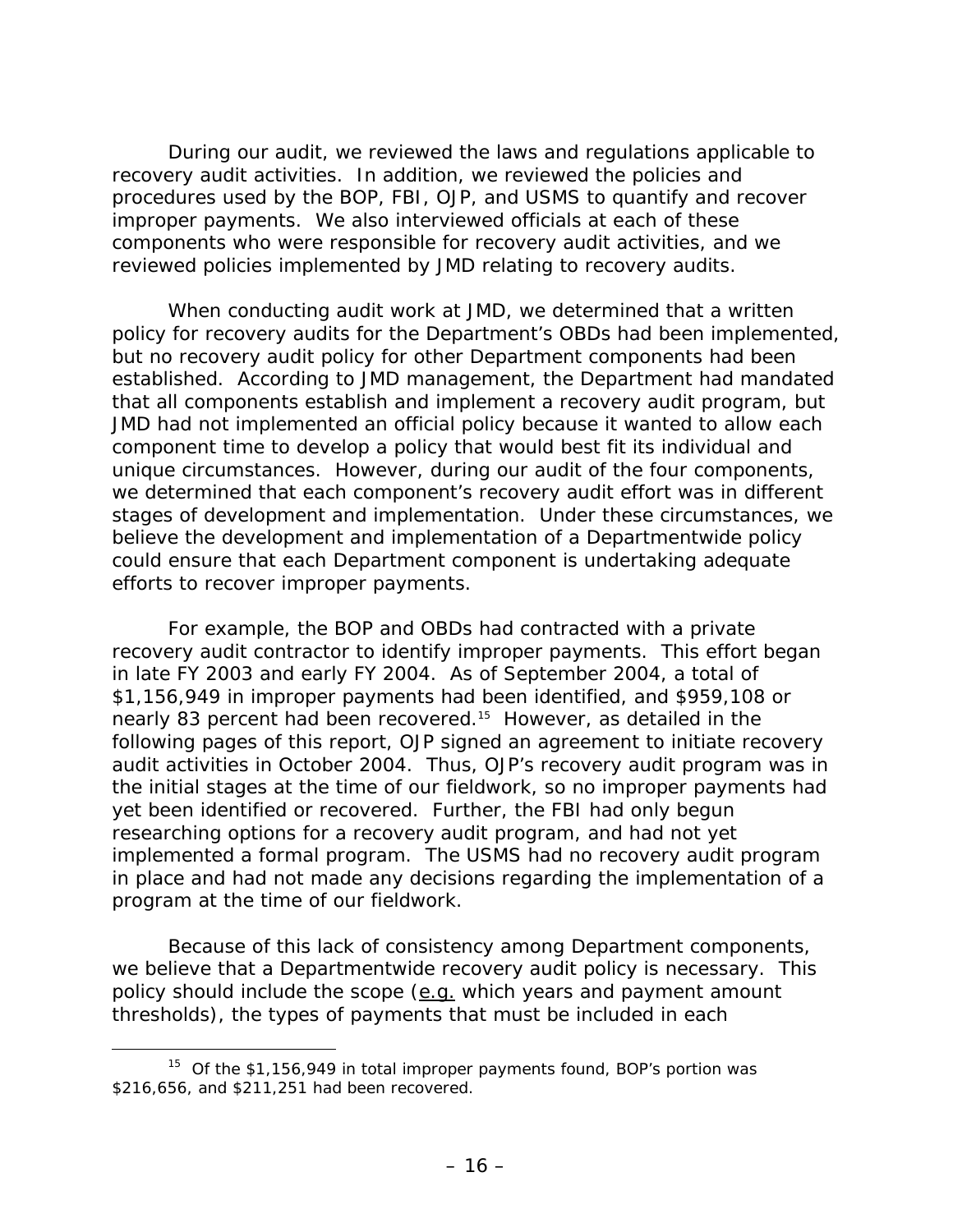<span id="page-25-0"></span>component's program (e.g. vendor payments, grant payments, contract payments, and detention and intergovernmental service agreement payments), and payment search criteria (e.g. data fields within automated financial systems). In addition, some components we audited agreed that Departmentwide guidance would be beneficial. When we discussed this issue with JMD officials, they agreed that enough time had passed and they would now develop and implement a Departmentwide policy for recovery audits.

We also noted that JMD did not have an official reporting mechanism for it to monitor each component's recovery audit activities on a regular, ongoing basis. While each component is required to report all recovery audit activities for the Department's annual PAR, no structure for monitoring ongoing progress reports existed. In our opinion, regular status reporting to JMD of each component's recovery audit activities and accomplishments would not only allow JMD to monitor the Department's ongoing progress, but would also encourage each component to focus on its recovery audit efforts.

We discussed this issue with JMD officials and they agreed that quarterly status reporting for recovery audit activities would be helpful in monitoring the Department's progress. They agreed to prepare and implement a written policy.

#### **Federal Bureau of Prisons**

Our audit found that the BOP had determined the extent of its improper payments and had established a method for recovery. As previously mentioned, the BOP was using a contractor to conduct recovery audits. This effort started in September 2003 and payments made from 1999 through 2004 are now being reviewed. While the effort is ongoing, as of September 2004, \$216,656 in improper payments had been identified, and \$211,251 or nearly 98 percent had been recovered.

However, we noted that the BOP had not implemented written policies and procedures for its recovery audit program. In our judgment, written policies and procedures are an important aspect of any program, and should include information such as: 1) methodology and scope of transactions, 2) types of programs and payments, 3) search criteria, 4) information on the identification and confirmation of identified payments, and 5) details of the collection process. We discussed this with BOP officials and they agreed to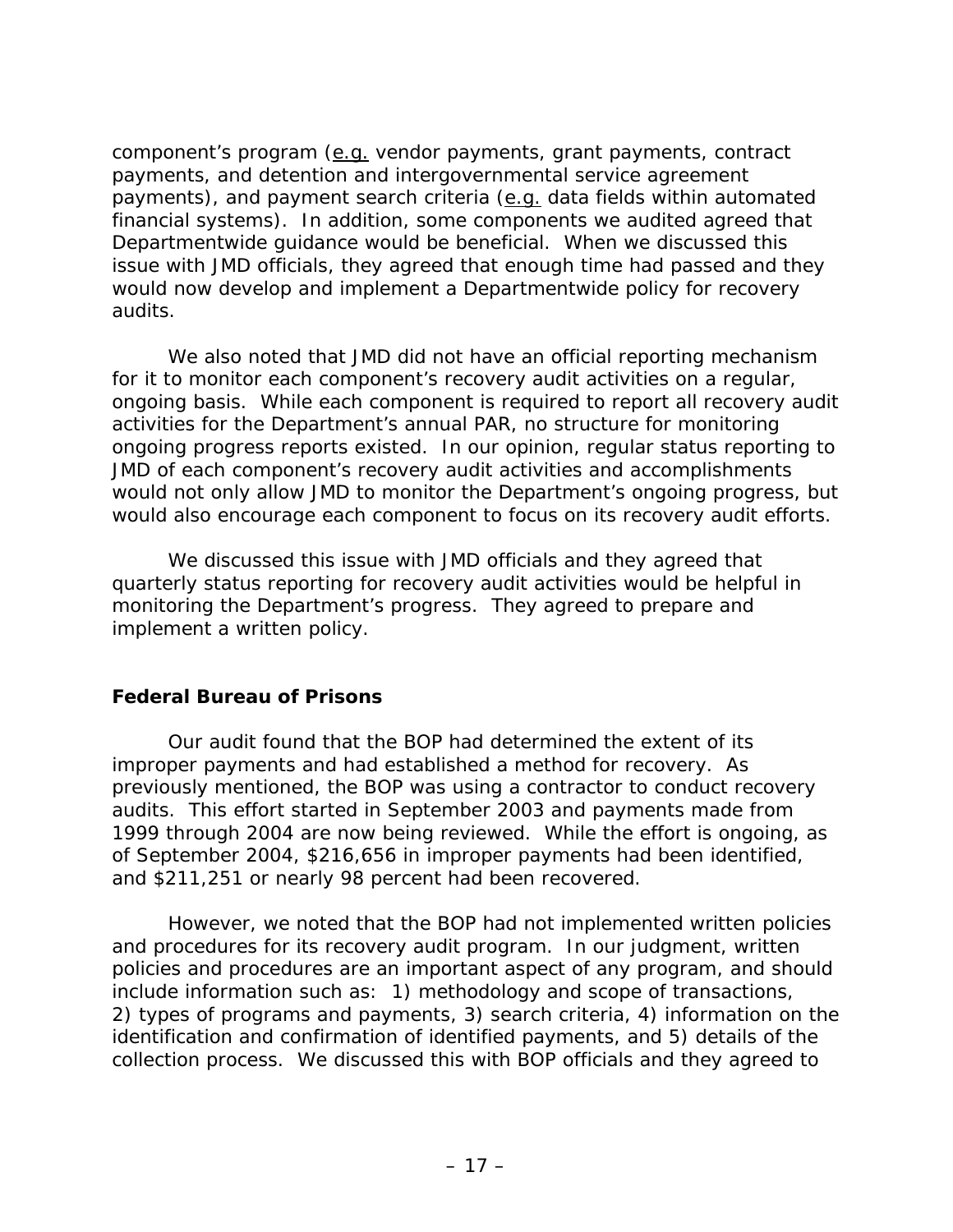<span id="page-26-0"></span>establish and implement written procedures for BOP's recovery audit program.

#### **Office of Justice Programs**

Our audit found that OJP had not determined the extent of its improper payments, but had established a method of recovery. As previously detailed, OJP contracted with a private company to conduct recovery audits of its vendor payments. The contract was signed in October 2004. As of the time of our fieldwork, no improper payments had been identified or recovered. The initial phases of the program will focus on payments made in FY 2003 and FY 2004, and depending on the results of the audits, may then be expanded to prior years. In our opinion, this recovery audit program, once fully implemented, will enhance OJP's ability to determine the extent of its improper payments and recover those payments. In addition, we believe that the scope of these audits should extend beyond 2003, and should be addressed in a Departmentwide recovery audit policy.

OJP's recovery audit effort does not include a review of grant payments. Officials at OJP stated that its External Oversight Division reviews grant payments and its internal audit group will begin examining payments made under its State Criminal Alien Assistance Program. In addition, they believed that these reviews, combined with the recovery audits being conducted by the contractor, satisfied the intent of the IPIA. However, we noted that OJP's IPIA report and risk assessment only included grant payments. In FY 2004, OJP reported making over 82,000 grant payments totaling nearly \$5.7 billion. While the IPIA and OMB guidance do not address specific types of payments, because of the volume of these grant payments and the resultant potential improper payment risk we believe that OJP's grant payments should be included in its recovery audit effort.

Further, OJP had not implemented written policies and procedures for its recovery audit program. In our judgment, written policies and procedures are an important aspect of any program, and should include information such as: 1) methodology and scope of transactions, 2) types of programs and payments, 3) search criteria, 4) information on the identification and confirmation of identified payments, and 5) details of the collection process. We discussed this with OJP officials and they agreed to establish and implement written policies and procedures for their recovery audit program.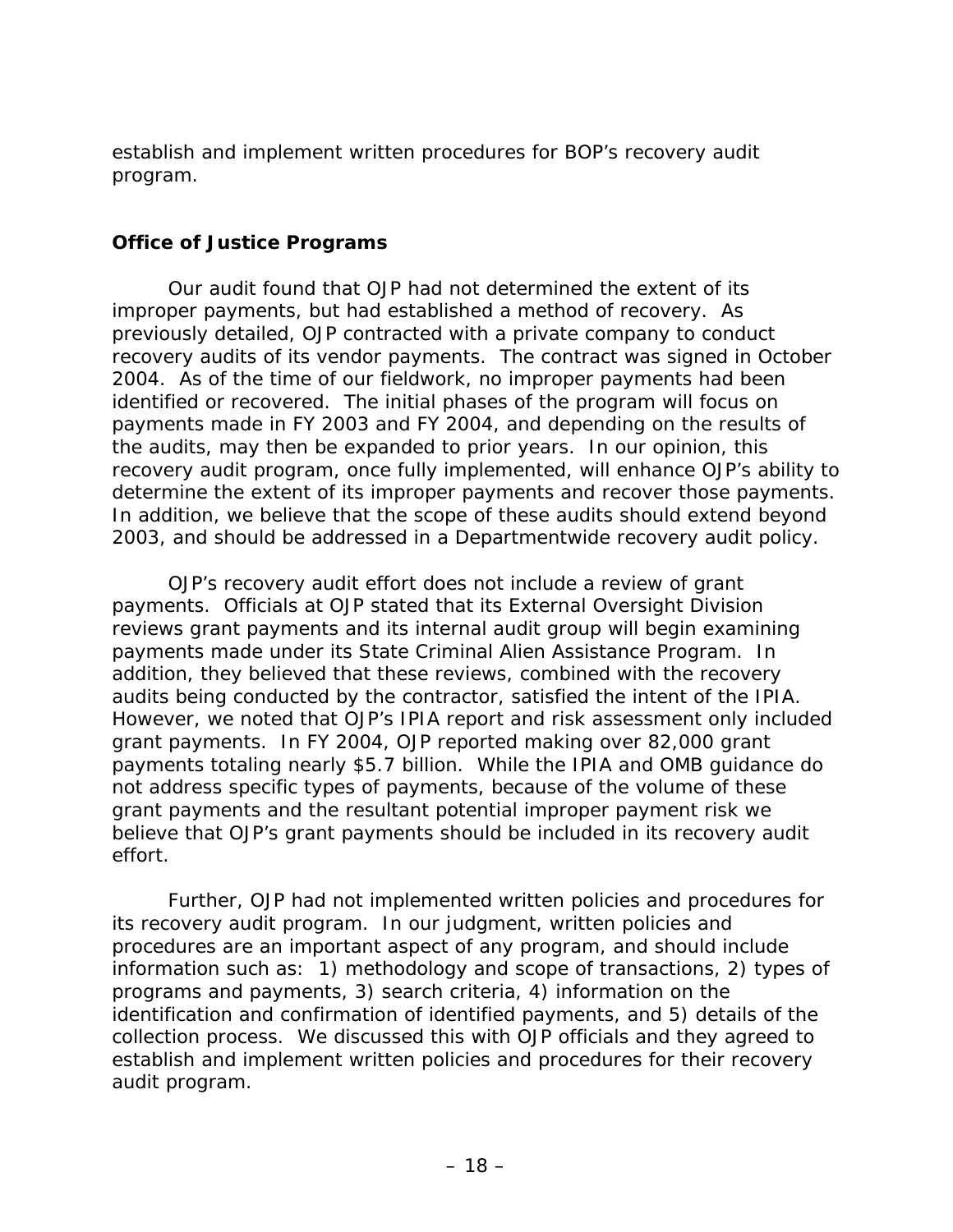#### <span id="page-27-0"></span>**Federal Bureau of Investigation**

We determined that the FBI did not have processes in place to determine the full extent of its improper payments, and it did not have a formalized mechanism to recover improper payments already made. As mentioned previously, the FBI has an informal process to identify improper payments. In FY 2004, the FBI identified \$292,137 in improper payments and had recovered \$237,160 or 81 percent of those payments at the time of our fieldwork. However, these payments were usually discovered as the result of a vendor call or the FBI receiving a refund check for a duplicate payment made. They likely do not represent the full extent of improper payments made by the FBI.

Each component within the Department must have a recovery audit program in place so that the Department is in compliance with Public Law 107-107. Therefore, the FBI should develop and implement a formalized recovery audit program, including written policies and procedures that include the following information: 1) methodology and scope of transactions, 2) types of programs and payments, 3) search criteria, 4) information on the identification and confirmation of identified payments, and 5) details of the collection process. This recovery audit program, once fully implemented, will enhance the FBI's ability to determine the extent of its improper payments and recover those payments. We discussed this with FBI officials and they agreed to establish and implement a recovery audit program, including written policies and procedures.

#### **United States Marshals Service**

We determined that the USMS did not have processes in place to determine the extent of its improper payments, and did not have a formalized mechanism to recover improper payments already made. As mentioned previously, USMS officials stated they did not believe the USMS made any improper payments because of sufficient internal controls. Therefore, no recovery audit program was in place to quantify and collect improper payments.

Each component within the Department must have a recovery audit program in place for the Department to be in compliance with Public Law 107-107. Therefore, the USMS should develop and implement a formalized recovery audit program, including written policies and procedures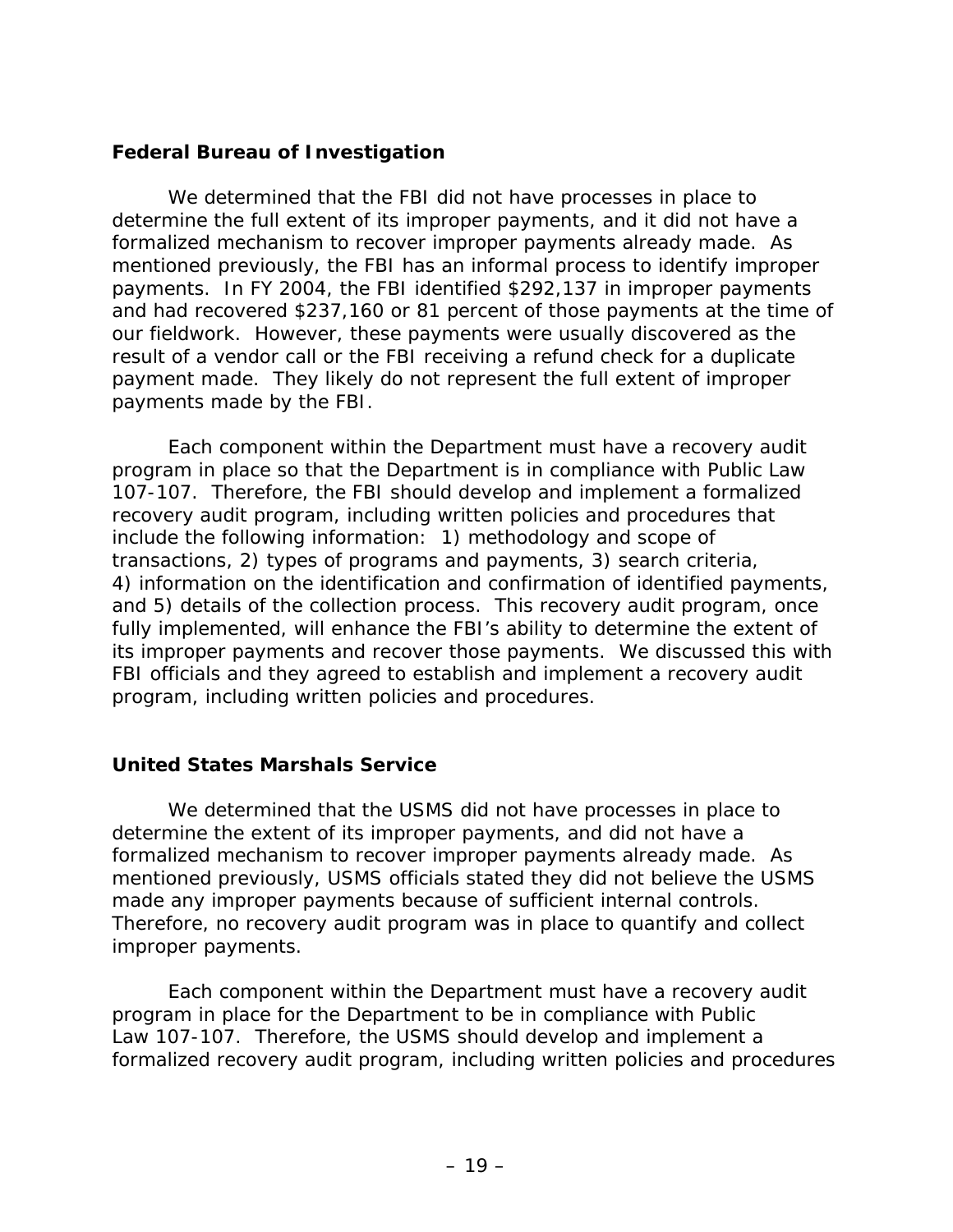<span id="page-28-0"></span>that include the following information: 1) methodology and scope of transactions, 2) types of programs and payments, 3) search criteria, 4) information on the identification and confirmation of identified payments, and 5) details of the collection process. This recovery audit program, once fully implemented, will enhance the USMS's ability to determine the extent of its improper payments and recover those payments. We discussed this with USMS officials and they agreed to establish and implement a recovery audit program, including written policies and procedures.

In conclusion, while some components within the Department have policies and procedures in place to identify and prevent improper payments, some component's policies and procedures are lacking, and others do not have any policies and procedures. In addition, there is significant variance in each component's progress in implementing a recovery audit program. The recommendations in this report will help ensure that all components make progress toward compliance with applicable laws, regulations, and guidance pertaining to improper payments.

#### **Recommendations:**

#### **We recommend that JMD:**

- 12. Develop and implement a Departmentwide recovery audit policy, which defines the scope, types of payments, and criteria to be included in each component's recovery audit program.
- 13. Implement a policy for Department components to report quarterly on recovery audit activities, including 1) current activities, 2) amounts of improper payments identified and recovered, and 3) planned activities for the following quarter.

#### **We recommend that the BOP:**

- 14. Develop and implement written policies and procedures for its recovery audit program, in accordance with guidance received from JMD.
- 15. Report recovery audit activities and accomplishments quarterly to JMD, in accordance with guidance received from JMD.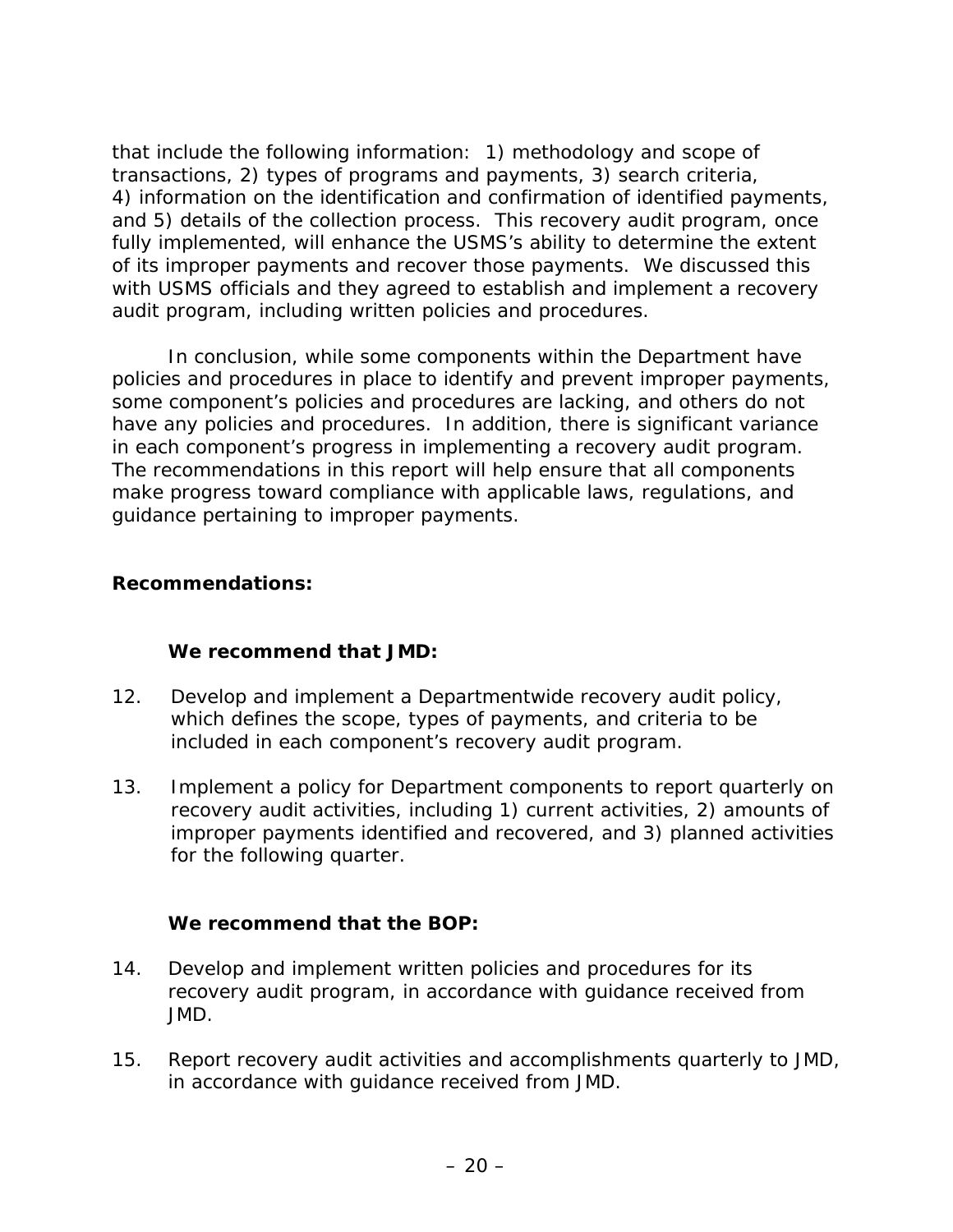#### **We recommend that OJP:**

- 16. Develop and implement written policies and procedures for its recovery audit program, in accordance with guidance received from JMD.
- 17. Ensure that its recovery audit program addresses and includes grant payments.
- 18. Report recovery audit activities and accomplishments quarterly to JMD, in accordance with guidance received from JMD.

#### **We recommend that the FBI:**

- 19. Develop and implement a comprehensive recovery audit program, including written policies and procedures, in accordance with guidance received from JMD.
- 20. Report recovery audit activities and accomplishments quarterly to JMD, in accordance with guidance received from JMD.

#### **We recommend that the USMS:**

- 21. Develop and implement a comprehensive recovery audit program, including written policies and procedures, in accordance with guidance received from JMD.
- 22. Report recovery audit activities and accomplishments quarterly to JMD, in accordance with guidance received from JMD.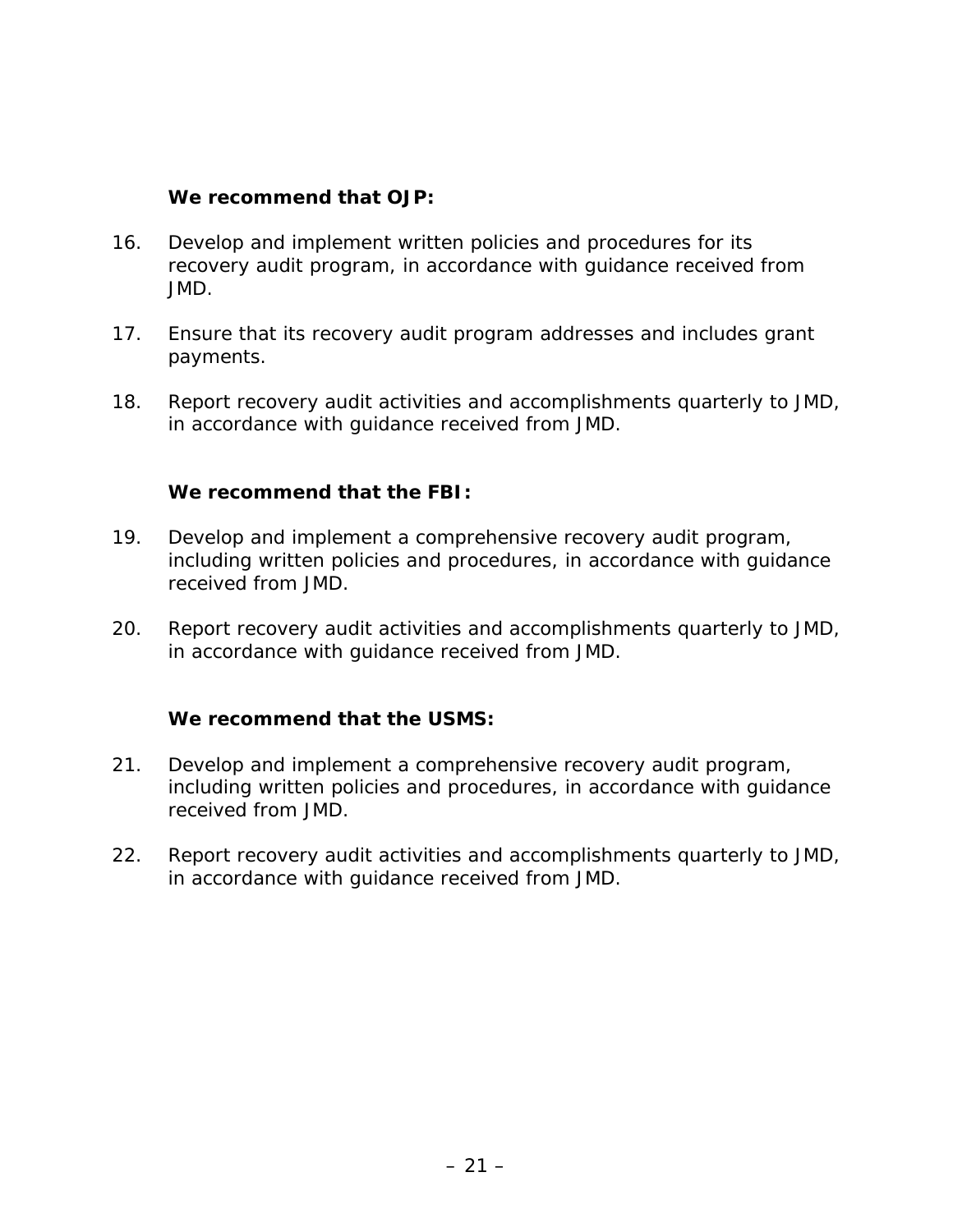# **STATEMENT ON COMPLIANCE WITH LAWS AND REGULATIONS**

<span id="page-30-0"></span>As required by *Government Auditing Standards*, we reviewed records and other documents pertaining to improper and erroneous payments to obtain reasonable assurance about each component's compliance with applicable laws and regulations, that, if not complied with, could have a material effect on the Department's overall compliance with those laws and regulations. Compliance with laws and regulations applicable to improper and erroneous payments is the responsibility of each component's management. An audit includes examining, on a test basis, evidence about compliance with laws and regulations. The legislation pertinent to this audit and the applicable regulations it contains are as follows:

#### **Improper Payments Information Act of 2002 (Public Law 107-300)**

This law requires agency heads to:

- identify programs and activities susceptible to significant improper payments;
- estimate the annual amount of improper payments and report that estimate to Congress; and
- report the actions taken to reduce improper payments, including possible causes, whether the information system and infrastructure are adequate, a description of the resources requested if the information system and infrastructure were deemed inadequate, and a description of the steps in place to ensure agency heads are held accountable for reducing improper payments.

### **National Defense Authorization Act for FY 2002, Subchapter VI (Public Law 107-107)**

This law contains requirements for recovery audits. Specifically, it:

• requires all agencies with total contracts in excess of \$500 million to carry out a recovery audit program for identifying errors and recovering amounts erroneously paid;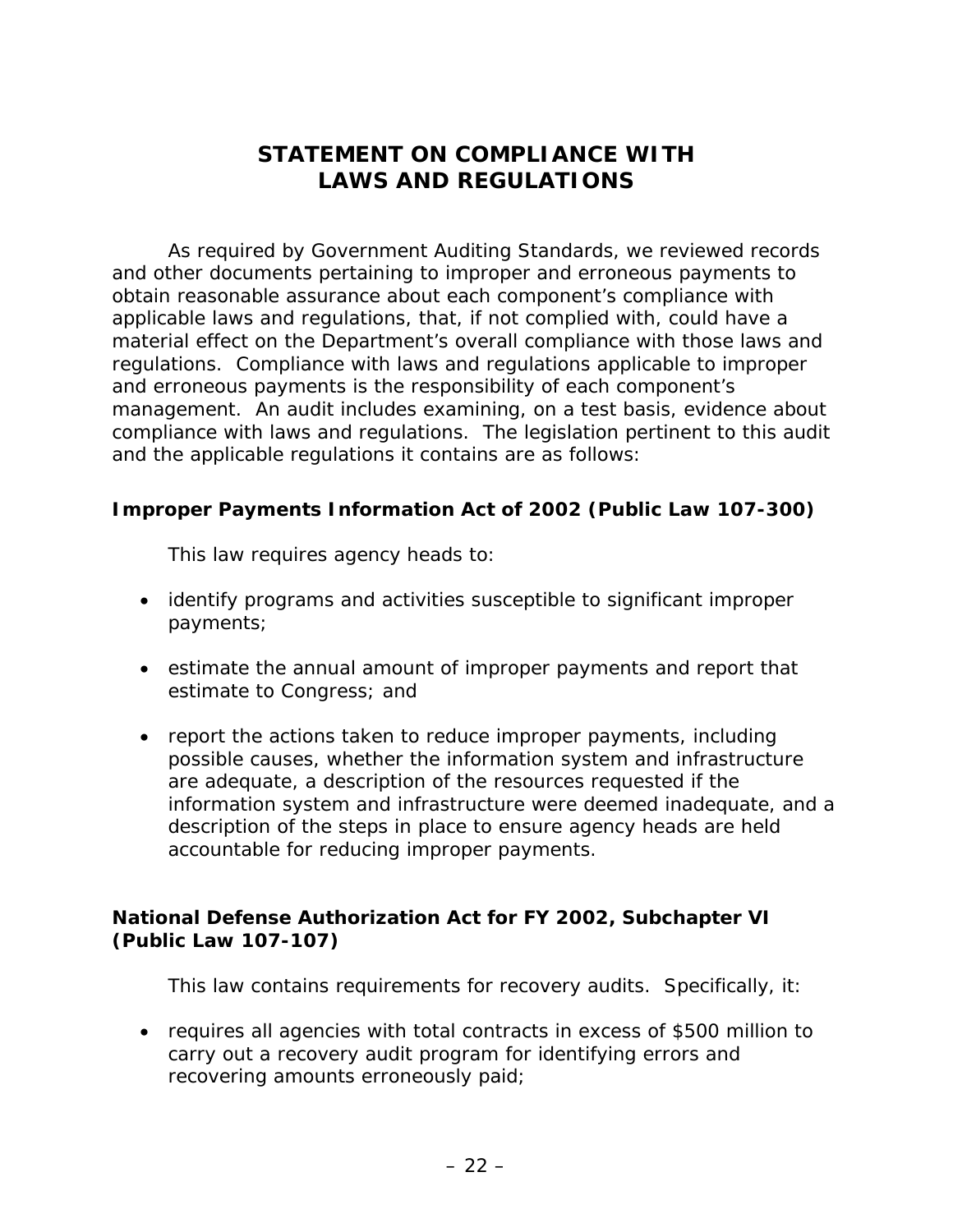- <span id="page-31-0"></span>• limits the availability of collected funds to reimburse actual expenses incurred by the executive agency in administering the program and to pay contractors for services provided under the program;
- permits unused funds to be credited to appropriations, or if no appropriation is available, to be deposited in the Treasury as miscellaneous receipts;
- requires agencies to consider all available resources when deciding on a recovery audit program, including the executive agency, other departments and agencies, and private sector sources; and
- allows management to carry out improvement programs addressing problems that contribute to errors in paying contractors and in order to improve the recovery of overpayments.

#### **Office of Management and Budget Memorandum M-03-07**

This memorandum provided guidance on the implementation of Public Law 107-107. Specifically, it:

- required agencies to implement a recovery audit program when the annual value in total contracts exceeds \$500 million;
- established reporting requirements for recovery audit efforts, which must include a description of the program including steps to carry out the program, total costs of the program, total amount of payment errors identified, total amount deemed not recoverable, total amount recoverable, total amount outstanding pending final collection, a description and evaluation of any management improvement programs carried out, and a description of classes of contracts excluded;
- mandated that agency heads ensure that recovery audits do not result in a duplicative audit of contractor records;
- requested agencies to question why errors are occurring and try to prevent them;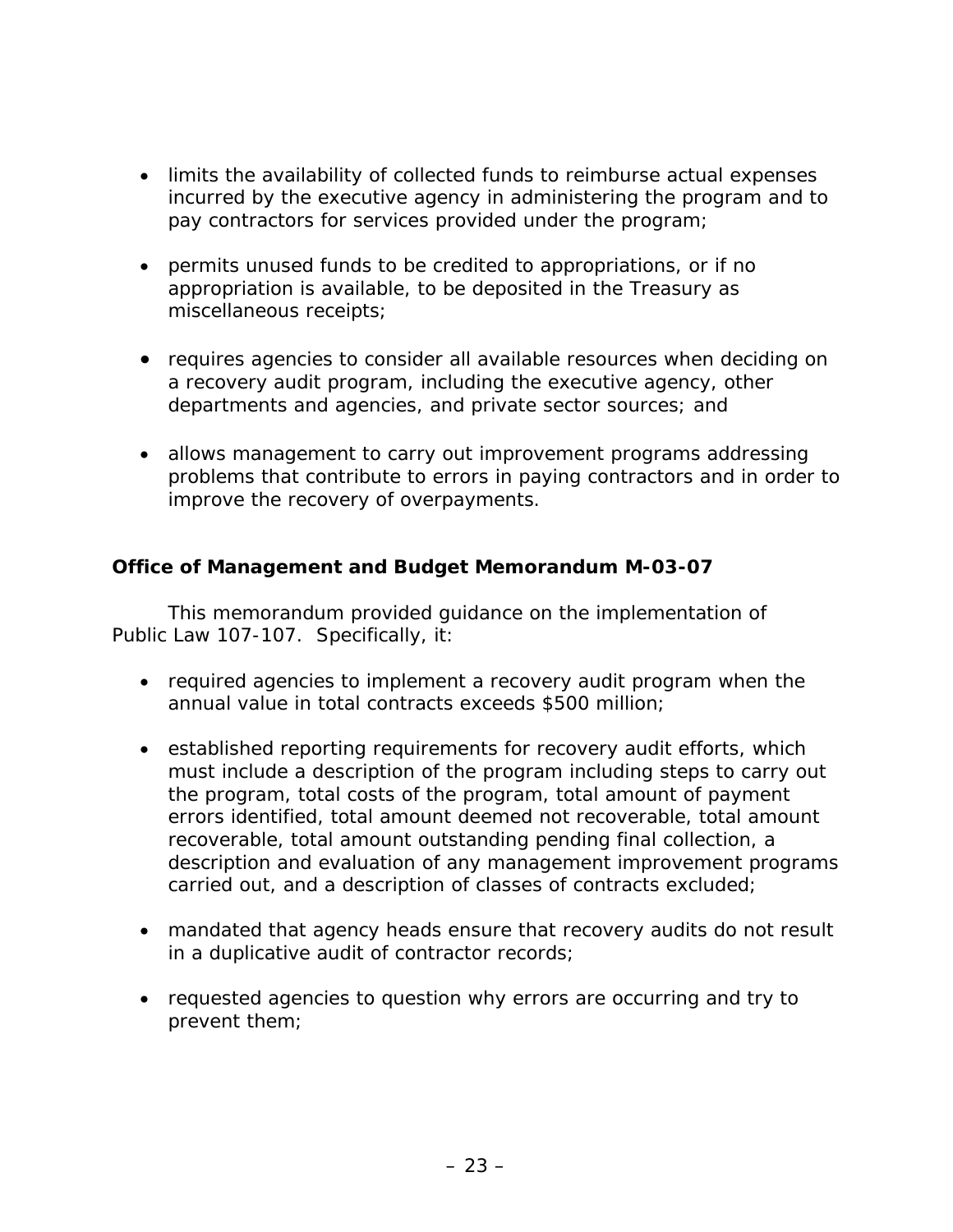- <span id="page-32-0"></span>• stated that "agency Inspectors General and other external agency auditors are encouraged to assess the effectiveness of agencies' recovery audit programs;" and
- specified the disposition of recovered amounts.

#### **Office of Management and Budget Memorandum M-03-13**

This memorandum provided guidance on the implementation of Public Law 107-300. Specifically, Memorandum M-03-13 explained that it supersedes Section 57 of OMB Circular A-11 and that all improper payment reporting beginning in FY 2004 should follow this guidance. Also, this memorandum requires agencies to:

- review all programs and activities and identify those susceptible to significant improper payment (significant improper payments are those in a program annually exceeding both 2.5 percent of program payments and \$10 million);
- estimate the annual amount of significant improper payments in all programs and activities, which is a gross total of both over and under payments;
- implement a plan to reduce significant improper payments; and
- report estimates of annual improper payments and the progress in reducing them in the Management Discussion and Analysis section of its PAR.

#### **Office of Management and Budget Memorandum M-04-20**

This memorandum provided guidance on IPIA and recovery audit reporting. Specifically, it:

- required agencies to provide a summary including progress and plans to reduce improper payments in the Management Discussion and Analysis section of the PAR in order to comply with M-03-13;
- provided details of the report format, which included a risk assessment; a description of statistical sampling used to estimate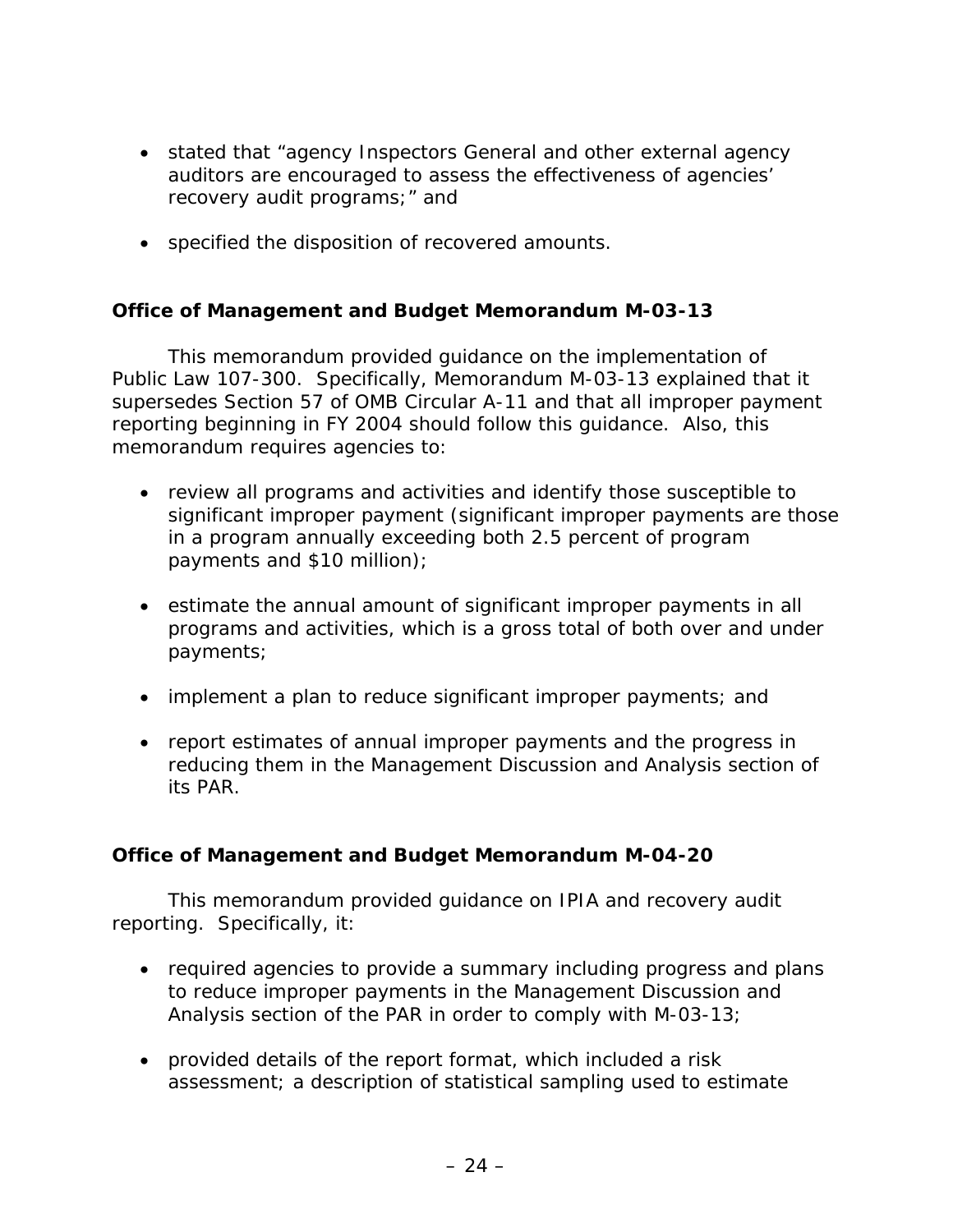improper payments; corrective action plans; an improper payment reduction outlook; a discussion of the recovery audit effort; actions to ensure agency managers are held accountable for reducing improper payments; a description of the adequacy of the information system and infrastructure; and a description of any legal or regulatory barriers which could limit corrective actions in reducing improper payments.

# $\bullet$   $\bullet$   $\bullet$

Our tests revealed that the DOJ components we reviewed did not fully comply with the above laws and regulations, as detailed in the body of this report.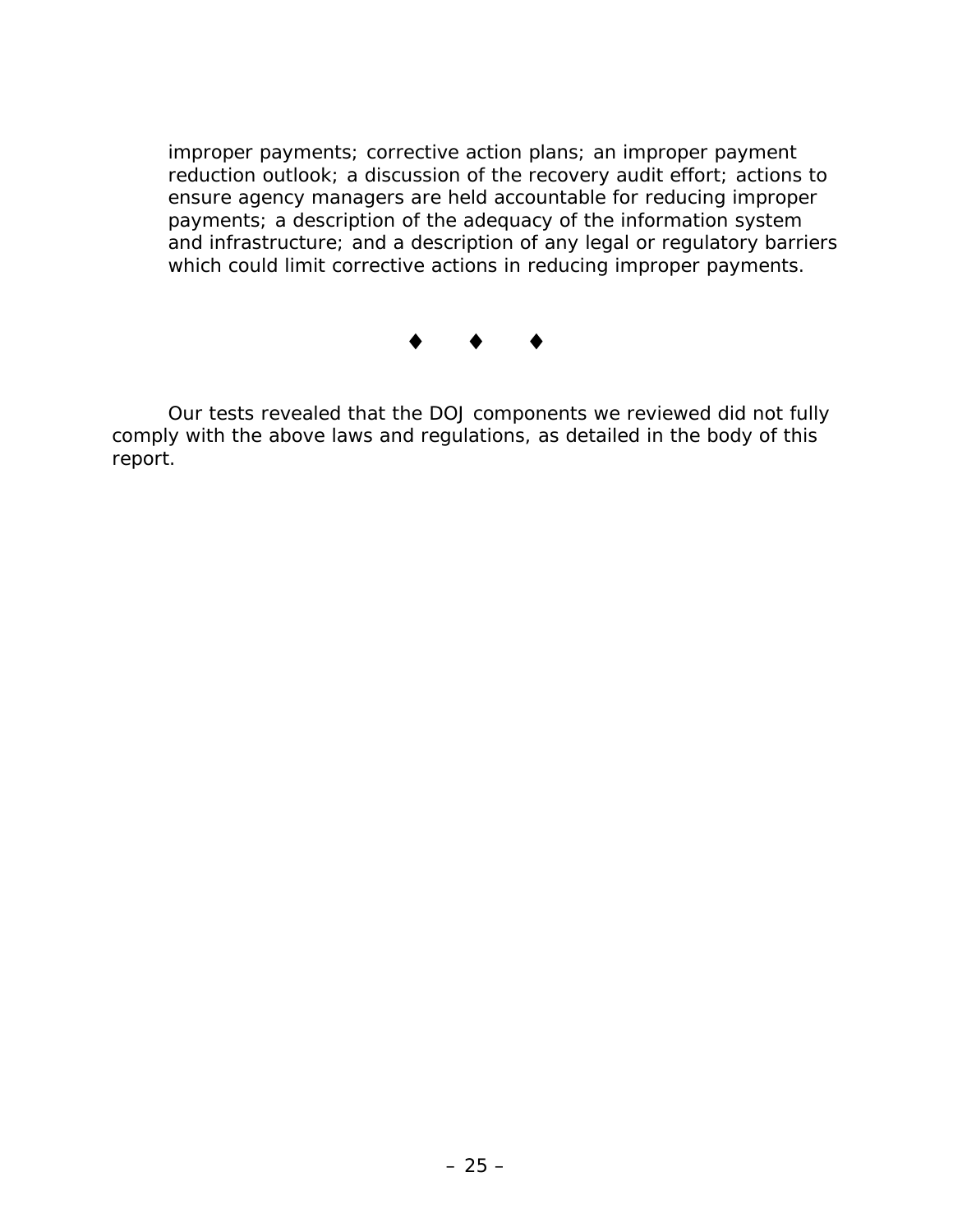### **STATEMENT ON INTERNAL CONTROLS**

<span id="page-34-0"></span>In planning and performing our audit, we considered Department components' internal controls for the purpose of determining our auditing procedures. We also reviewed various controls over the payment processes at these components to develop an understanding of those processes. In addition, we conducted a limited review of the controls, including policies and procedures, which the BOP, FBI, OJP, and USMS represented were in place to prevent improper payments. However, these reviews did not include an overall assessment or testing of the internal control structure. Therefore, these reviews were not made for the purpose of providing assurance on the internal control structure as a whole. However, we noted certain matters that we consider to be reportable conditions under generally accepted *Government Auditing Standards*.

Reportable conditions involve matters coming to our attention relating to significant deficiencies in the design or operation of the internal control structure that, in our judgment, could increase the risks of making improper payments or could hinder the implementation of cost-effective recovery audit programs. We noted deficiencies relating to the identification and prevention of improper payments, discussed in Finding No. 1. We also noted deficiencies concerning recovery audit efforts, discussed in Finding No. 2. However, we did not consider these deficiencies to be a result of systemic internal control issues.

Because we are not expressing an opinion on the components' internal control structure as a whole, this statement is intended solely for the information and use of JMD, BOP, FBI, OJP, and USMS in overseeing each component's compliance with the IPIA, and with implementing and administering a recovery audit program within each component.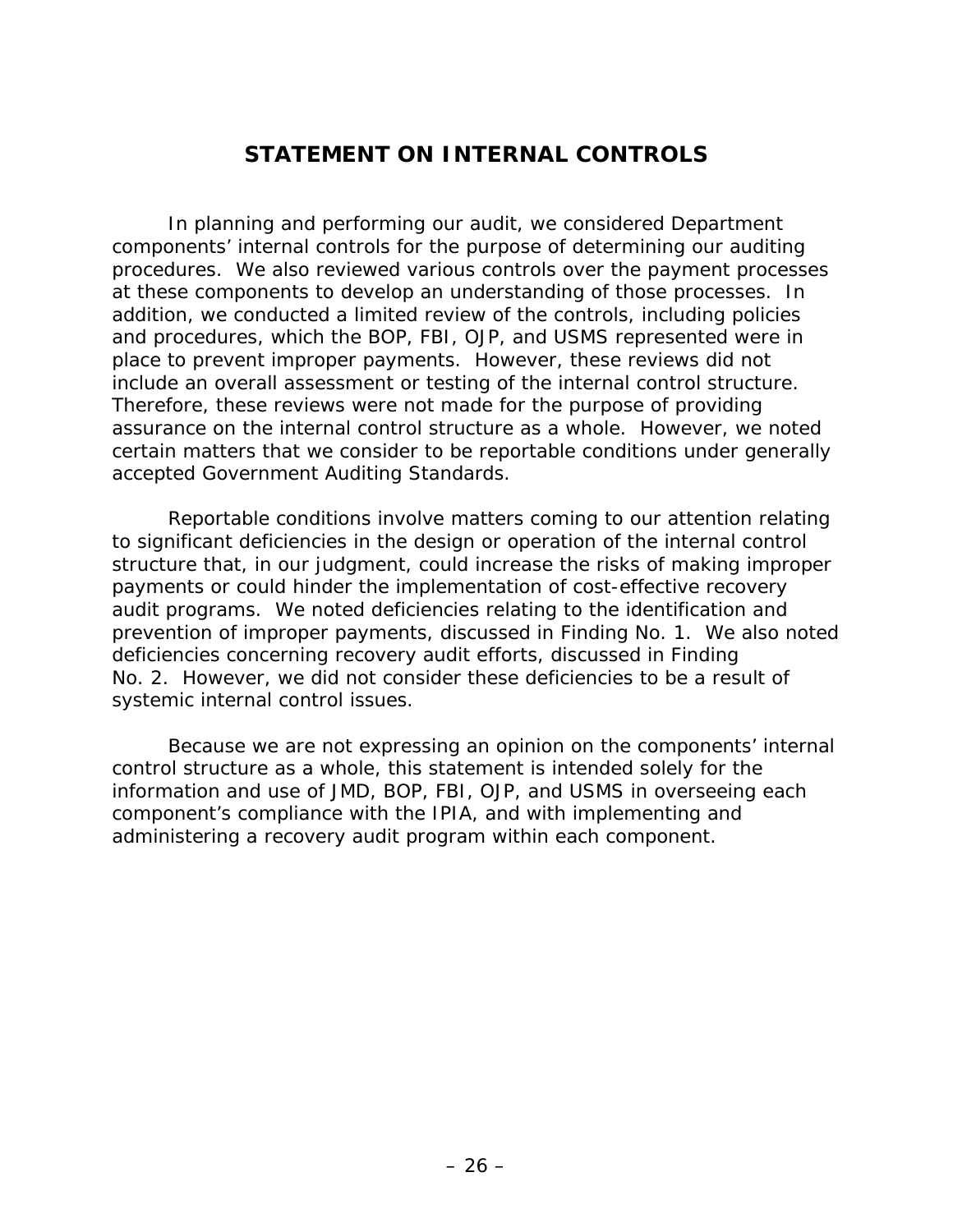# **OBJECTIVES, SCOPE, AND METHODOLOGY**

<span id="page-35-0"></span>The objectives of our audit were to determine whether the Department has:

- 1. established policies and procedures for identifying and preventing improper and erroneous payments,
- 2. determined the extent of improper and erroneous payments, and
- 3. established methods to recover improper and erroneous payments.

We conducted our audit in accordance with *Government Auditing Standards*. We included such tests as were considered necessary to accomplish the audit objectives.

The audit generally covered activities through the conclusion of our fieldwork in November 2004. Audit work was conducted at the Justice Management Division and at the four Department components selected for review: 1) Federal Bureau of Prisons, 2) Federal Bureau of Investigation, 3) Office of Justice Programs, and 4) United States Marshals Service.

These components were selected based on a number of factors, including:

- the total number and dollar amount of vendor payments made in FY 2003 and FY 2004;
- our review and analysis of reporting submitted in accordance with the IPIA;
- the agency's current recovery audit activities, and whether the component was using a contractor for these efforts or whether it was conducting the recovery audits in-house; and
- the results of each agency's annual financial statement audit for FY 2004.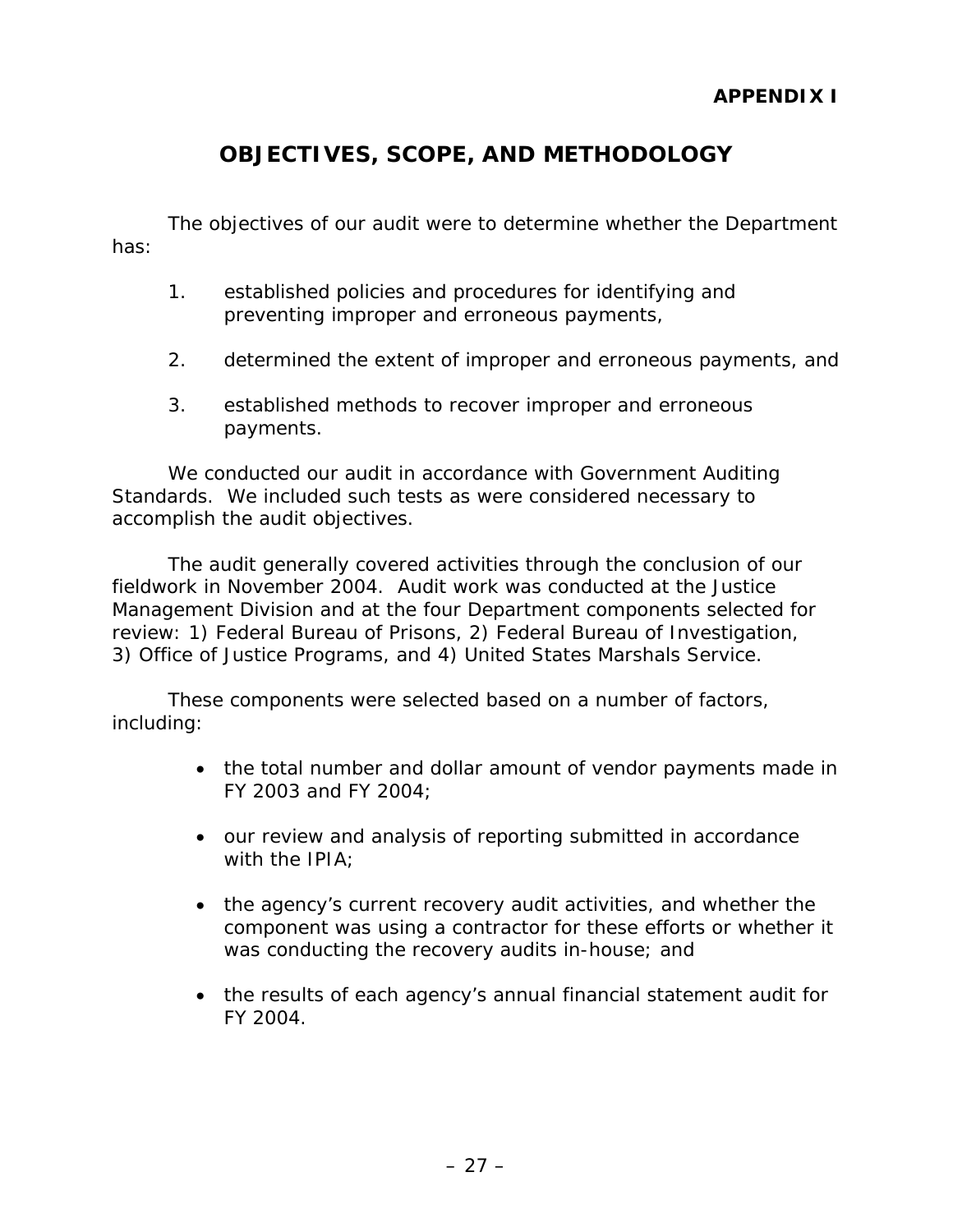We conducted onsite work at the JMD and at each of the four components in November 2004. We interviewed staff members at each component to:

- obtain an understanding of the procedures and rationale used when completing its IPIA reports,
- gather information relating to the payment processes,
- identify the controls in place to prevent or reduce improper payments,
- obtain an understanding of any processes used to identify and quantify improper payments already made, and
- assess any current recovery audit activities.

In addition, we reviewed policies, procedures, and other documentation related to these issues.

Finally, we interviewed officials of the recovery audit contractor being utilized by selected Department components and OBDs. We obtained information on its current efforts within the Department, including the processes used, the results achieved, and anticipated future activities.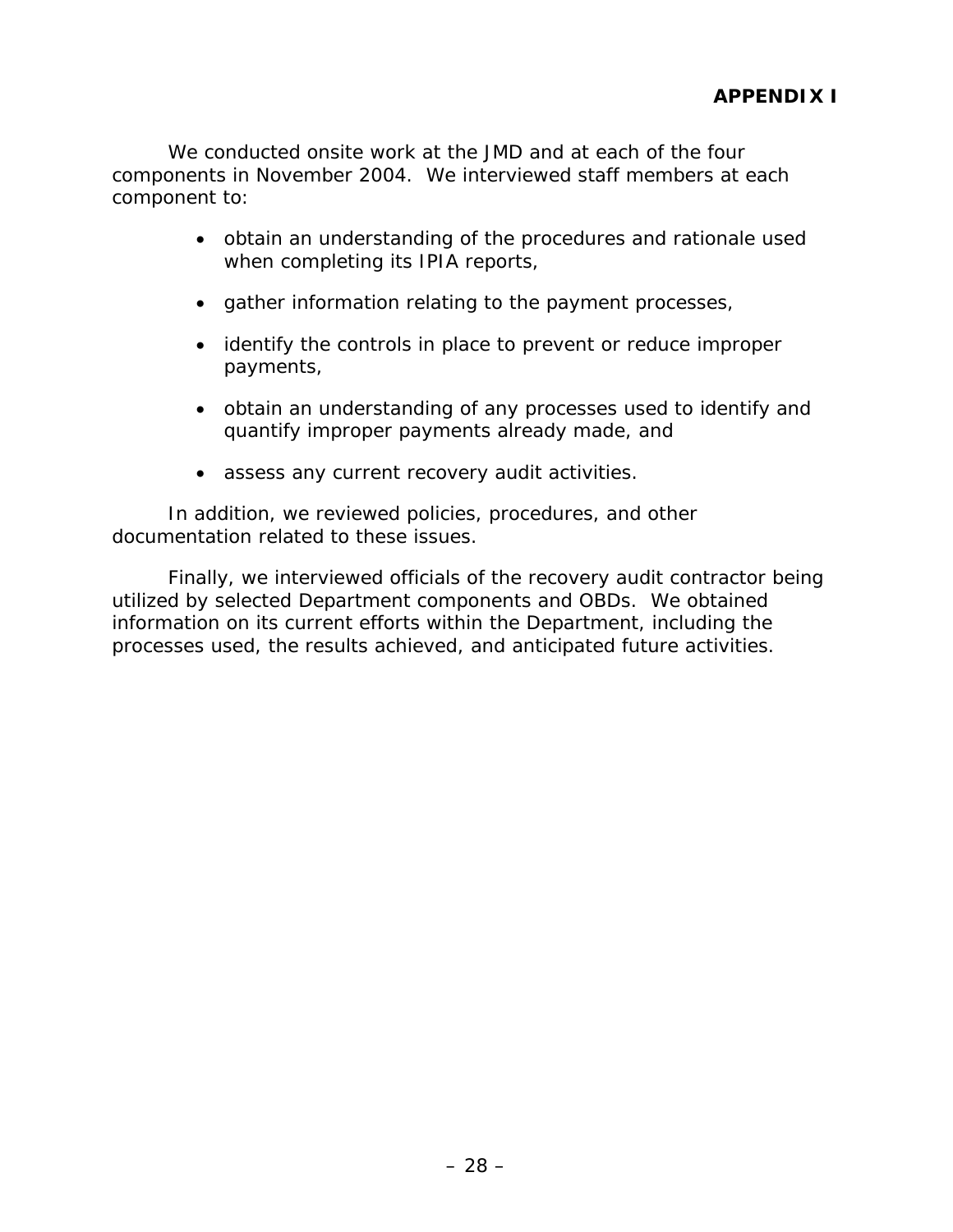# **AUDIT CRITERIA**

#### <span id="page-37-0"></span>**Federal Legislation**

Improper payments and recovery audits are described in Public Law No. 107-300, the *Improper Payments Information Act of 2002* (IPIA), and in Public Law No. 107-107, the *National Defense Authorization Act for FY 2002*  (NDAA), Subchapter VI – Recovery Audits. The IPIA called for the heads of federal agencies to identify programs and activities susceptible to improper payments, estimate the annual amount of improper payments and report that estimate to Congress, and when improper payments exceed \$10 million, report the actions taken to reduce improper payments.

The NDAA primarily addressed recovery audits. Recovery audits are programs to identify errors and recover amounts improperly or erroneously paid. An agency is required to carry out a recovery audit program when its annual value of total contracts exceeds \$500 million. Each agency is also encouraged to consider all resources available when establishing its recovery audit program.

#### **Office of Management and Budget Policy Memoranda**

The first OMB policy memorandum to address improper payments was Memorandum M-03-07, dated January 2003. This memorandum required agencies to establish a recovery audit program and report the progress made in reducing improper payments when the annual total value of its contracts exceeds \$500 million. Agencies are required to provide information about recovery audit programs and progress in reducing improper payments, including:

- steps taken to carry out a recovery audit program;
- total costs of the recovery audit program, separately reporting the costs of the agency's recovery audit program activities and contracted recovery audit services;
- the total amount of payment errors identified, total amount deemed not recoverable, total amount recoverable, total amount outstanding pending final collection;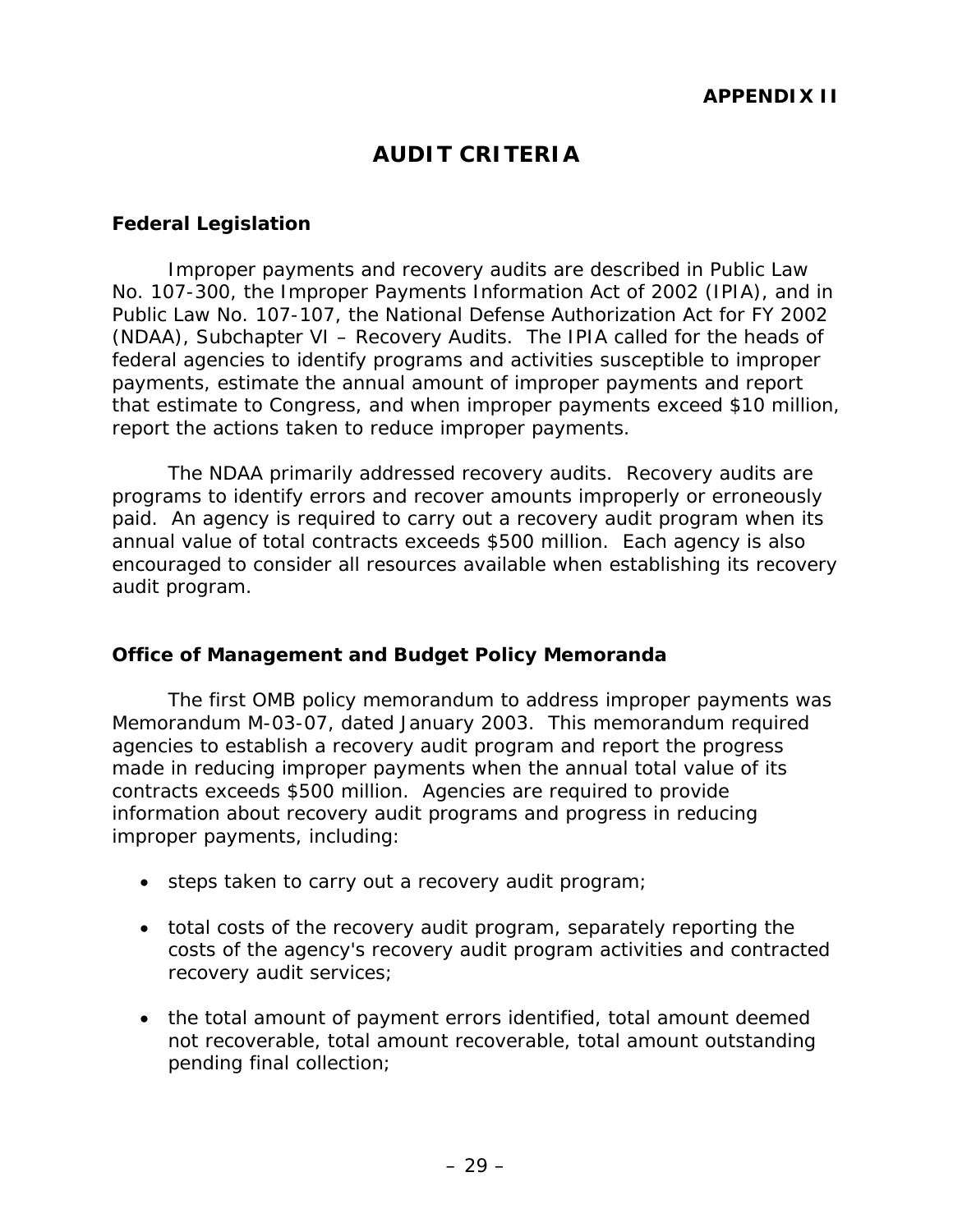- a description and evaluation of any management improvement program carried out; and
- a description of classes of contracts excluded.

Four months after M-03-07, OMB issued Memorandum M-03-13, defining significant improper payments to be total improper payments in a program exceeding both 2.5 percent of the program payments and \$10 million. This memorandum made it mandatory for agencies to review and identify programs susceptible to significant improper payments, estimate the annual amount of significant improper payments, implement a plan to reduce those improper payments, and report this information in the annual PAR.

In July 2004, Memorandum M-04-20 was issued, which established the format for agencies to report IPIA activities and plans to reduce improper payments in the annual PAR. The report format required:

- a risk assessment,
- a description of statistical sampling used to estimate improper payments,
- any corrective action plans,
- an improper payment reduction outlook,
- a description of the recovery audit effort,
- a description of actions to ensure agency managers are held accountable for reducing improper payments,
- a description of the adequacy of the information system and infrastructure, and
- a description of any legal or regulatory barriers which could limit corrective actions in reducing improper payments.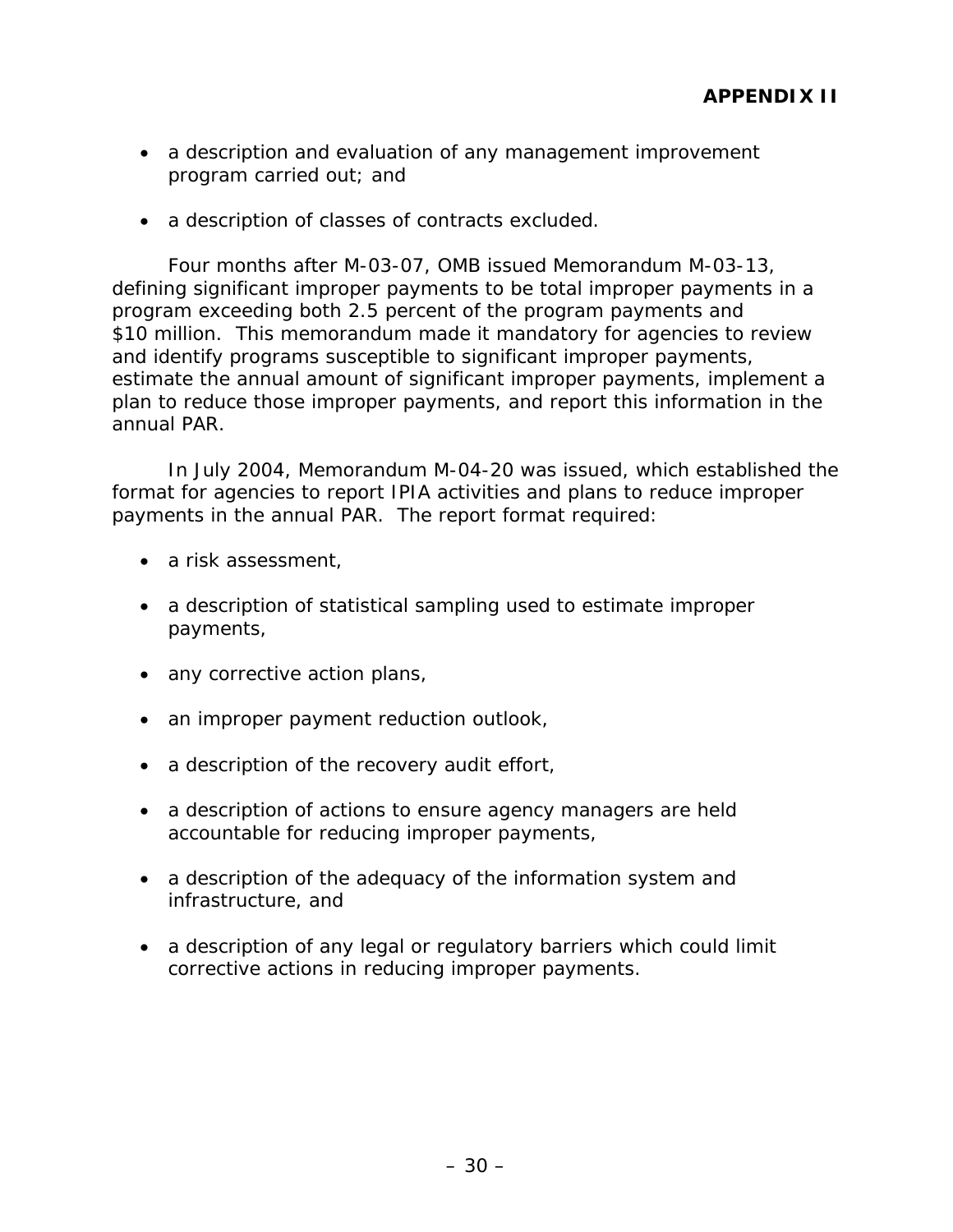#### <span id="page-39-0"></span>**Justice Management Division Policies and Guidance**

Policies and guidance issued by JMD served as an additional source of audit criteria for our audit. These policies were generally in the form of memoranda and pertained to providing guidance to Department components in connection with the implementation of the federal legislation and OMB policies, referenced in the previous two pages. The policies followed those contained in OMB memoranda pertaining to IPIA reporting and recovery audits.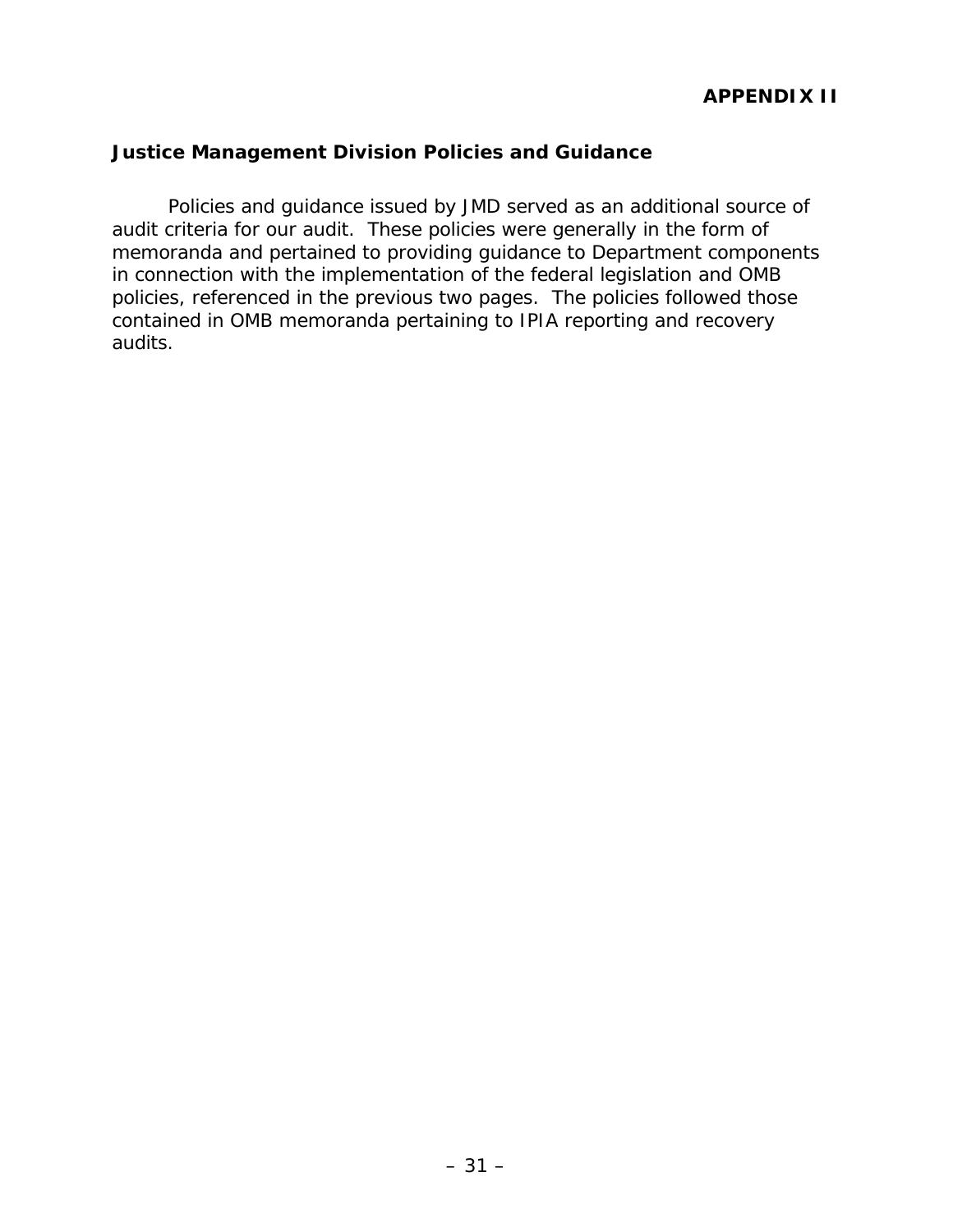# **THE PRESIDENT'S MANAGEMENT AGENDA**

<span id="page-40-0"></span>According to a report from the OMB, the President's Management Agenda (PMA), enacted in August 2001, is a strategy for improving the management and performance of the federal government. It focuses on the areas where deficiencies were most apparent and where the government could begin to deliver concrete, measurable results. The PMA includes the following five government-wide initiatives[:16](#page-40-1)

- *Strategic Management of Human Capital* having processes in place to ensure the right person is in the right job, at the right time, and is not only performing, but performing well;
- *Competitive Sourcing* regularly examining commercial activities performed by the government to determine whether it is more efficient to obtain such services from federal employees or from the private sector;
- *Improved Financial Performance* accurately accounting for the taxpayers' money, giving managers timely and accurate program cost information to make informed management decisions, and controlling costs;
- *Expanded Electronic Government* ensuring that the federal government's annual investment in information technology (IT) significantly improves the government's ability to serve citizens, and that IT systems are secure, and delivered on time and on budget; and
- *Budget and Performance Integration* ensuring that performance is routinely considered in funding and management decisions, and that programs achieve expected results and work toward continual improvement.

The third initiative, "Improved Financial Performance," includes provisions for agencies to determine the extent of improper payments and to establish goals for reducing them.

<span id="page-40-1"></span> <sup>16</sup> Excerpts from the PMA were taken from an OMB report, entitled *The Federal Government is Results-Oriented*, dated August 2004.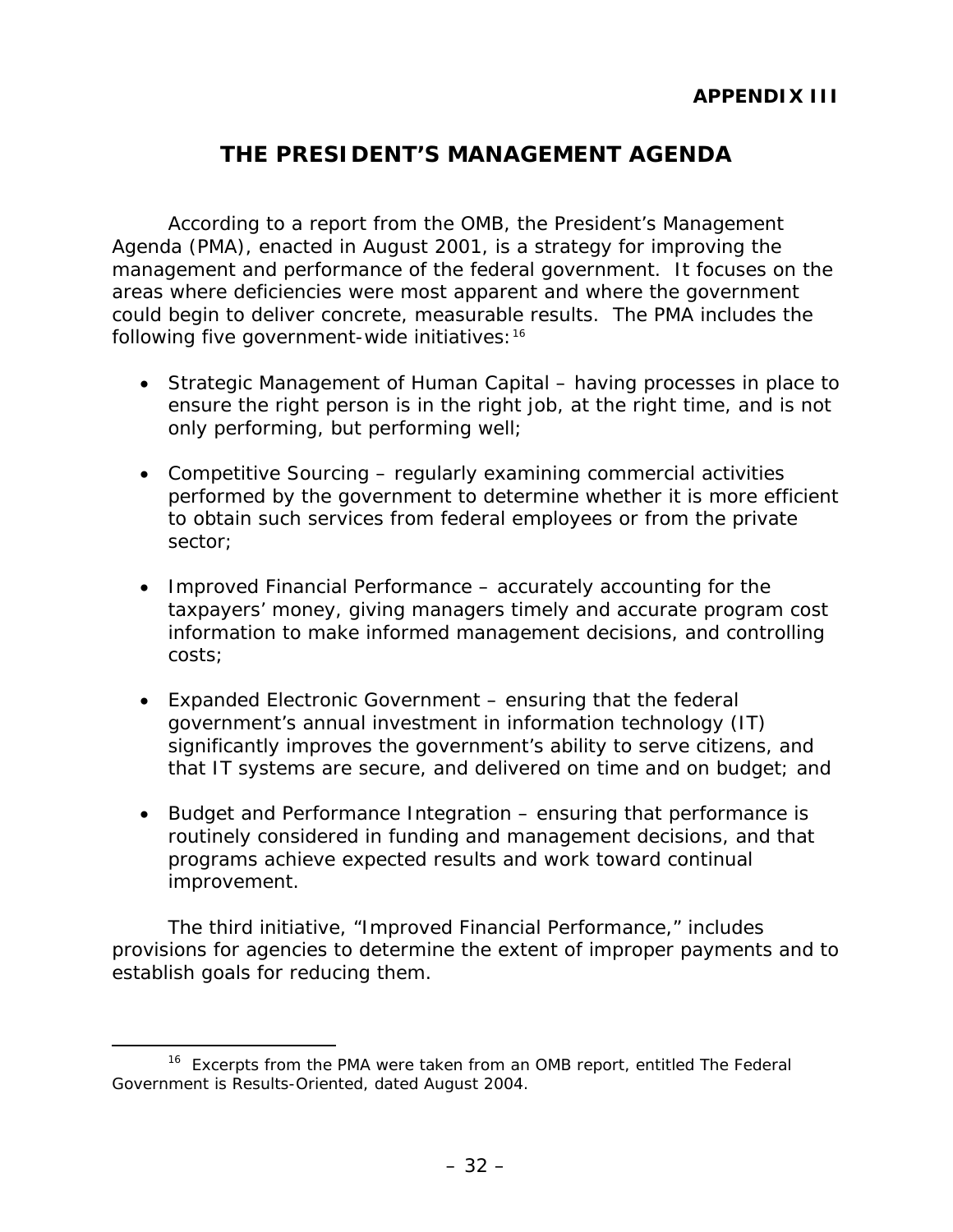|                    | MAR 2 5 2005<br>Washington, D.C. 20530                                                                                                                                                                                                                                                                                                                                                                                                                                                                                                                                                                                                                                         |
|--------------------|--------------------------------------------------------------------------------------------------------------------------------------------------------------------------------------------------------------------------------------------------------------------------------------------------------------------------------------------------------------------------------------------------------------------------------------------------------------------------------------------------------------------------------------------------------------------------------------------------------------------------------------------------------------------------------|
| MEMORANDUM         |                                                                                                                                                                                                                                                                                                                                                                                                                                                                                                                                                                                                                                                                                |
| TO:                | Guy K. Zimmerman<br>Assistant Inspector General<br>for Audit                                                                                                                                                                                                                                                                                                                                                                                                                                                                                                                                                                                                                   |
| FROM:              | Paul R. Corts<br>Assistant Attorney General<br>for Administration                                                                                                                                                                                                                                                                                                                                                                                                                                                                                                                                                                                                              |
| SUBJECT:           | Response to the Office of the Inspector General's (OIG) Draft Report:<br>Department of Justice Process for Identifying, Preventing, and Recovering<br><b>Improper and Erroneous Payments</b>                                                                                                                                                                                                                                                                                                                                                                                                                                                                                   |
|                    | This responds to the Office of the Inspector General's (OIG) Draft Report: Department of<br>Justice Process for Identifying, Preventing, and Recovering Improper and Erroneous Payments.                                                                                                                                                                                                                                                                                                                                                                                                                                                                                       |
|                    | Recommendation 1: Ensure that its future risk assessment, required to be in its Improper<br>Payments Information Act (IPIA) report, contains: 1) the results from its most recent financial<br>statement audit, including any material weaknesses or reportable conditions; 2) the effect of those                                                                                                                                                                                                                                                                                                                                                                             |
|                    | weaknesses or conditions on its risk of making improper payments; and 3) a description of the<br>corrective actions taken to address those weaknesses or conditions.                                                                                                                                                                                                                                                                                                                                                                                                                                                                                                           |
| September 1, 2004. | Response: The Bureau of Prisons (BOP) concurs with the recommendation. The BOP will<br>include in future risk assessments required for the Improper Payments Information Act (IPIA)<br>report the results from the most recent financial statement audit, including any material<br>weaknesses or reportable conditions; the effect of those weaknesses or conditions on the risk of<br>making improper payments; and a description of the corrective action taken to address the<br>weakness or conditions. The enhanced IPIA report for FY 2005 will be submitted to the Justice<br>Management Division (JMD) when requested. The report for FY 2004 was submitted to JMD on |
|                    | Recommendation 2: Ensure that future IPIA reports include a complete description of the risk<br>assessment performed on each of the programs in its program inventory.                                                                                                                                                                                                                                                                                                                                                                                                                                                                                                         |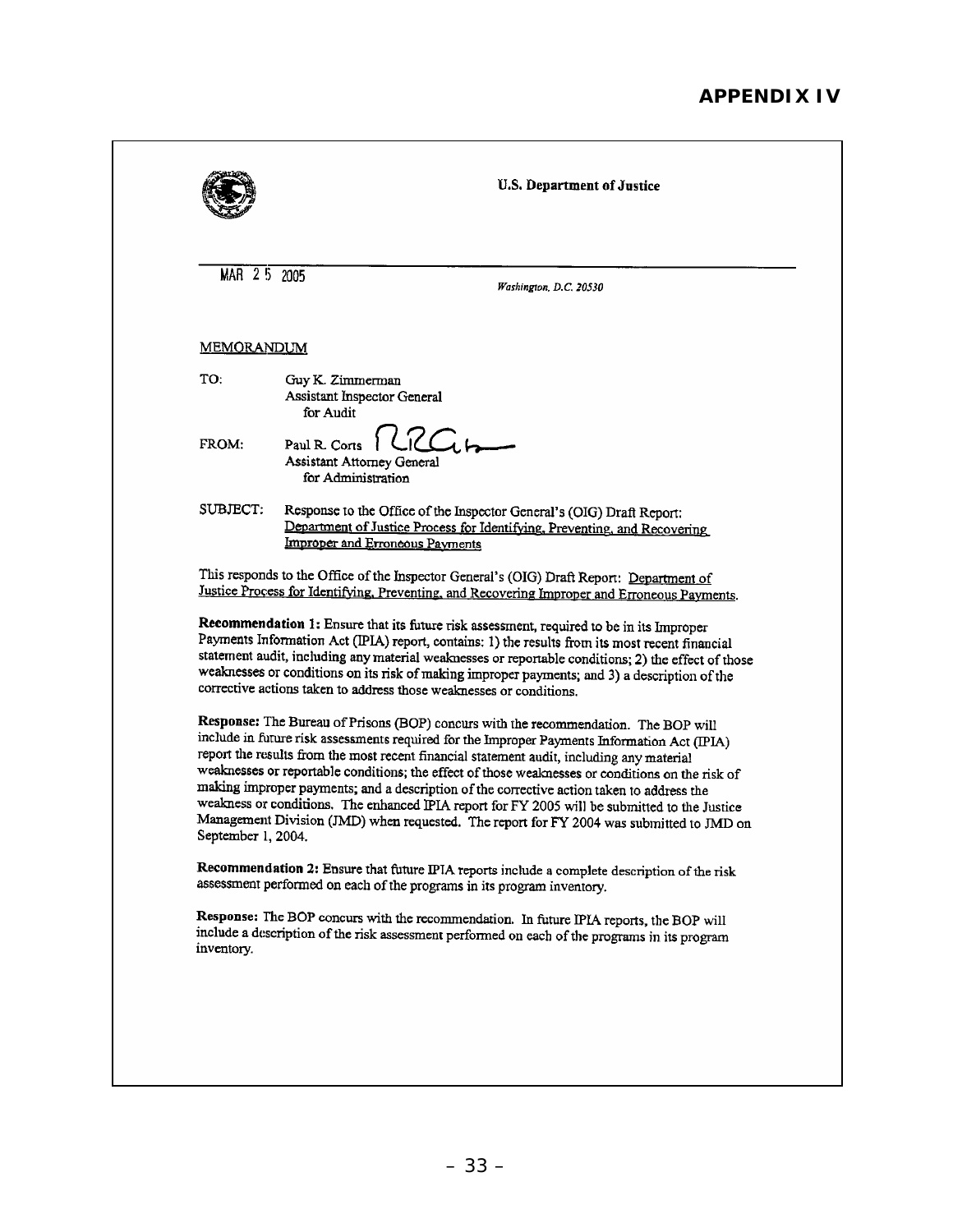Page 2

Memorandum for Guy K. Zimmerman Subject: Response to the Office of the Inspector General's (OIG) Draft Report: Department of Justice Process for Identifying, Preventing, and Recovering **Improper and Erroneous Payments** 

Recommendation 3. Ensure that its future risk assessment, required to be in its IPIA report, contains: 1) the results from its most recent financial statement audit, including any material weaknesses or reportable conditions; 2) the effect of those weaknesses or conditions on its risk of making improper payments; and 3) a description of the corrective actions taken to address those weaknesses or conditions.

Response: The Office of Justice Programs (OJP) concurs with the recommendation. The OJP will include in future risk assessments required for the Improper Payments Information Act (IPIA) report the results from the most recent financial statement audit, including any material weaknesses or reportable conditions; the effect of those weaknesses or conditions on the risk of making improper payments; and a description of the corrective action taken to address the weakness or conditions.

Recommendation 4. Conduct a complete program inventory, perform a risk assessment for each identified program, and maintain the documentation of the program inventory and risk assessment.

Response: The OJP concurs with the recommendation. By July 31, 2005, the Program Review Office will conduct a complete program inventory and perform a risk assessment for each program identified. The Program Review Office will maintain documentation of the program inventory and risk assessment.

Recommendation 5. Ensure that future IPIA reports include a complete description of the risk assessment performed for each of the programs in its program inventory.

Response: The OJP concurs with the recommendation. In future IPIA reports, the OJP will include a complete description of the risk assessment conducted for each program in the program inventory.

Recommendation 6. Ensure that its future risk assessment, required to be in its IPIA report, contains: 1) the results from its most recent financial statement audit, including any material weaknesses or reportable conditions; 2) the effect of those weaknesses or conditions on its risk of making improper payments; and 3) a description of the corrective actions taken to address those weaknesses or conditions.

Response: The Federal Bureau of Investigation (FBI) concurs with the recommendation. For all future risk assessments, the FBI will include the results from the financial statement audits and the effect of those conditions on the risk of making improper payments. A description of corrective actions will also be included.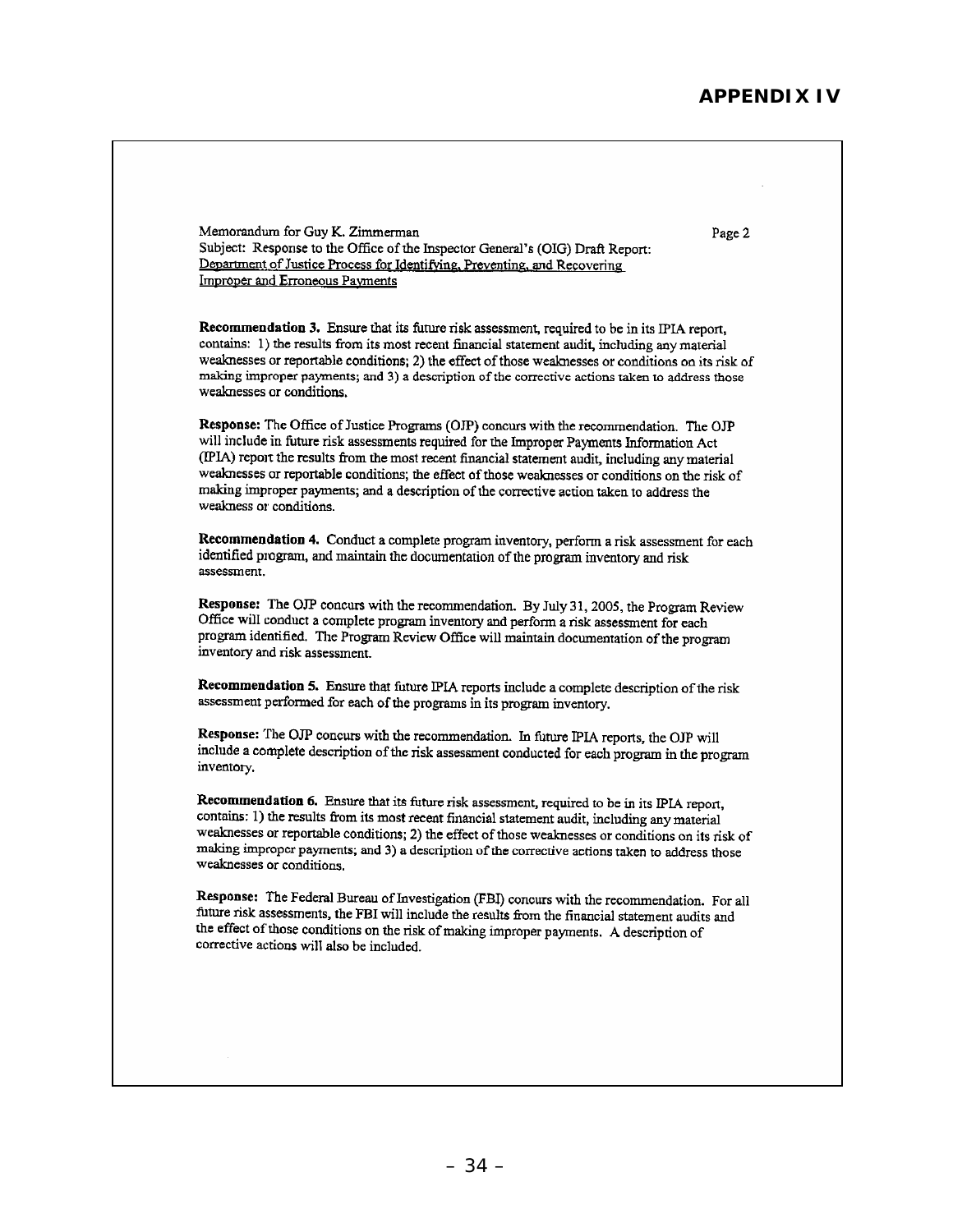Memorandum for Guy K. Zimmerman Page 3 Subject: Response to the Office of the Inspector General's (OIG) Draft Report: Department of Justice Process for Identifying, Preventing, and Recovering **Improper and Erroneous Payments** Recommendation 7. Provide a copy of its Desk Guide for invoice processing procedures to all relevant employees, ensuring that all employees certify that they have received a copy. Response: The FBI concurs with the recommendation. The Commercial Payments Unit (CPU) has re-issued the Desk Guide, which incorporates changes through November 2004, and which was again provided to all voucher examiners. CPU updates this Guide periodically though emails, routing slips, and training. The CPU maintains a signature log of voucher examiners receiving a copy of the Desk Guide. Status: The FBI considers this recommendation closed. Recommendation 8. Ensure that its future risk assessment, required to be in its IPIA report, contains: 1) the results from its most recent financial statement audit, including any material weaknesses or reportable conditions; 2) the effect of those weaknesses or conditions on its risk of making improper payments; and 3) a description of the corrective actions taken to address those weaknesses or conditions. Response: The United States Marshals Service (USMS) concurs with the recommendation. The USMS will include in future risk assessments required for the Improper Payments Information Act (IPIA) report the results from the most recent financial statement audit, including any material weaknesses or reportable conditions; the effect of those weaknesses or conditions on the risk of making improper payments; and a description of the corrective action taken to address the weakness or conditions. Recommendation 9. Conduct a complete program inventory, perform a risk assessment for each identified program, and maintain the documentation of this program inventory and risk assessment. Response: The USMS concurs with the recommendation. The USMS will conduct a complete program inventory, perform a risk assessment for each identified program, and maintain the documentation of the program inventory and risk assessment. Recommendation 10. Ensure that future IPIA reports include a complete description of the risk assessment performed for each of the programs in its program inventory. Response: The USMS concurs with the recommendation. The USMS will include a description of the risk assessment performed for each of the programs in its program inventory in future IPIA reports.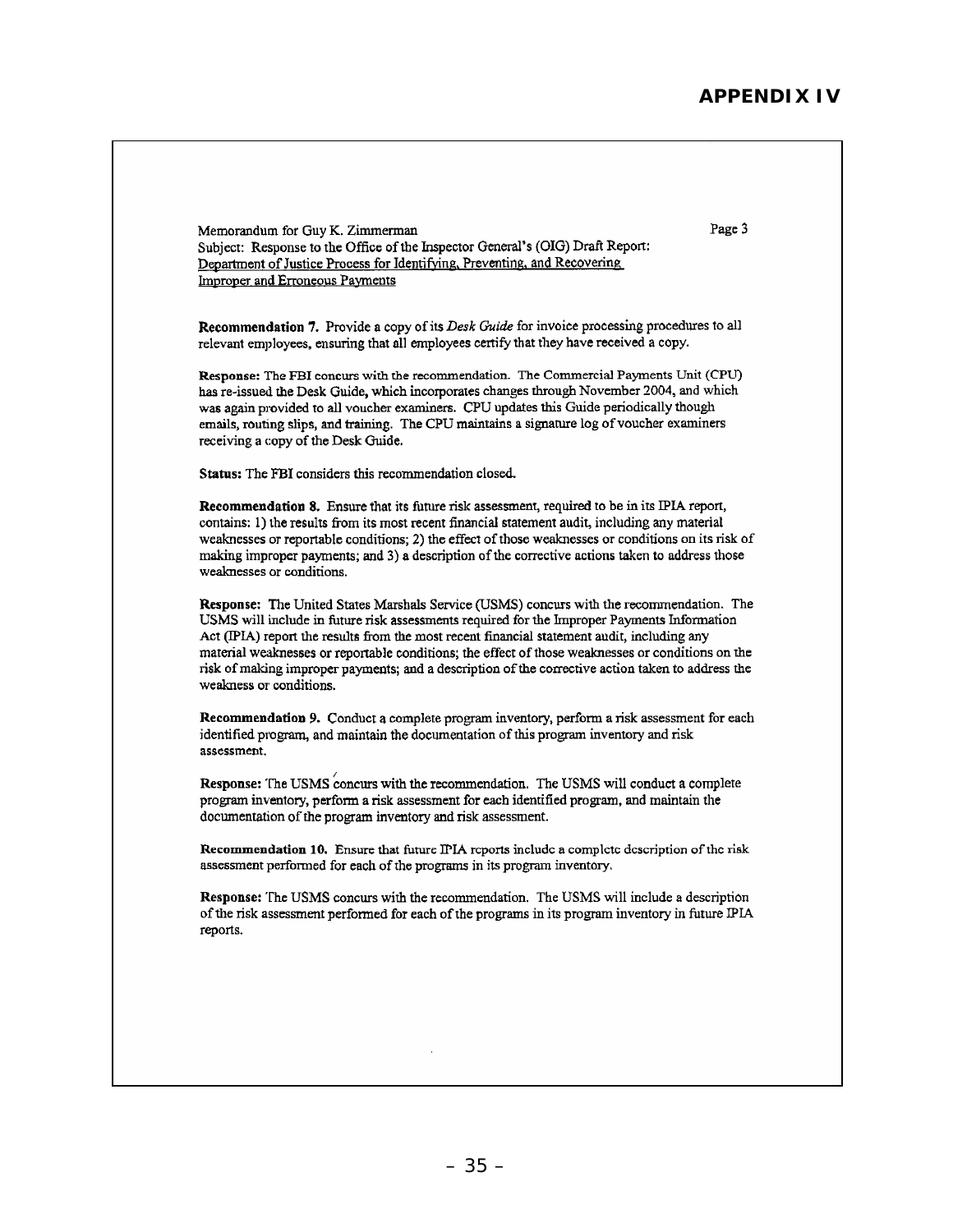Page 4 Memorandum for Guy K. Zimmerman Subject: Response to the Office of the Inspector General's (OIG) Draft Report: Department of Justice Process for Identifying, Preventing, and Recovering **Improper and Erroneous Payments** Recommendation 11. Provide documentation, including formalized policies and procedures, for the implementation of an ongoing internal review program, which includes transaction testing. Response. The USMS concurs with the recommendation. The USMS will provide documentation, including formalized policies and procedures, for the implementation of an ongoing internal review program, which includes transaction testing. Recommendation 12. Develop and implement a Department wide recovery audit policy, which defines the scope, types of payments, and criteria to be included in each component's recovery audit program. Response. The Justice Management Division (JMD) concurs with the recommendation. The JMD, Finance Staff, will develop and implement a Department wide recovery audit policy, which defines the scope, types of payments, and criteria to be included in each component's recovery audit program. Recommendation 13. Implement a policy for Department components to report quarterly on recovery audit activities, including: 1) current activities, 2) amounts of improper payments identified and recovered, and 3) planned activities for the following quarter. Response. The JMD concurs with the recommendation. On December 16, 2004, the JMD, Finance Staff, established a new reporting requirement, the Quarterly Report on Recovery Audit Activities. The report for the first quarter of FY 2005, was due on January 7, 2005. Reports for subsequent quarters are due within 5 work days following the end of each quarter. The Department components are reporting quarterly on recovery audit activities, including current activities, amounts of improper payments identified and recovered, and planned activities for the following quarter. Status: The JMD has included the memorandum establishing the Quarterly Report on Recovery Audit Activities (Report) and the data call for the second quarter Report in its response. Therefore, the JMD considers this recommendation closed. Recommendation 14. Develop and implement written policies and procedures for its recovery audit program, in accordance with guidance received from JMD. Response. The BOP concurs with the recommendation. The BOP will develop written recovery audit procedures after receiving the appropriate guidance from JMD concerning the recovery audit program. The BOP's recovery audit procedures will be documented within two months after JMD issues its guidance.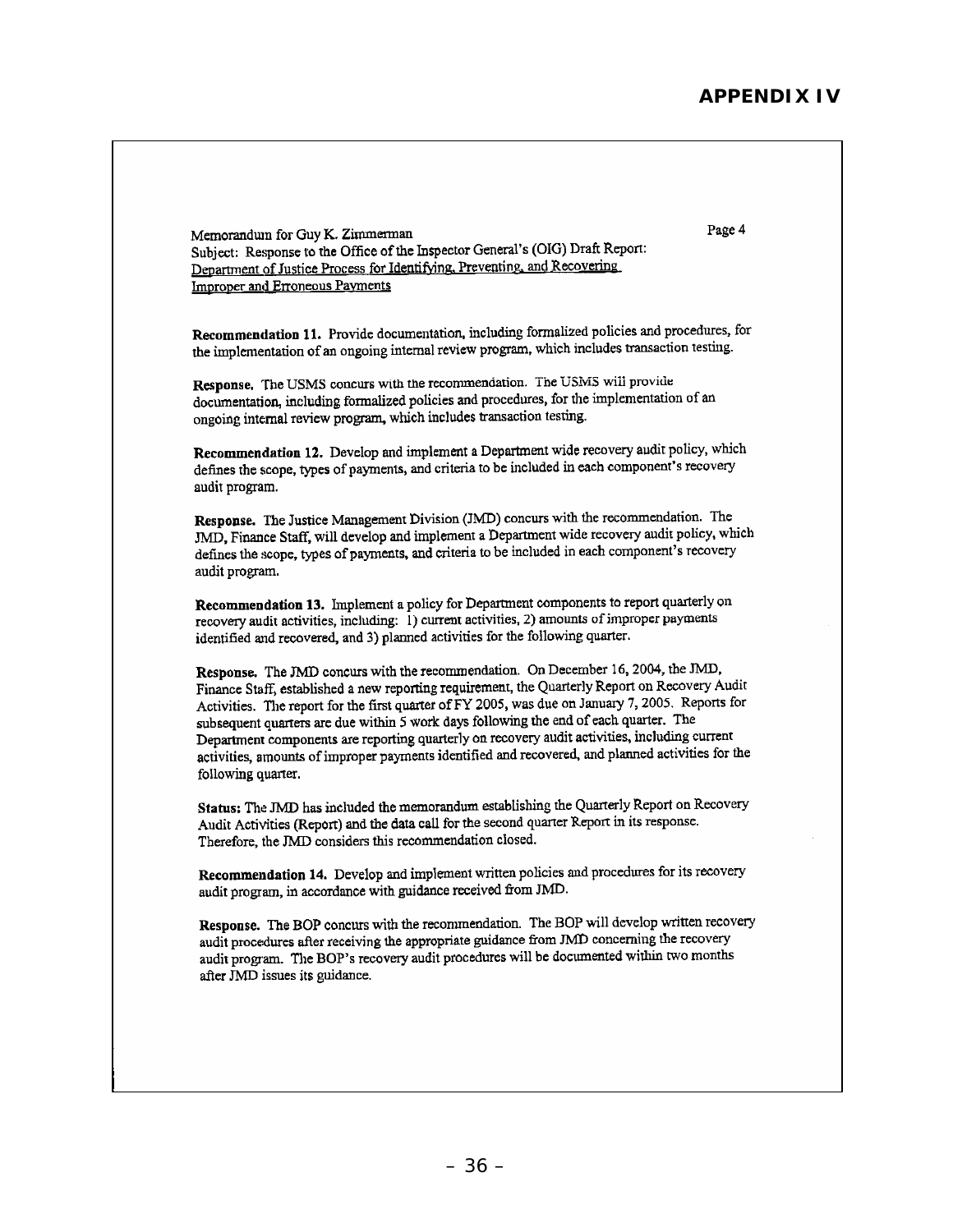Page 5 Memorandum for Guy K. Zimmerman Subject: Response to the Office of the Inspector General's (OIG) Draft Report: Department of Justice Process for Identifying, Preventing, and Recovering Improper and Erroneous Payments Recommendation 15. Report recovery audit activities and accomplishments quarterly to JMD, in accordance with guidance received from JMD. Response: The BOP concurs with the recommendation. Beginning with the first quarter of FY 2005, the BOP began reporting the recovery audit activities and accomplishments to JMD on a quarterly basis. Status: The BOP has included its quarterly Report on Recovery Audit Activities for the first quarter of FY 2005. Therefore, the BOP considers this recommendation closed. Recommendation 16. Develop and implement written policies and procedures for its recovery audit program, in accordance with guidance received from JMD. Response. The OJP concurs with the recommendation. The Program Review Office and the Office of the Comptroller will develop and implement written policies and procedures, consistent with guidance from JMD, for OJP's recovery audit program. Recommendation 17. Ensure that its recovery audit program addresses and includes grant payments. Response. The OJP concurs with the recommendation. The written policies and procedures for OIP's recovery audit program that will be developed by the Program Review Office and the Office of the Comptroller will include grant payments. While grant payments are not covered under Public Law 107-107, National Defense authorization Act for FY 2002, OJP agrees that recovery of overpayments to grantees should be collected. Recommendation 18. Report recovery audit activities and accomplishments quarterly to JMD, in accordance with guidance received from JMD. Response. The OJP concurs with the recommendation. Beginning with the first quarter of FY 2005, the OJP began reporting the recovery audit activities and accomplishments to JMD on a quarterly basis. Status: The OJP has included its quarterly Report on Recovery Audit Activities for the first quarter of FY 2005. Therefore, the OJP considers this recommendation closed. Recommendation 19. Develop and implement written policies and procedures for its recovery audit program, in accordance with guidance received from JMD.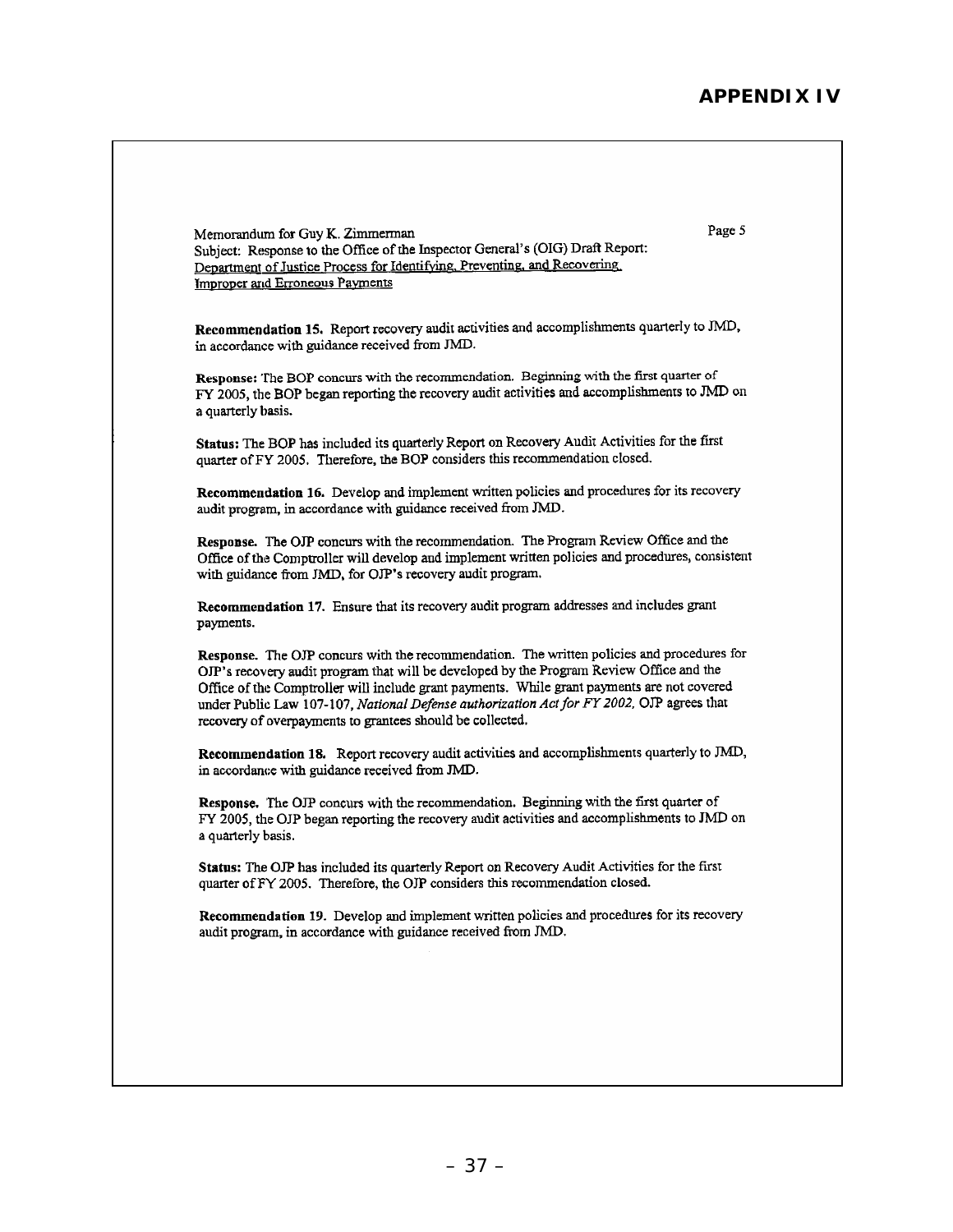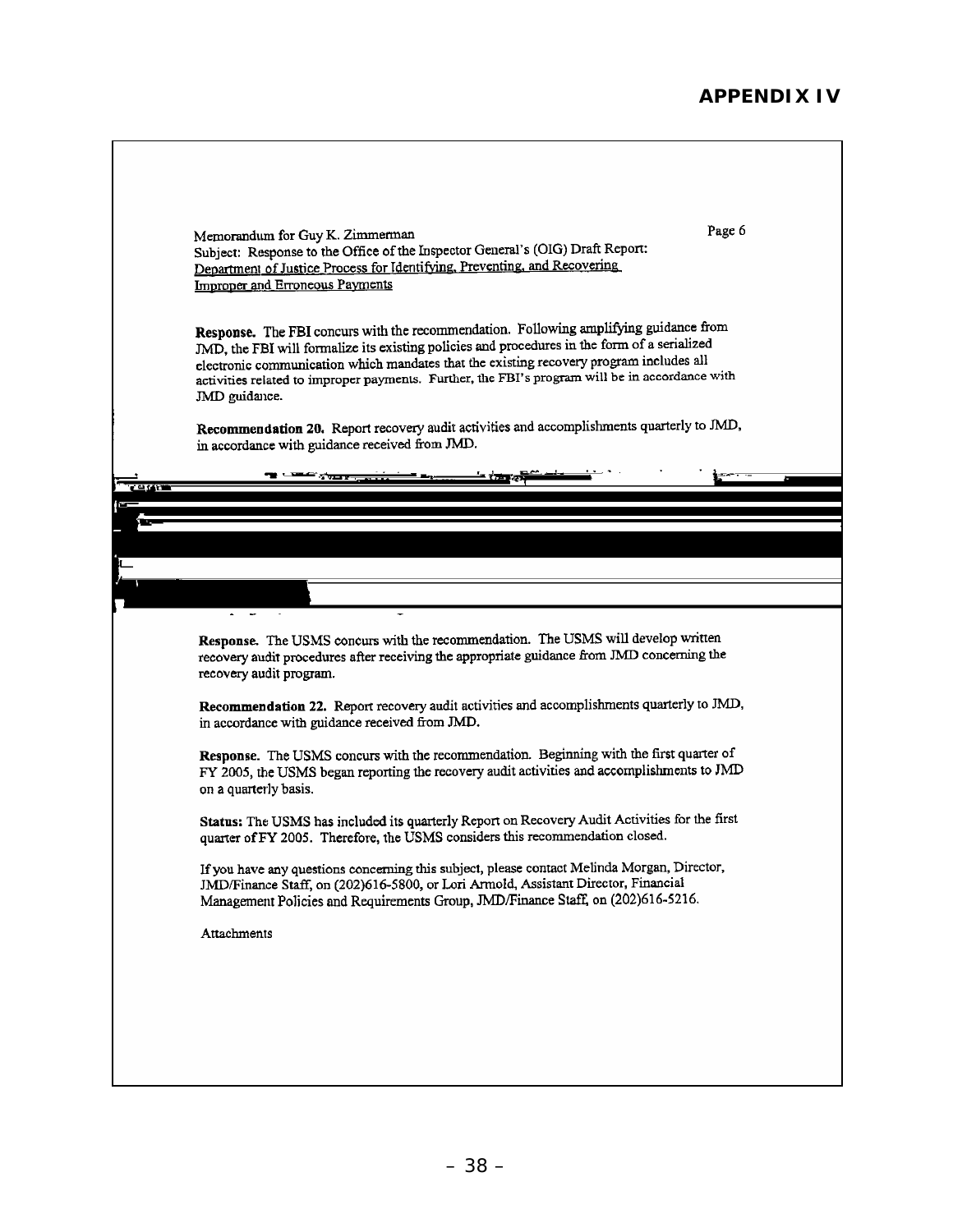# **OFFICE OF THE INSPECTOR GENERAL AUDIT DIVISION ANALYSIS AND SUMMARY OF ACTIONS NECESSARY TO CLOSE REPORT**

The responses to our draft report from JMD, OJP, the BOP, the FBI, and the USMS, as consolidated by JMD, appear in Appendix IV. In their responses, the components agreed with all 22 of our recommendations and each component described corrective actions it has taken or intends to take to close the audit recommendations. Also attached to the component responses was documentation to support some of the responses. Due to its volume, we have omitted these documents; however, they can be obtained by contacting the Office of the Inspector General.

The status of the individual recommendations and the responsible components are as follows:

- 1. **Closed (BOP).**
- 2. **Closed (BOP).**
- 3. **Closed (OJP).**
- 4. **Resolved (OJP).** This recommendation can be closed when we receive documentation that OJP has conducted a complete program inventory and performed a risk assessment for each identified program.
- 5. **Closed (OJP).**
- 6. **Closed (FBI).**
- 7. **Resolved (FBI).** This recommendation can be closed when we receive documentation that a copy of the FBI's *Desk Guide* for invoice processing procedures has been provided to all relevant employees.
- 8. **Closed (USMS).**
- 9. **Resolved (USMS).** This recommendation can be closed when we receive documentation that the USMS has conducted a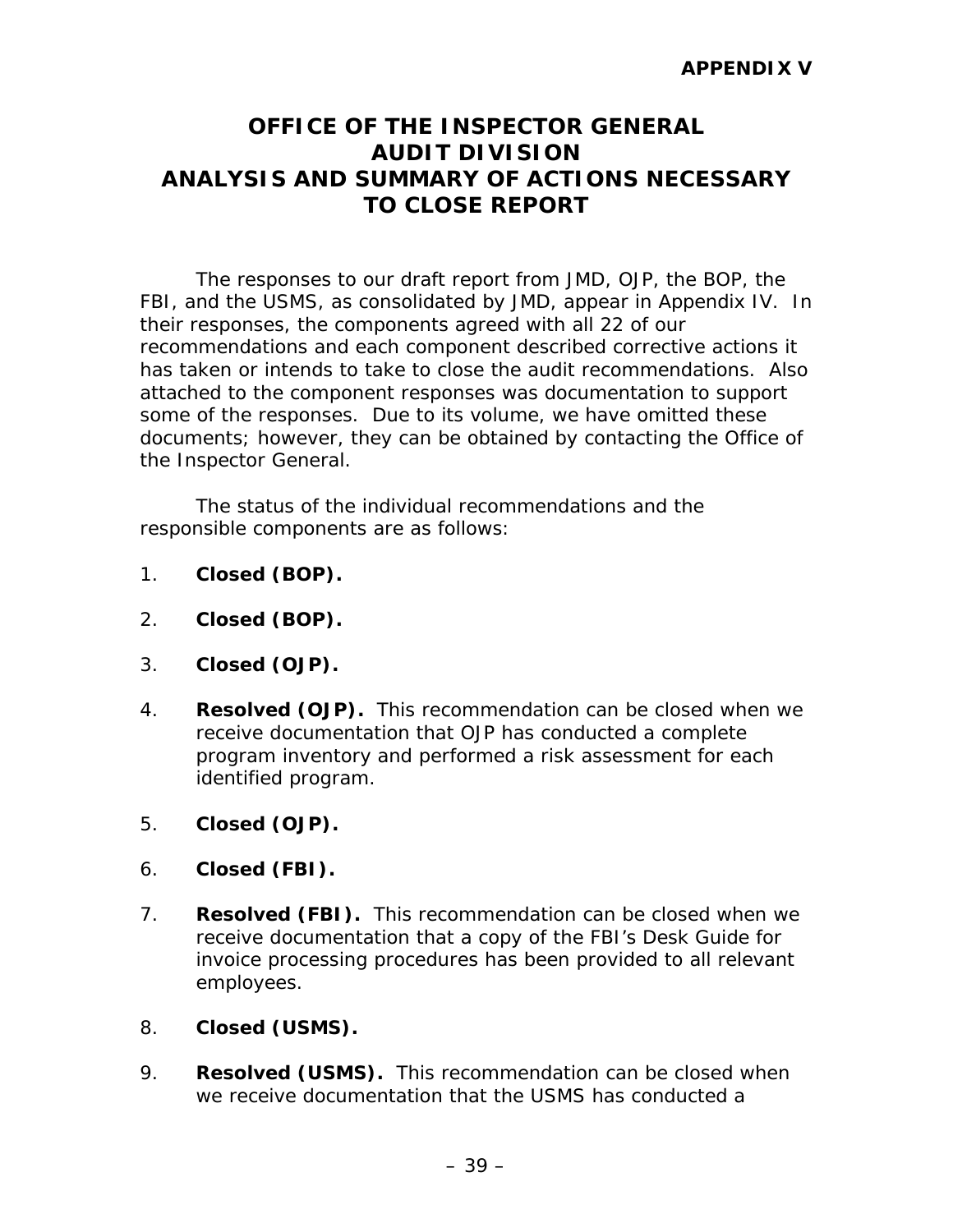complete program inventory and performed a risk assessment for each identified program.

- 10. **Closed (USMS).**
- 11. **Resolved (USMS).** This recommendation can be closed when we receive formalized policies and procedures from the USMS for the implementation of an ongoing internal review program, which includes transaction testing.
- 12. **Resolved (JMD).** This recommendation can be closed when we receive documentation that JMD has developed and implemented a Department-wide recovery audit policy, including the scope, types of payments, and criteria to be included in each component's recovery audit program.

#### 13. **Closed (JMD).**

14. **Resolved (BOP).** This recommendation can be closed when we receive documentation that the BOP has developed and implemented written policies and procedures for its recovery audit program, in accordance with guidance received from JMD.

#### 15. **Closed (BOP).**

- 16. **Resolved (OJP).** This recommendation can be closed when we receive documentation that OJP has developed and implemented written policies and procedures for its recovery audit program, in accordance with guidance received from JMD.
- 17. **Resolved (OJP).** This recommendation can be closed when we receive documentation that OJP's recovery audit program addresses and includes a review of grant payments.

### 18. **Closed (OJP).**

- 19. **Resolved (FBI).** This recommendation can be closed when we receive documentation that the FBI has developed and implemented a comprehensive recovery audit program, including written policies and procedures, in accordance with guidance received from JMD.
- 20. **Closed (FBI).**